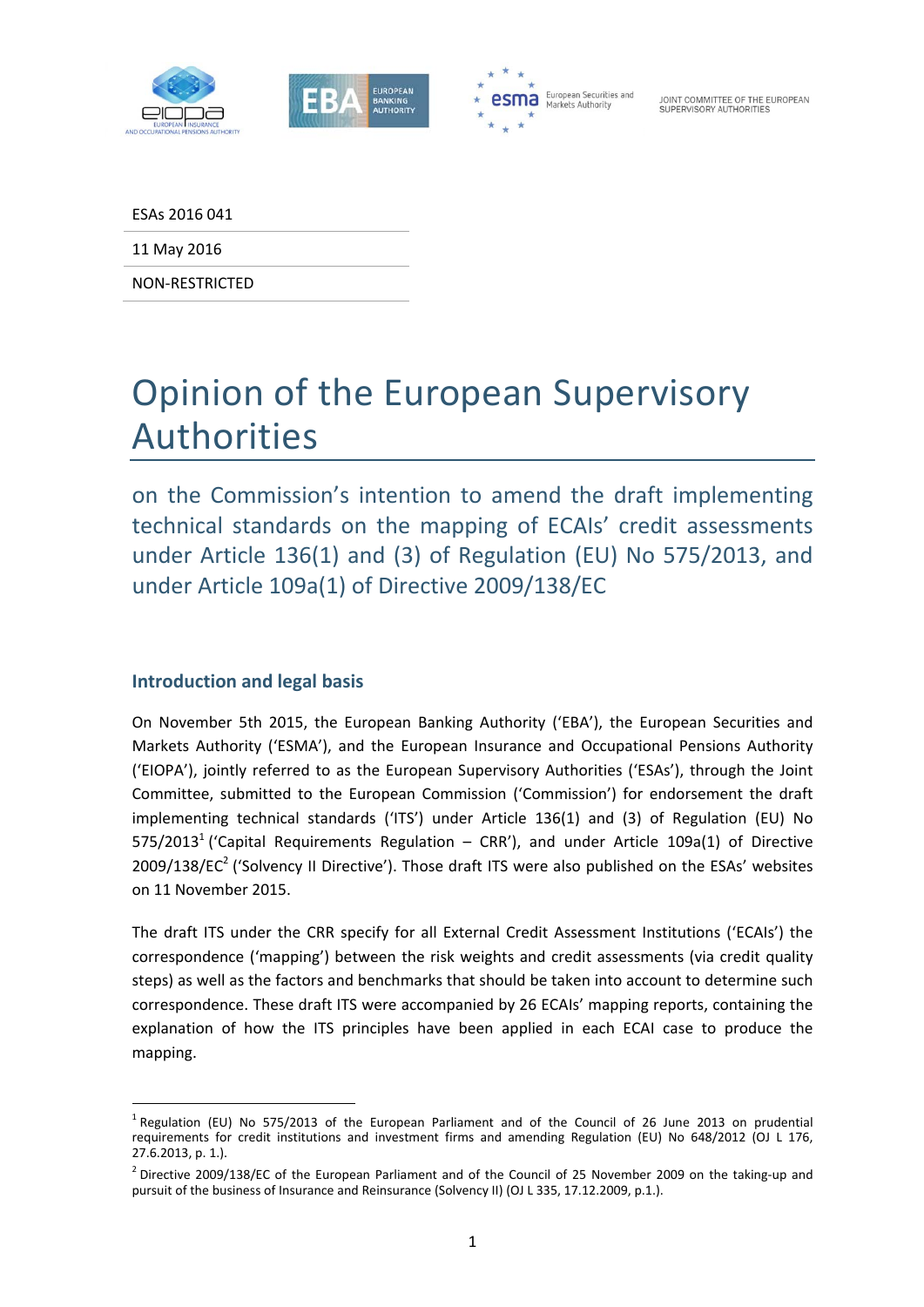





In order to achieve the consistency required under Article 111(1)(n) of Directive 2009/138/EC, the mapping of ECAIs' credit assessments in the draft ITS under the Solvency II Directive is based on the mapping methodology proposed for the banking framework with the necessary adaptations, where appropriate, in order to take into account the extra credit quality step ('CQS') specified under the insurance framework.

With its letter dated March 29th 2016, the Commission, acting in accordance with the procedure set out in the fourth and fifth sub-paragraphs of Article 15(1) of Regulation (EU) No 1093/2010<sup>3</sup>, in the fourth and fifth sub-paragraphs of Article 15(1) of Regulation (EU) No 1095/2010<sup>4</sup>, and in the fourth and fifth sub-paragraphs of Article 15(1) of Regulation (EU) No 1094/2010<sup>5</sup>, informed the ESAs that it intends to amend the draft ITS.

The competence of the ESAs to deliver an opinion is based, respectively for each of the ESAs, on Article 34(1) of Regulation (EU) No 1093/2010, Article 34(1) of Regulation (EU) No 1095/2010, and Article 34(1) of Regulation (EU) No 1094/2010, as the mapping of ECAIs' credit assessments is a topic which relates to the areas of competence of all three ESAs through the Joint Committee.

In accordance with Article 14(5) of the Rules of Procedure of the EBA Board of Supervisors, Article 4(3) of the Rules of Procedure of the ESMA Board of Supervisors, and Article 2(8) of the Rules of Procedure of the EIOPA Board of Supervisors , the ESAs have adopted this opinion.

#### **General comments**

<u> Andreas Andreas Andreas Andreas Andreas Andreas Andreas Andreas Andreas Andreas Andreas Andreas Andreas Andr</u>

Article 15(1) of Regulation (EU) No 1093/2010, Article 15(1) of Regulation (EU) No 1095/2010, and Article 15(1) of Regulation (EU) No 1094/2010 require the Commission to decide whether to endorse ITS within three months of receipt of draft technical standards (which may be extended by one month). Recital 23 of Regulation (EU) No 1093/2010, recital 23 of Regulation (EU) No 1095/2010 and recital 22 of Regulation (EU) No 1094/2010 explain that these time limits are necessary to 'ensure a smooth and expeditious adoption process'<sup>6</sup>.

These recitals clarify that draft technical standards 'should be subject to amendment only in very restricted and extraordinary circumstances, since the Authority is the actor in close contact with and knowing best the daily functioning of the financial markets'. It also explains the legislators' intention that draft technical standards would be subject to amendment 'if they were incompatible with Union law, did not respect the principle of proportionality or ran counter to the fundamental principles of the internal market for financial services as reflected in the acquis of

<sup>&</sup>lt;sup>3</sup> Regulation (EU) No 1093/2010 of the European Parliament and of the Council of 24 November 2010 establishing a European Supervisory Authority (European Banking Authority) amending Decision No 716/2009/EC and repealing Commission Decision 2009/78/EC.

 $<sup>4</sup>$  Regulation (EU) No 1095/2010 of the European Parliament and of the Council of 24 November 2010 establishing a</sup> European Supervisory Authority (European Securities and Markets Authority), amending Decision No 716/2009/EC and repealing Commission Decision 2009/77/EC.

 $<sup>5</sup>$  Regulation (EU) No 1094/2010 of the European Parliament and of the Council of 24 November 2010 establishing a</sup> European Supervisory Authority (European Insurance and Occupational Pensions Authority), amending Decision No 716/2009/EC and repealing Commission Decision 2009/79/EC.

 $6$  The ESAs note that the Commission has exceeded this deadline.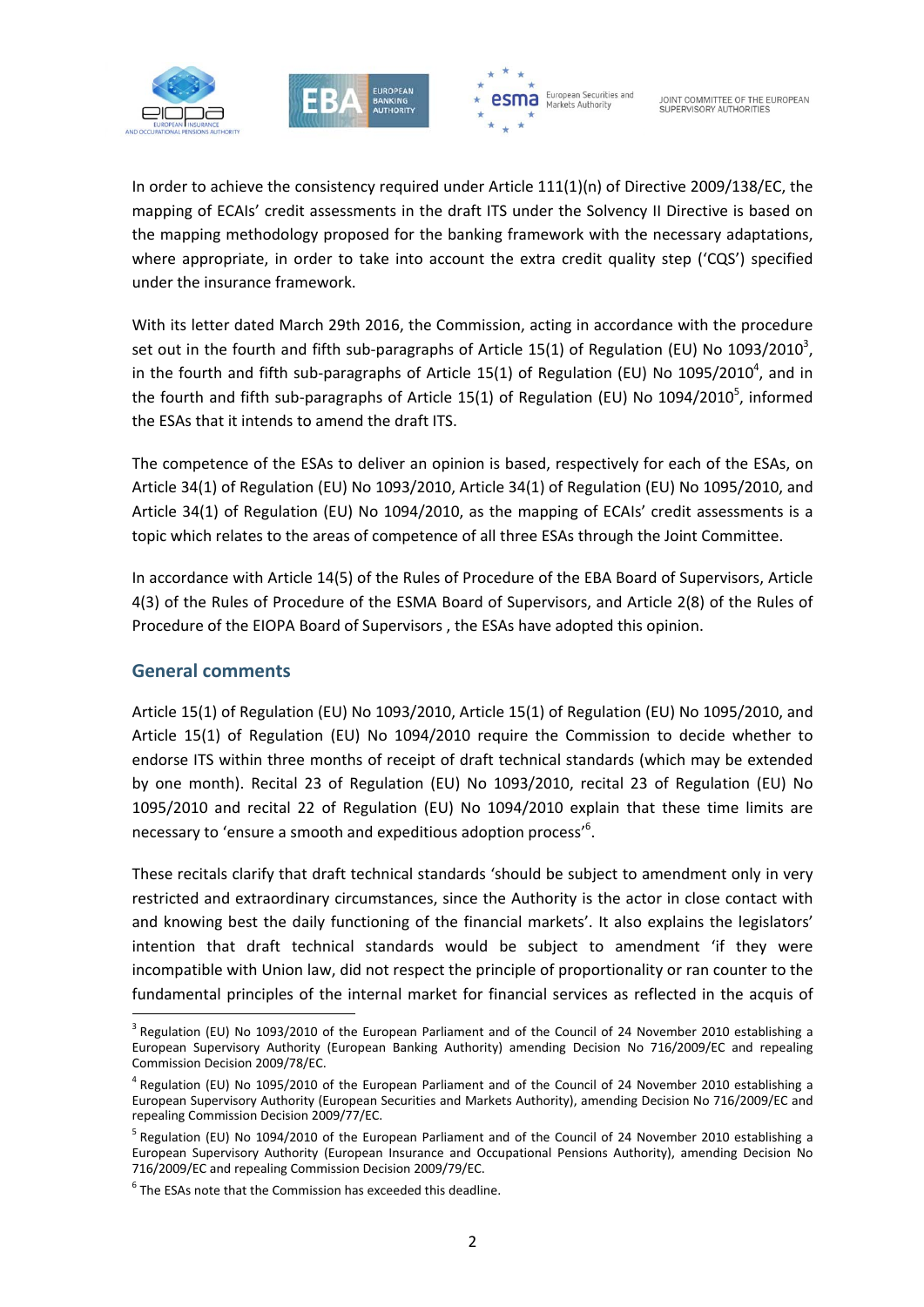





Union financial services legislation<sup>7</sup>. In addition, legislators have allocated responsibility to the ESAs to take technical regulatory decisions on the basis of their expertise in order to achieve the broader objective of protecting the public interest. For future reference, the ESAs would welcome if the Commission clearly indicates its reasons for amendments to draft Technical Standards as set out in the above‐mentioned recitals. In addition to this, specific comments on particular amendments proposed by the Commission are set out below.

#### **Specific comments / proposals**

- 1. The issue relates to the mapping of credit assessments of ECAIs with small pools of credit ratings, which is often the case for small and newly established ECAIs. With regard to those, the Commission proposes the removal of the non‐relaxed quantitative requirements to be applied from 1 January 2019, thus extending indefinitely the validity of the mapping based on relaxed quantitative requirements proposed in the draft ITS for the phase-in period of 3 years only. In addition the amendments proposed by the Commission loosen the *quantitative* monitoring requirements to be applied to small and newly established ECAIs, by introducing for those ECAIs the non-time limited application of relaxed quantitative requirements for the purposes of the calculation and monitoring of their mapping.
- 2. Recital 98 of the CRR calls for *'the recognition of more credit rating agencies as ECAIs as a way to open the market to other undertakings',* however, it does so with the explicit added specification that this should be carried out *'without making the process easier or less demanding',* thereby calling for taking into account the competition objective while carrying out a purely prudential mandate, rather than clearly prioritising competition over prudential considerations altogether. The solution included in the draft ITS submitted to the Commission reflects Recital 98 of the CRR by balancing these two objectives: recognising that the limited track history of credit ratings could pose difficulties, from a *competition* viewpoint, and in order to allow for the development of historical data, required from a *prudential* viewpoint, proposed a phase‐in period of three years until 31 December 2018.
- 3. During the phase‐in period relaxed quantitative requirements would be applied for the purposes of the mapping exercise to those ECAIs with limited data, thus to promote competition in the credit rating industry and to provide transparent and predictable means by which smaller and newly established ECAIs could build their reputation among issuers and investors in the EU. Thereafter, in order to ensure that the mapping also reflects prudential requirements, more conservative mappings would apply as they would be based on non‐ relaxed quantitative requirements. Thus, both objectives are reflected in the draft ITS submitted to the Commission, as indeed required by recital 98 of the CRR.
- 4. If the mapping applicable from 1 January 2019 onwards were to be deleted, in line with the Commission's proposed amendments, no prudential considerations would be reflected in the

 $^7$  It should be noted that the General Court has upheld this approach in stating in its order of 27 November 2013 in Case T‐23/12, MAF v. EIOPA, that the content of draft technical standards *'n'est, en principe, pas susceptible de modification'*.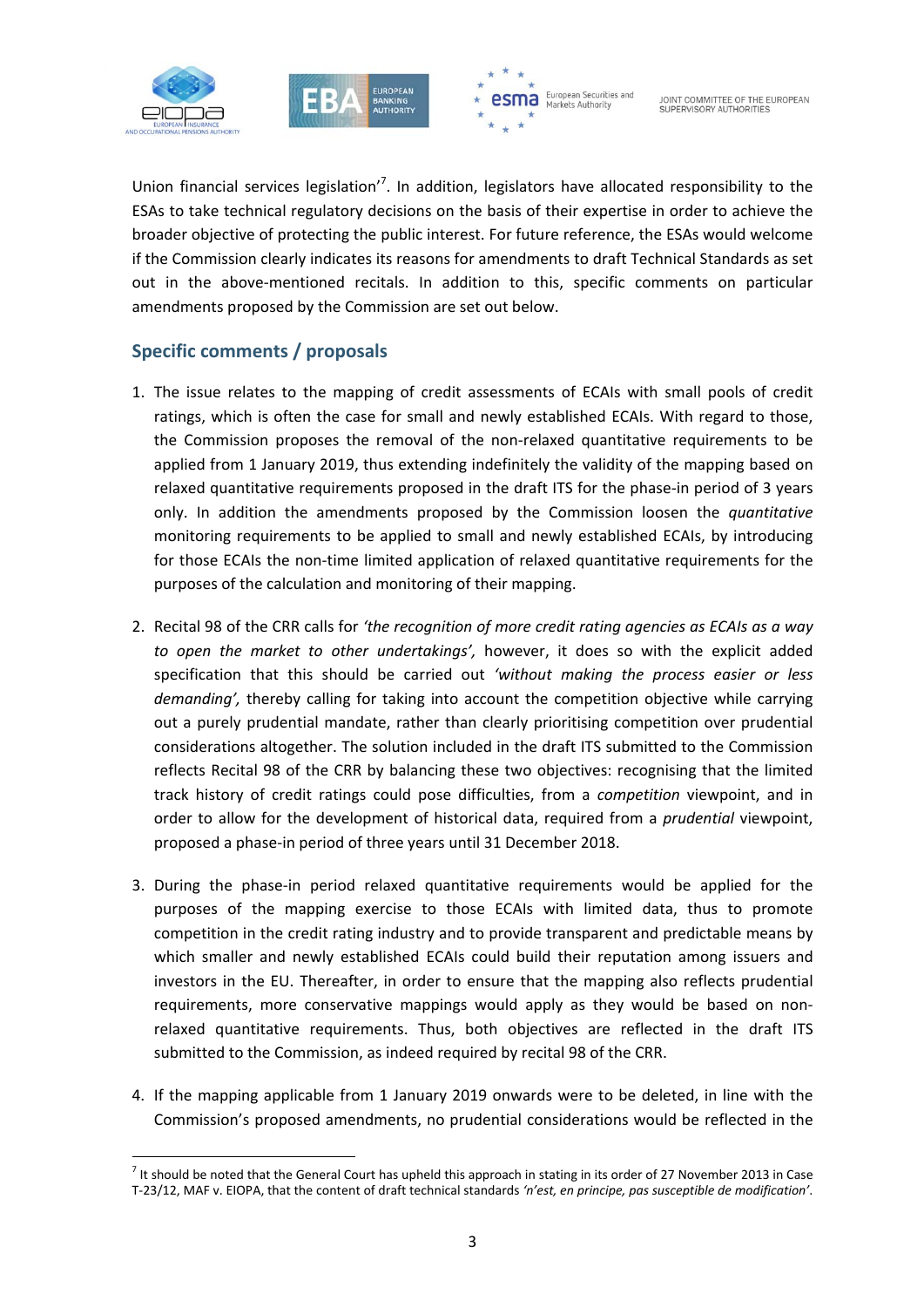





mapping. This would result in market competition objectives overruling prudential objectives, without any conservative adjustments being applied to small and newly established ECAIs, even in the absence of quantitative evidence proving the creditworthiness of their rating categories. De facto, ECAIs with limited data availability would be put in a better position than those with a full set of data, which would contradict the requirement to avoid 'making the process easier or less demanding' when providing for the recognition of more credit rating agencies as ECAIs, as set out in recital 98 of the CRR. In addition, it can be questioned whether this serves competition objectives, as ECAIs with limited data availability can compete against lower regulatory standards which creates an unlevel playing field.

- 5. The primary objective of the mapping under both the CRR and Solvency II Directive is prudential, rather than to stimulate competition in the credit rating industry. Given the complicated market dynamics already present in such industry<sup>8</sup>, it is not clear that the Commission's proposed amendments would have the effect of stimulating competition between credit rating agencies. However, those proposed amendments may certainly create risks to financial stability, for the reasons set out below. The ESAs consider that there are a number of alternative means to stimulate competition between credit rating agencies without creating risks to financial stability, such as preventing the use of restrictive credit rating mandates, or limiting the use of exclusive agreements between issuers and credit rating agencies.
- 6. In the mapping methodology proposed by the ESAs any "conservative adjustment" is applied through quantitative requirements on the number of rated and defaulted items of the ECAI, to ensure that the rating categories of the ECAI's relevant rating scales (through their default rates) are indeed representative of the level of risk of the credit quality steps to which they are mapped<sup>9</sup>. This is designed to guarantee that the calculation of the capital requirement for credit risk under the Standardised Approach, as designed in the Basel framework and implemented through the CRR, as well as the calculation of Solvency Capital Requirement under the Solvency II framework, is applied in a consistent manner and does not underestimate risks yielding insufficient capital charges. In particular, the calibration of the Standardised Approach to credit risk in relation to the riskiness associated to the credit ratings provided by ECAIs relies on the so-called 'benchmark default rates' associated to the various credit quality steps. Each CQS is representative of a benchmark default rate and rating categories of ECAIs mapped to such CQS should be representative as well of such

<sup>&</sup>lt;sup>8</sup> As discussed on pages 91-93 of ESMA's Technical Advice on Competition, Choice and Conflicts of Interest in the CRA Industry and available at https://www.esma.europa.eu/sites/default/files/library/esma-2015https://www.esma.europa.eu/sites/default/files/library/esma-2015-1472 technical advice on competition choice and conflicts of int.pdf

 $9$  The ESAs however note that the mapping methodology applied when calculating the mapping for a rating category in case limited data are available, and applied for most small and newly established ECAIs' rating categories, is not per se conservative, as it allows, in particular, to pool rated items over time to increase the possibility of raising the number of observations with the view of achieving sufficient quantitative evidence for proving the creditworthiness of that rating category. On the contrary this possibility to sum up rated items along time cohorts to increase the number of observations does not occur when the mapping methodology for large pools of data is applied. Therefore it is considered that the proposed mapping methodology already takes into account potential competition considerations and represents an important step towards facilitating the recognition of better mappings for small and newly established ECAIs.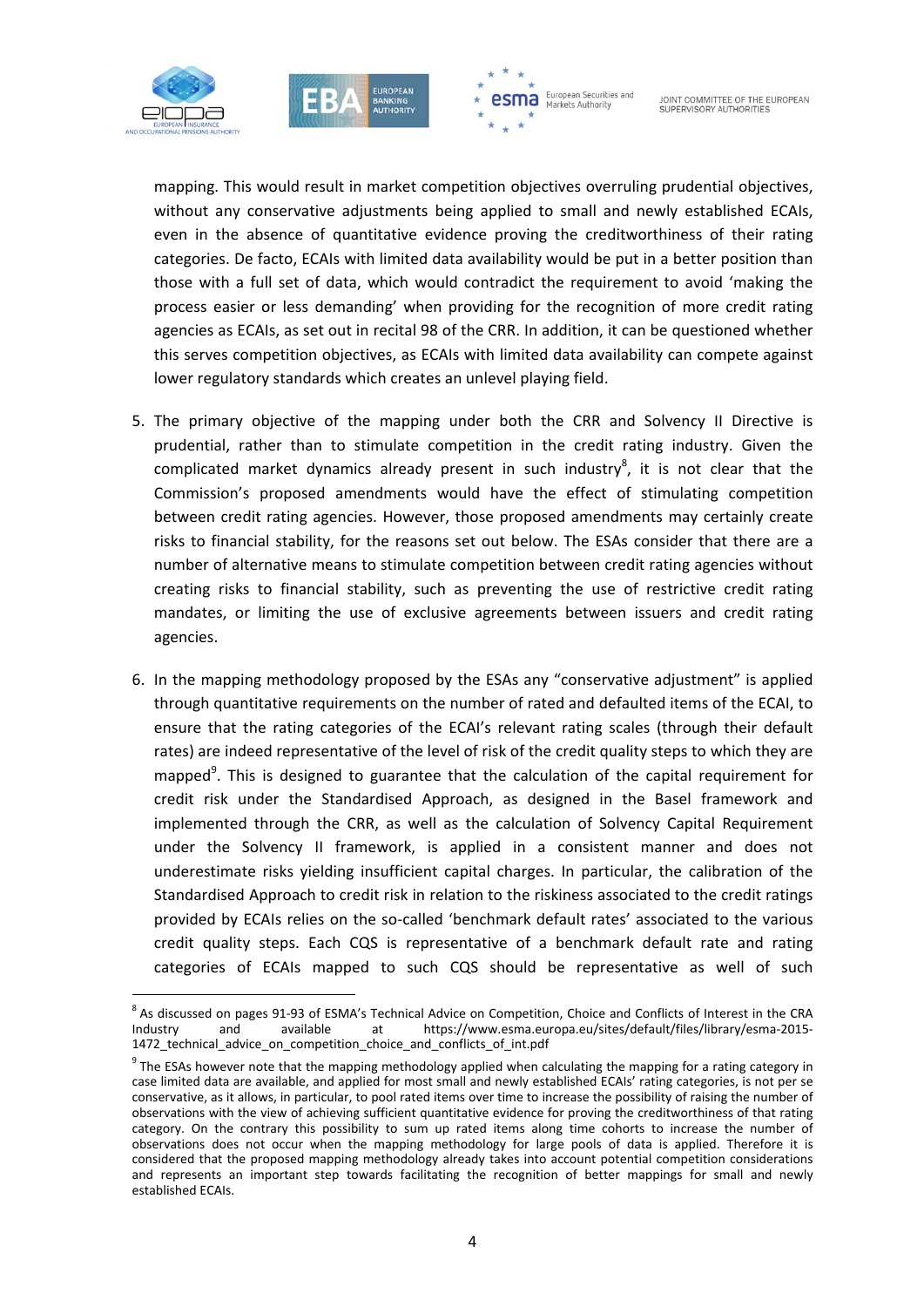





creditworthiness. To calculate the default rate of a rating category<sup>10</sup> and perform the mapping, the quantitative evidence from the ECAI plays a major role, and in case not sufficient quantitative information is available to allow for a reliable calculation of the default rate (i.e. the ECAI does not have a sufficiently numerous track record of credit ratings), then a conservative adjustment should apply in order to avoid underestimating the final capital requirement.

- 7. It should further be noted that Article 136 of the CRR requires that quantitative factors have to be used in combination with qualitative factors for the purposes of the mapping. If the Commission's amendments were applied, it would mean that there would be few, if any<sup>11</sup>, quantitative requirement reflected in the mapping calculated for small and newly established ECAIs for an unlimited period, despite the obligation to also consider quantitative factors, both when performing the mapping and when carrying out its monitoring.
- 8. The proposed approach of the ESAs for the calculation of the mapping following the phase‐in period ensures the stability of rating assignments through minimum sample requirements, so that during downturn conditions very few additional defaults would not lead to a revision of the mapping and a substantial increase of capital requirements of institutions. Hence this approach would also guarantee the stability of capital requirements. Particularly extending indefinitely an approach with few if any quantitative requirements, as it occurs during the phase‐in period, would lead to instability of the mappings in case a monitoring of the ratings is performed, as the occurrence of any small number of defaults is very likely to lead to a worsening of the mapping given that not enough rated items will be available to compensate the increase in the default rate. The Commission's amendments which propose the non‐time limited application of such relaxed quantitative requirements for the calculation of the mapping for small and newly established ECAIs, would lead to the inherent instability of the mappings, which would in turn undermine the stability of capital requirements.
- 9. Therefore the proposed amendments ultimately jeopardise the prudential purposes of the mapping and be prone to underestimation of capital requirements for institutions. In addition it may turn out that defaults on ECAI's credit ratings and poor rating experience is detected by the regulatory community too late (as any default evidence can only be assessed ex‐post) thus triggering a material risk for financial stability.
- 10.The proposed approach of the ESAs for the calculation of the mapping with the enforcement of non‐relaxed quantitative requirements at the end of the phase‐in period, ensures proper incentives for ECAIs, leading them to adequately collect and monitor their rating data and not add incentives to assign credit ratings which are not based on sound analyses, even during the

 $10$  Although the concept of default rate should be specified further (e.g. the draft ITS differentiates between short run default rate and long run default rate of a rating category), loosely speaking the default rate of a rating category can be thought as the ratio between the number of defaulted items and rated items in that rating category.

 $11$  The ESAs note that during the phase-in period when calculating the mapping for a rating category having limited data, in case no defaults are experienced in that rating category then zero rated items are requested to map that rating category to its candidate credit quality step when considering the quantitative factors. Therefore in such cases no quantitative requirement at all would be applied to those rating categories.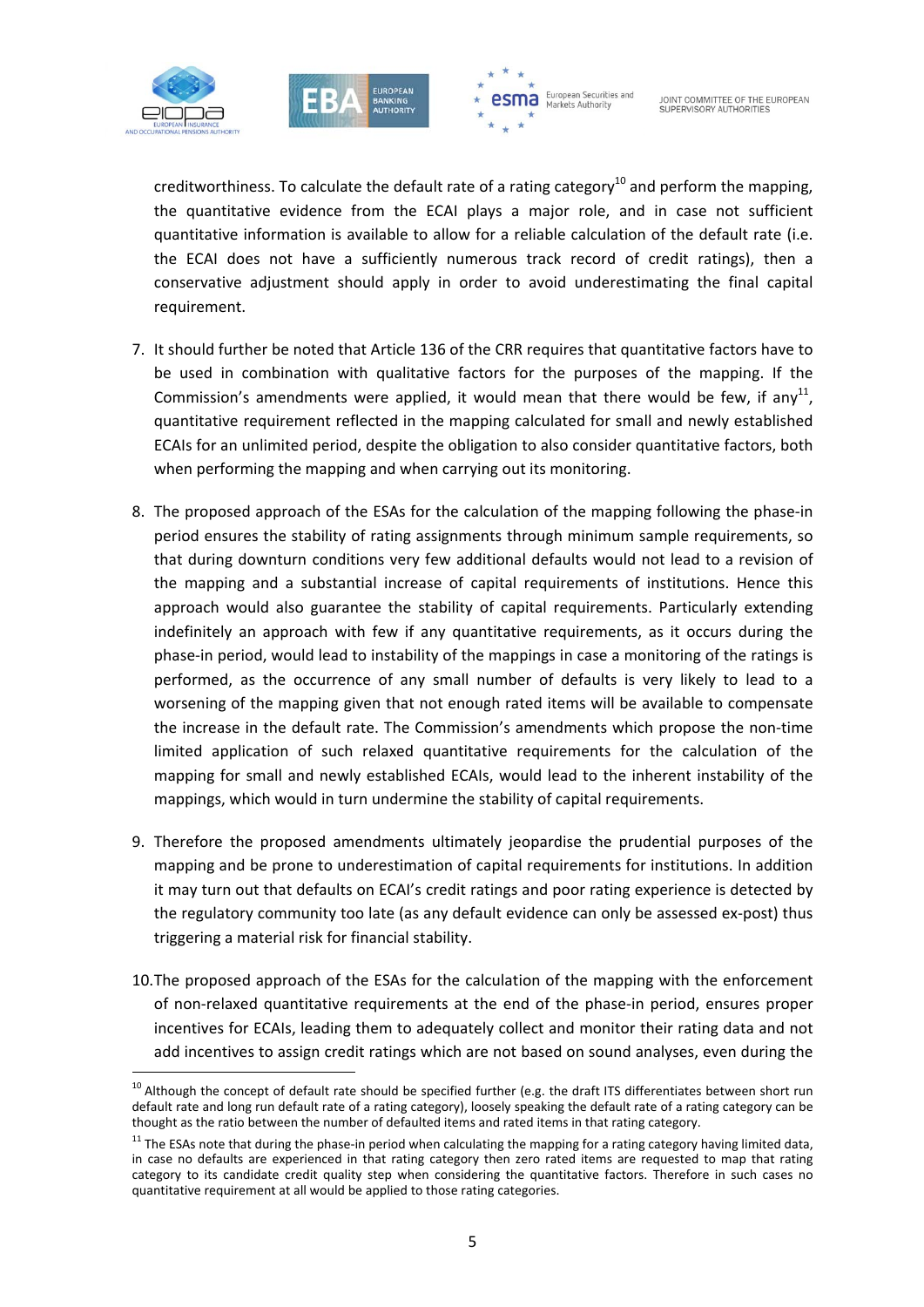





phase‐in period. Obviously, there is always the possibility of the ESAs proposing revised versions of the ITS as per the second subparagraph of Article 136(1) CRR *'where necessary'*. Nevertheless, with an non‐time limited application of relaxed quantitative requirements, and no explicit horizon of those relaxed quantitative requirements reaching their end, there would be nothing to prevent ECAIs from assigning insufficiently prudent ratings, and there would be nothing to urge them to appropriately monitor their performance, since there would be no concern of any conservative adjustment to be applied at a later stage. In addition ECAIs would be incentivised to provide the minimum data required, and of the lowest quality, to the ESAs for the purposes of the mapping exercise, since the provision of data would for them represent only a risk for a possible assignment of a worse mapping. Therefore less than optimal mappings would be assigned without any limitation.

11.The proposed approach of the ESAs for the calculation of the mapping following the phase‐in period provides a minimum level playing field with respect to the level of conservatism applied under the Standardised Approach (SA) and Internal Ratings Based (IRB) Approach to credit risk. Under the IRB institutions are required to add to their estimates a margin of conservatism when a methodology or data are considered to be less satisfactory (see Article 179 of the CRR). Accordingly, when no sufficient data is available for the purposes of the mapping, the level of conservatism should increase. In addition the lack of track history of credit ratings by an ECAI is also linked to limited experience in the application of the rating methodology by that ECAI, and lack of (or at least limited) back-testing results, which should in turn require an additional layer of prudence. The ITS as amended by the Commission do not reflect either of those principles, thus not ensuring a level‐playing field between the SA and IRB approaches while removing any prudential consideration underlying the mapping and exacerbating the risk to financial stability.

For these reasons, the ESAs reject the amendments to both the ITS on the mapping of ECAIs' credit assessments under Article 136(1) and (3) of the CRR and Article 109a(1) of the Solvency II Directive.

The original version of the draft ITS as submitted to the Commission is re‐attached in the Annex to this Opinion, as a reflection of the above views rejecting the amendments proposed by the Commission.

This opinion will be published on the ESAs' websites.

Done at Frankfurt, 11 May 2016

menton

Gabriel Bernardino Andrea Enria Steven Maijoor Chair, EIOPA Chair, EBA Chair, ESMA Chair, Joint Committee

Andreation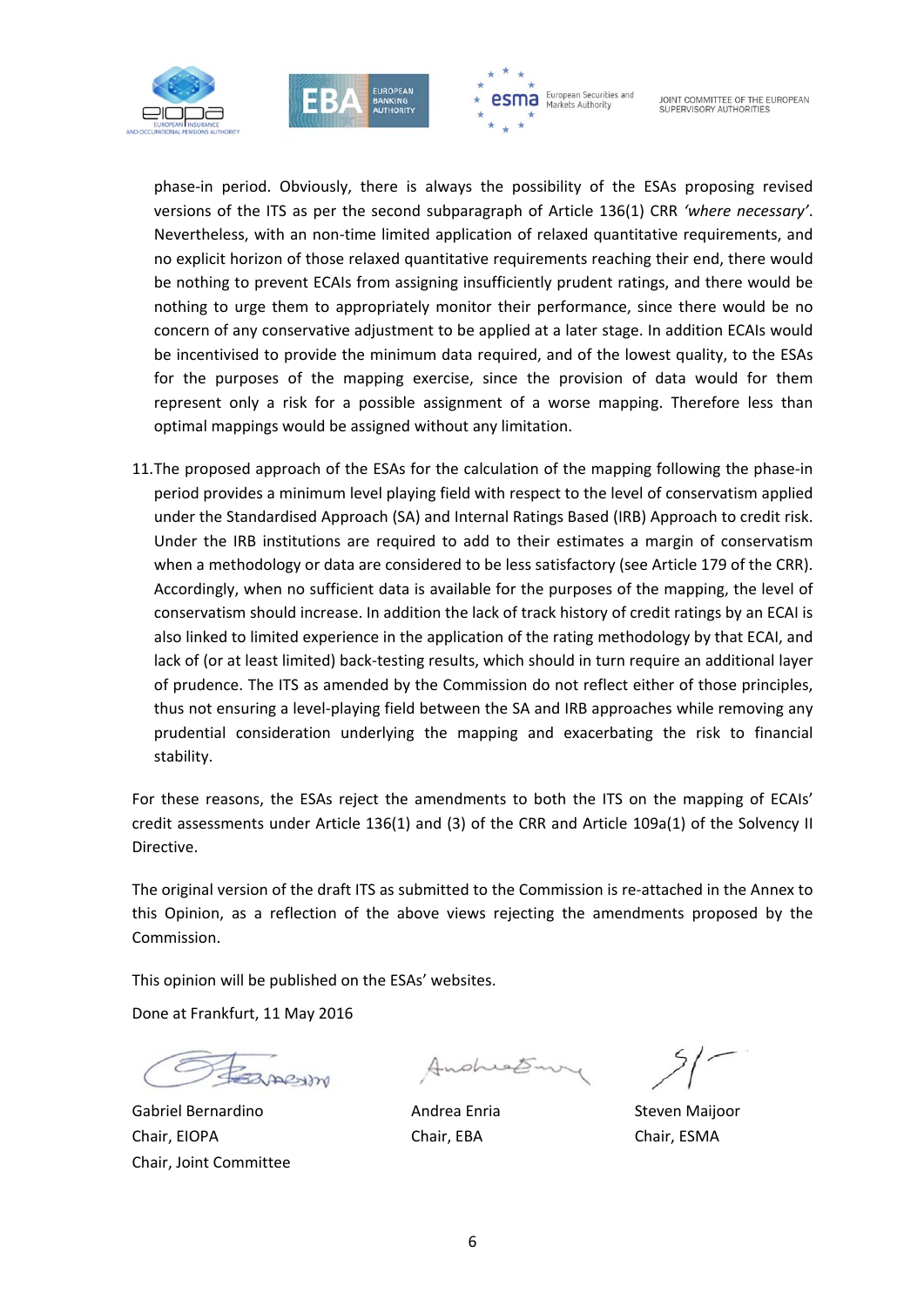







Brussels, XXX […](2013) XXX draft

## **COMMISSION IMPLEMENTING REGULATION (EU) No …/..**

### **of XXX**

**laying down implementing technical standards with regard to the mapping of credit assessments of external credit assessment institutions for credit risk in accordance with Articles 136(1) and 136(3) of Regulation (EU) No 575/2013 of the European Parliament and of the Council** 

(Text with EEA relevance)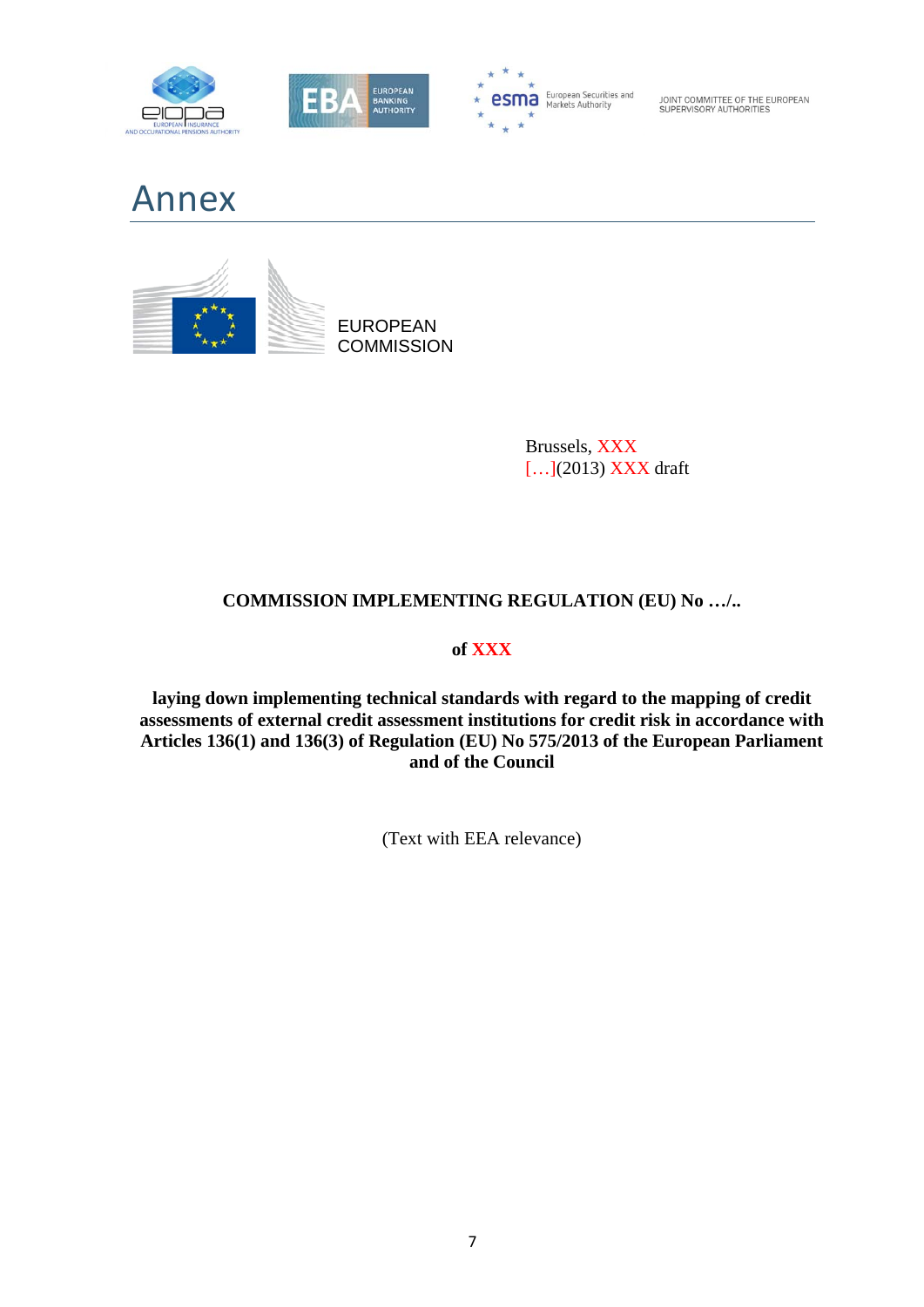



### **COMMISSION IMPLEMENTING REGULATION (EU) No …/..**

#### **of XXX**

#### **laying down implementing technical standards with regard to the mapping of credit assessments of external credit assessment institutions for credit risk in accordance with Articles 136(1) and 136(3) of Regulation (EU) No 575/2013 of the European Parliament and of the Council**

(Text with EEA relevance)

#### THE EUROPEAN COMMISSION,

Having regard to the Treaty on the Functioning of the European Union,

Having regard to Regulation (EU) No 575/2013 of the European Parliament and of the Council of 26 June 2013 on prudential requirements for credit institutions and investment firms  $\frac{1}{1}$ , and in particular the third subparagraph of Article 136(1) and the third subparagraph of Article 136(3) thereof,

Whereas:

- (1) The provisions in this Regulation are closely linked, since they deal with the mapping of credit risk assessments with the exception of those assigned to securitisation positions. To ensure coherence between those provisions, which should enter into force at the same time, and to facilitate a comprehensive view and compact access to them by those subject to those obligations, it is desirable to include all the implementing technical standards required by Regulation (EU) No 575/2013 in relation to the mapping of credit risk assessments with the exception of those assigned to securitisation positions in a single Regulation.
- (2) Article 136(1) of Regulation (EU) No 575/2013 requires the specification, for all ECAIs, of the correspondence of the relevant credit assessments issued by an ECAI to the credit quality steps set out in Section 2 of that Regulation ('mapping'). External credit assessment institutions ('ECAIs') are credit rating agencies that are registered or certified in accordance with Regulation (EC) No 1060/2009 of the European Parliament and of the Council<sup>2</sup> or a central bank issuing credit ratings which are exempt from the application of that Regulation.
- (3) Certain similar terms and concepts used in Regulation (EC) No 1060/2009 and in Regulation (EU) No 575/2013 can be the subject of confusion. 'Credit assessment' is a term used under Regulation (EU) No 575/2013 to refer both to the 'labels' of the different categories of ratings by ECAIs, and to the assignment of one such rating to a particular item. However, points (h) and (a) of Article 3(1) of

<sup>&</sup>lt;u> Andreas Andreas Andreas Andreas Andreas Andreas Andreas Andreas Andreas Andreas Andreas Andreas Andreas Andr</u> 1 OJ L 176, 27.6.2013, p. 1.

 $\overline{2}$  Regulation (EC) No 1060/2009 of the European Parliament and of the Council of 16 September 2009 on credit rating agencies (OJ L 302, 17.11.2009, p. 1).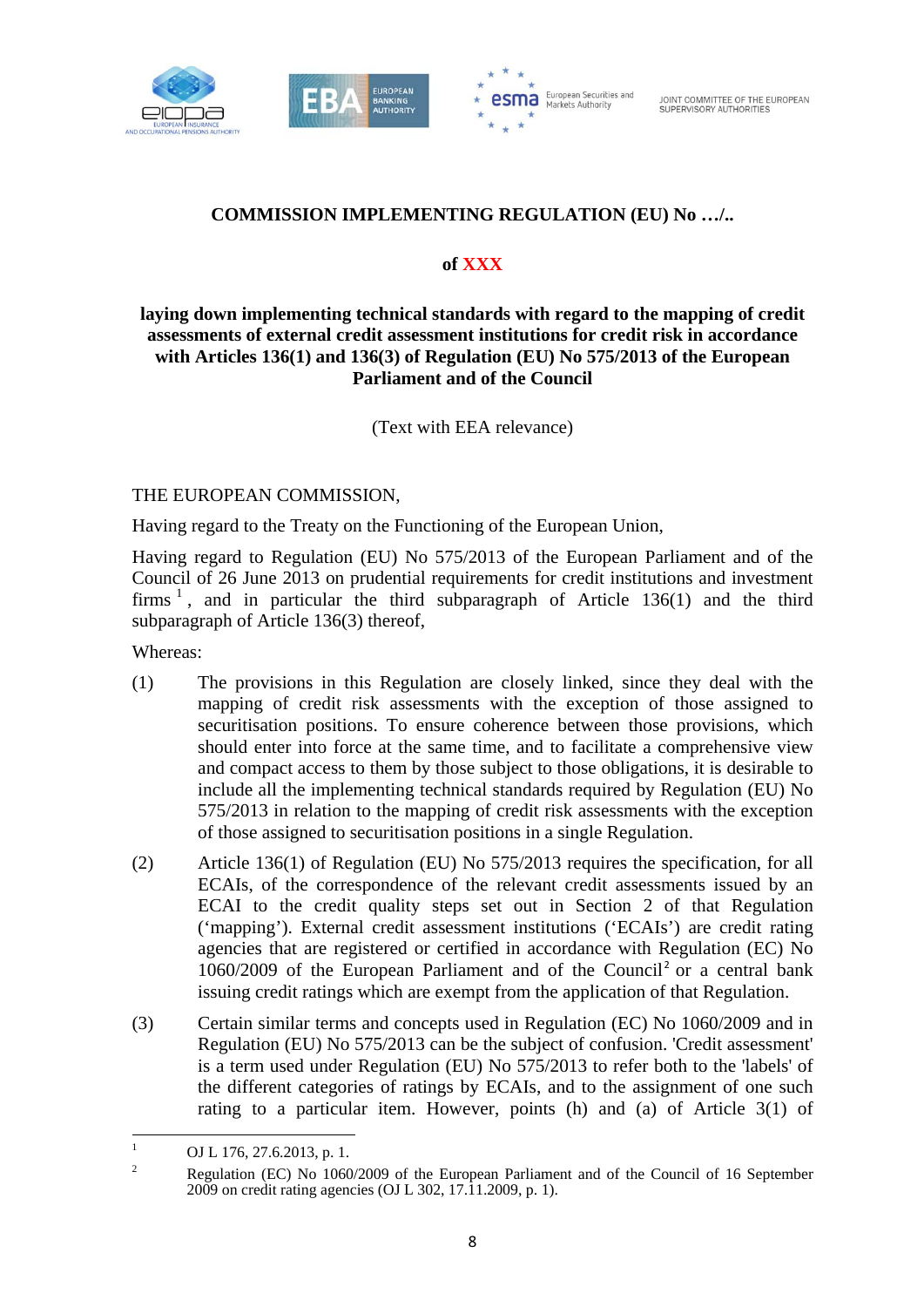

<u> Andreas Andreas Andreas Andreas Andreas Andreas Andreas Andreas Andreas Andreas Andreas Andreas Andreas Andr</u>



JOINT COMMITTEE OF THE EUROPEAN<br>SUPERVISORY AUTHORITIES

Regulation (EC) No 1060/2009 clearly distinguish between these two concepts with the use of the terms 'rating category' and 'credit rating', respectively. To avoid confusion, given the need to refer to these two particular concepts separately, and given the complementarity of the two Regulations, the terminology of Regulation (EC) No 1060/2009 should be used as more specific.

- (4) Given that Article 4(1) of Regulation (EC) No 1060/2009 permits the use of credit ratings for regulatory purposes by credit institutions and investment firms only if issued by credit rating agencies established in the Union and registered or certified in accordance with that Regulation, the mapping of ECAIs credit assessments should cover credit assessments that comply with the definition of 'credit rating' according to point (a) of Article 3(1) of that Regulation. Further, given that by virtue of Article 135 of Regulation (EU) No 575/2013, a mapping is required for all ECAIs, the definition of which includes, by virtue of Article 4(98) of that Regulation also credit ratings produced by central banks exempted from the application of Regulation (EC) No 1060/2009, the mapping of ECAIs rating categories should also cover such credit ratings as well. Regulation (EU) No 575/2013 prevents the use of credit ratings for certain asset classes (such as equity) within the Standardised Approach. Therefore, with regards to assessments for fixed-income collective investment undertakings (CIUs), only those that solely depend on the credit quality of the underlying assets should be covered by the mapping of ECAIs' credit assessments.
- (5) The mapping has the objective of assigning the appropriate risk weights of Regulation (EU) No 575/2013 to the rating categories of an ECAI. Therefore, it should be able to identify not only relative differences of risk but also the absolute levels of the risk of each rating category, ensuring appropriate levels of capital under the Standardised Approach.
- (6) Given the wide range of methodologies across ECAIs, objectivity and consistency of the mapping methodology are key aspects for ensuring a level playing field for institutions as well as fairness of treatment for ECAIs. For this reason, when elaborating rules on the use of quantitative and qualitative factors and their comparison with the benchmark, it is necessary to build upon the previous regulatory framework, namely Part 3 of the 'Revised Guidelines on the recognition of External Credit Assessment Institutions' dated 30 November 2010, with a view to ensuring a smooth transition to the mapping set out in this Regulation. This would also ensure consistency with international standards in this area, reflected, in turn, in Annex 2 of the 'Basel II: International Convergence of Capital Measurement and Capital Standards: A Revised Framework - Comprehensive Version' dated June 2006.
- (7) The default definitions used by ECAIs may differ from the one set forth in Article 178 of Regulation (EU) No 575/2013, as reflected in Regulation (EC) No 1060/2009 and Commission Delegated Regulation (EU) 2015/2<sup>3</sup> . Nevertheless, in order to ensure that the overall level of the capital required to externally rated

<sup>3</sup> Commission Delegated Regulation (EU) 2015/2 of 30 September 2014 supplementing Regulation (EC) No 1060/2009 of the European Parliament and of the Council with regard to regulatory technical standards for the presentation of the information that credit rating agencies make available to the European Securities and Markets Authority (OJ L 2, 6.1.2015, p. 24).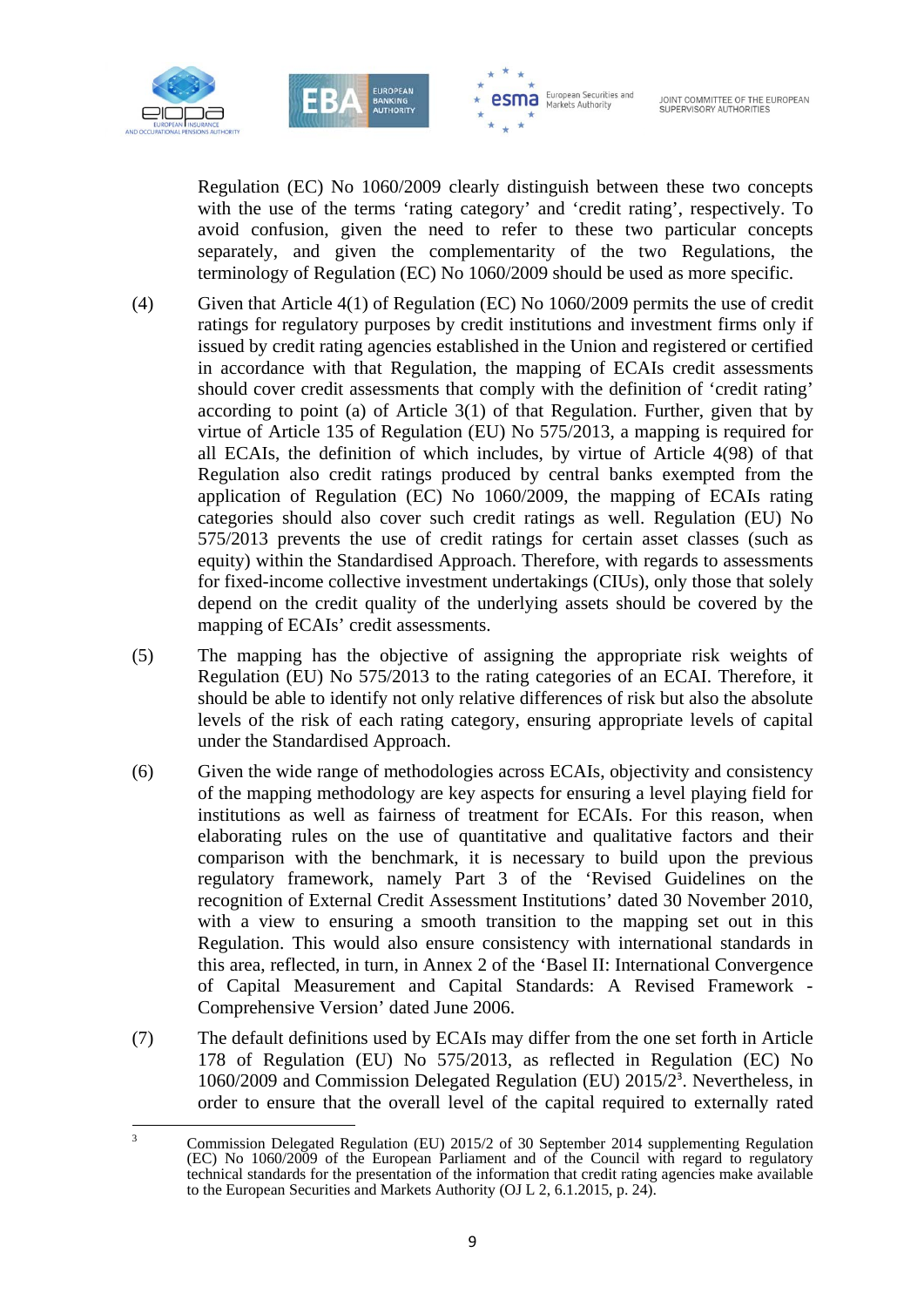





exposures is not changed, the types of default events used for the calibration of the benchmark referred to in point (c) of Article 136(2) of Regulation (EU) No 575/2013 should be used as the default definition for the purposes of this Regulation.

- (8) The mapping should be understood as the correspondence of the rating categories of an ECAI with a regulatory scale which has been defined for prudential purposes. Therefore it should be considered as a distinct concept from the one the European Securities and Markets Authority is required to provide in the form of a report, by virtue of Article 21(4b) of Regulation (EC) No 1060/2009 aiming at allowing investors to easily compare all credit ratings that exist with regard to a specific rated entity. Also for the purposes of this Regulation "mapping" does not refer to mappings which are developed under other frameworks, such as the Eurosystem Credit Assessment Framework, as these may operate on different methodologies and definitions.
- (9) A different mapping should be conducted for each relevant set of rating categories ('rating scale'). When the rating scale of an ECAI is the same across exposure classes, the mapping should not differ in order to guarantee the differentiation of risk weights across exposure classes established by Regulation (EU) No 575/2013. When an ECAI has several rating scales, the relationship established by the ECAI among them should be considered for the mapping.
- (10) Unsolicited ratings, as referred to in point (x) of Article 3 of Regulation (EC) No 1060/2009, should be included in the mapping of an ECAI as long as these ratings can be used for regulatory purposes in accordance with Article 4(1) of Regulation 1060/2009 and the EBA has confirmed that they do not differ in quality from solicited credit ratings of this ECAI in accordance with paragraph 1 of Article 138 of Regulation (EU) No 575/2013.
- (11) Both quantitative and qualitative factors should be used to produce a mapping, with the qualitative factors being considered in a second stage, as and when necessary and especially where quantitative factors are not adequate. As a result qualitative factors should assist in reviewing, correcting and enhancing any initial mapping done based on quantitative factors, where such review is justified and necessary. This two-step approach is required in order to contribute to the objectivity of the mapping and to ensure that the mapping actually represents the correspondence of the rating categories of an ECAI with a regulatory scale which has been defined for prudential purposes. In this regard, whenever the quantitative information supported by the available data becomes less satisfactory or is not available, the level of prudence applied to the development of that mapping should increase to compensate for the lack of empirical evidence.
- (12) It is necessary to avoid causing undue material disadvantage on those ECAIs which, due to their more recent entrance in the market, present limited quantitative information, with the view to balancing prudential with market concerns. Therefore, where there is limited quantitative information, two mappings should apply: the first mapping should apply for a limited period of three years; thereafter another mapping should become applicable. Both mappings should take into account quantitative and qualitative factors. Compared to the second mapping, the quantitative factors for deriving the first mapping should be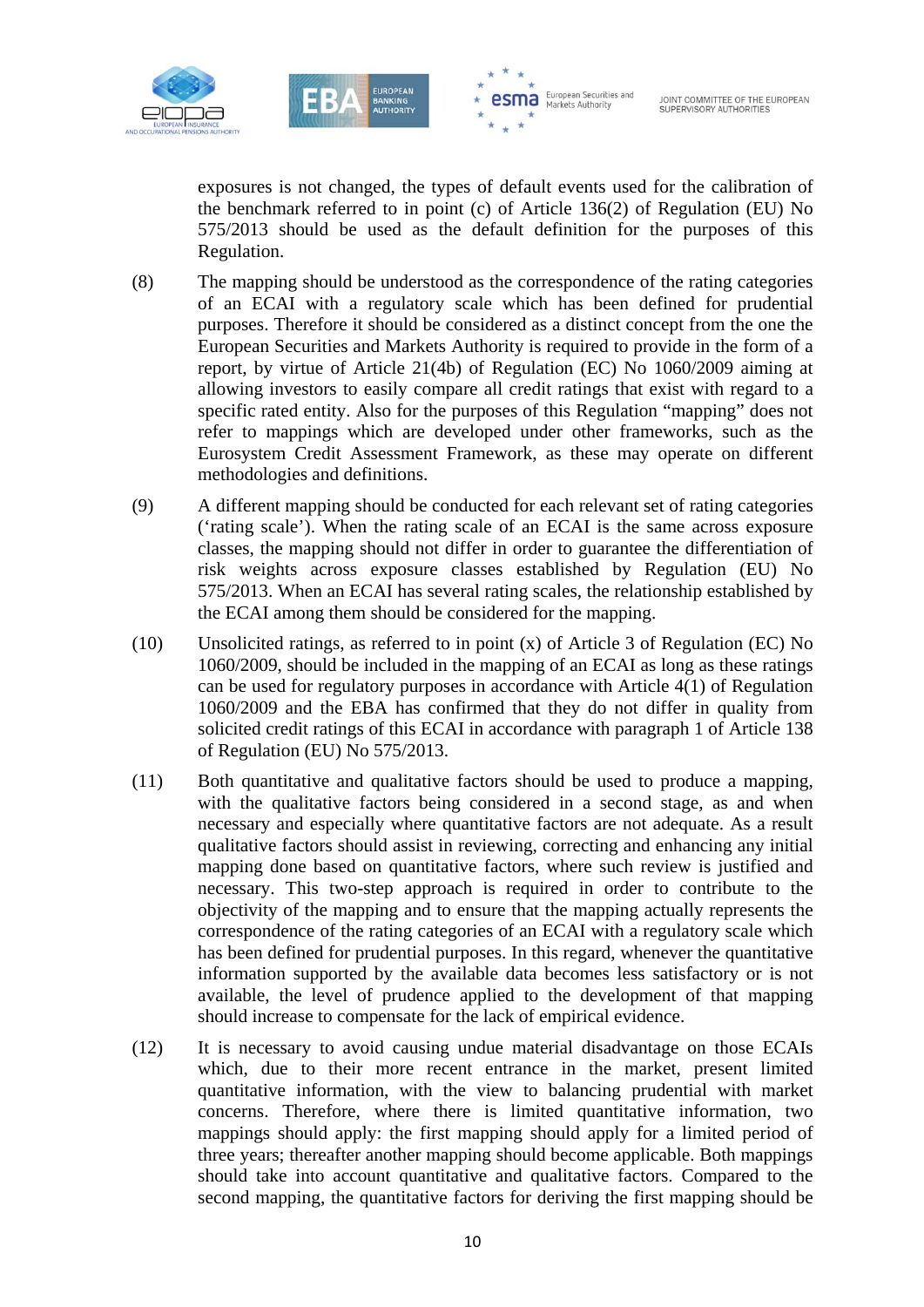



**esma** European Securities and

relaxed. Updates to the mapping should be made whenever this becomes necessary, including in relation to the mapping to be applied after the three years, to reflect quantitative information collected during the three year-period. Nevertheless, in the absence of such a review, an automatic return to the most prudent approach following a three-year period is desirable given the role of mapping in the overall prudential regulatory framework and in order to ensure a level-playing field.

- (13) The default rate associated with items assigned the same rating category should be considered as the most representative quantitative factor, and should be calculated from default data corresponding to such items. Where sufficient default data corresponding to these items is not available, an estimate of the default rate should still be calculated on the basis of the opinion of the relevant ECAI and any default evidence associated with the items assigned the same rating category for which the mapping is being performed.
- (14) The calculation of the default rate should meet certain requirements in order to ensure that it is comparable across ECAIs. For example, it should be measured over a three-year time horizon in order to allow the observation of a significant number of defaults when risk is very low and it should account for withdrawals to avoid an underestimation of risk. In addition, it should include neither public sector ratings nor issue ratings, given the scarcity of defaults for the former type of ratings, and to avoid biasing the default rates towards issuers with higher number of issues by using the latter ratings.
- (15) Default rates should be calculated for each rating category to the extent possible over a long term and a short term observation period. The former should provide the basis for the mapping, whereas the latter should provide an early warning about a potential increase, or decrease, in the level of risk of the rating category. Where a sufficient number of credit ratings is not available, only the long run default rate should be calculated due to the high degree of uncertainty regarding the calculation of short run default rates. In this case, a warning about a potential increase in the level of risk of the rating category should be provided by the qualitative factors.
- (16) The definition of default established by the ECAI to calculate the default rate associated with items assigned the same rating category is a key element of the mapping. A stricter definition of default may produce higher default rates compared to other less strict default definitions. Therefore the impact of the definition of default on the calculation of the default rate should be estimated in order to ensure an accurate mapping.
- (17) When only scarce default data is available, the time horizon considered in a rating category should be taken into account for the purpose of the mapping to ensure consistency across ECAIs. Thus, where a short term horizon has been chosen, some items may qualify for a particular level of risk. However, these same items may represent a significantly different level of risk if evaluated over the three-year time horizon chosen for the calculation of the default rate. This factor should be recognised and appropriately reflected in the mapping.
- (18) The meaning of the rating category and its relative position within the rating scale should be especially helpful when there is no quantitative factor available and the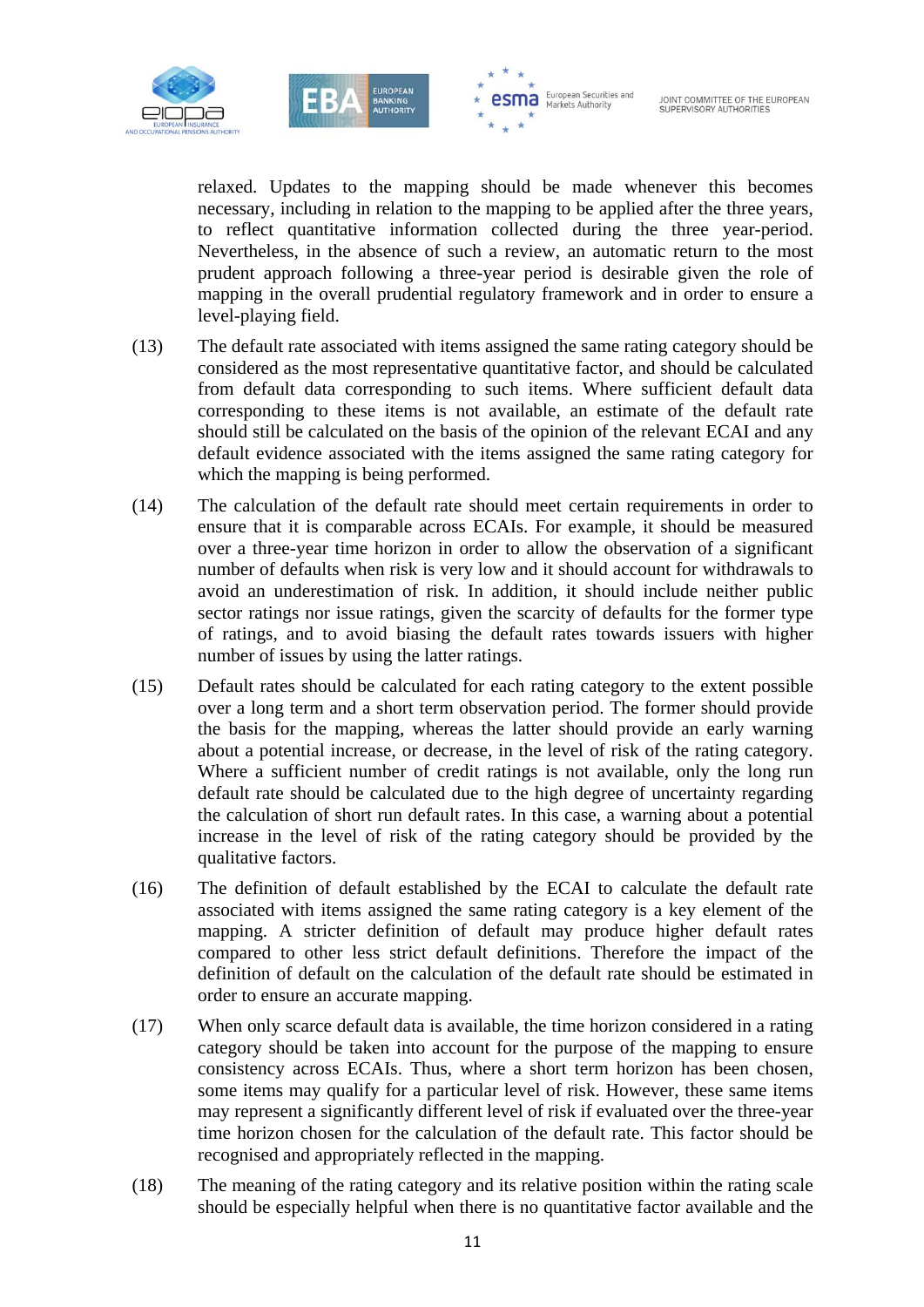



**esma** European Securities and

mapping of adjacent rating category is known. For that purpose, credit quality steps should be characterised in terms of aspects such as the capacity of the issuer to meet its financial obligations, its sensitivity to the economic situation or its proximity to the default status.

- (19) General risk drivers of the items assigned a rating category should also be taken into account. The size and the degree of activity diversification of the items assigned a rating category should be considered as relevant indicators of their underlying risk profile. It should also be possible to consider as qualitative factors other measures of creditworthiness assigned to items of the same rating category, in order to convey additional information with respect to the default behaviour of the relevant rating category. The relevance, objectivity and reliability of the different measures of creditworthiness should be carefully analysed before their application for the purpose of the mapping exercise.
- (20) With a view to ensuring consistency with international standards, the benchmarks of the long-run and short run default rates provided in the document 'Basel II: International Convergence of Capital Measurement and Capital Standards: A Revised Framework - Comprehensive Version' dated June 2006, should be used for the purpose of the mapping exercise. However, more detailed rules should be provided to account for the variety of ECAIs that currently operate in the EU market and whose default rates may significantly deviate from the pattern of the international ECAIs underlying the current benchmark. More concretely, the longrun benchmark should be defined in terms of intervals to acknowledge that a range of values can be compatible with each credit quality step.
- (21) Rating categories should be initially mapped to a credit quality step based on the comparison of their long-run default rate with the long-run benchmark and the information provided by the qualitative factors.
- (22) Pursuant to Article 136(1) second subparagraph of Regulation (EU) No 575/2013 the adequacy of the mapping should be reviewed frequently because the long-run default rate could change and become representative of a different credit quality step. To that end, recent short run default rates experienced within a rating category should be regularly confronted with their relevant short run benchmarks ('monitoring' and 'trigger' levels). A breach of the short run benchmarks for a consecutive period of two years could signal a weakening of assessment standards which could imply that the new underlying long-run default rate is representative of a less favourable credit quality step. This signal would be more relevant where the trigger level is breached instead of the monitoring level. With respect to small and newly established ECAIs where a sufficient number of credit ratings, as those referred to in Article 6 of this Regulation, is not available, close monitoring of performance, among others focused on the number of defaulted and non-defaulted items, should be under particular consideration. In particular, any single defaulted item associated with the highest rating categories should trigger consideration of the review of the mapping assigned to the single ECAI that rated that item.
- (23) Revised draft implementing technical standards should be submitted where new ECAIs are established.
- (24) Given that compliance with Regulation (EU) No 575/2013 is required at all times, it is necessary to monitor the performance of the mappings on a continuous basis.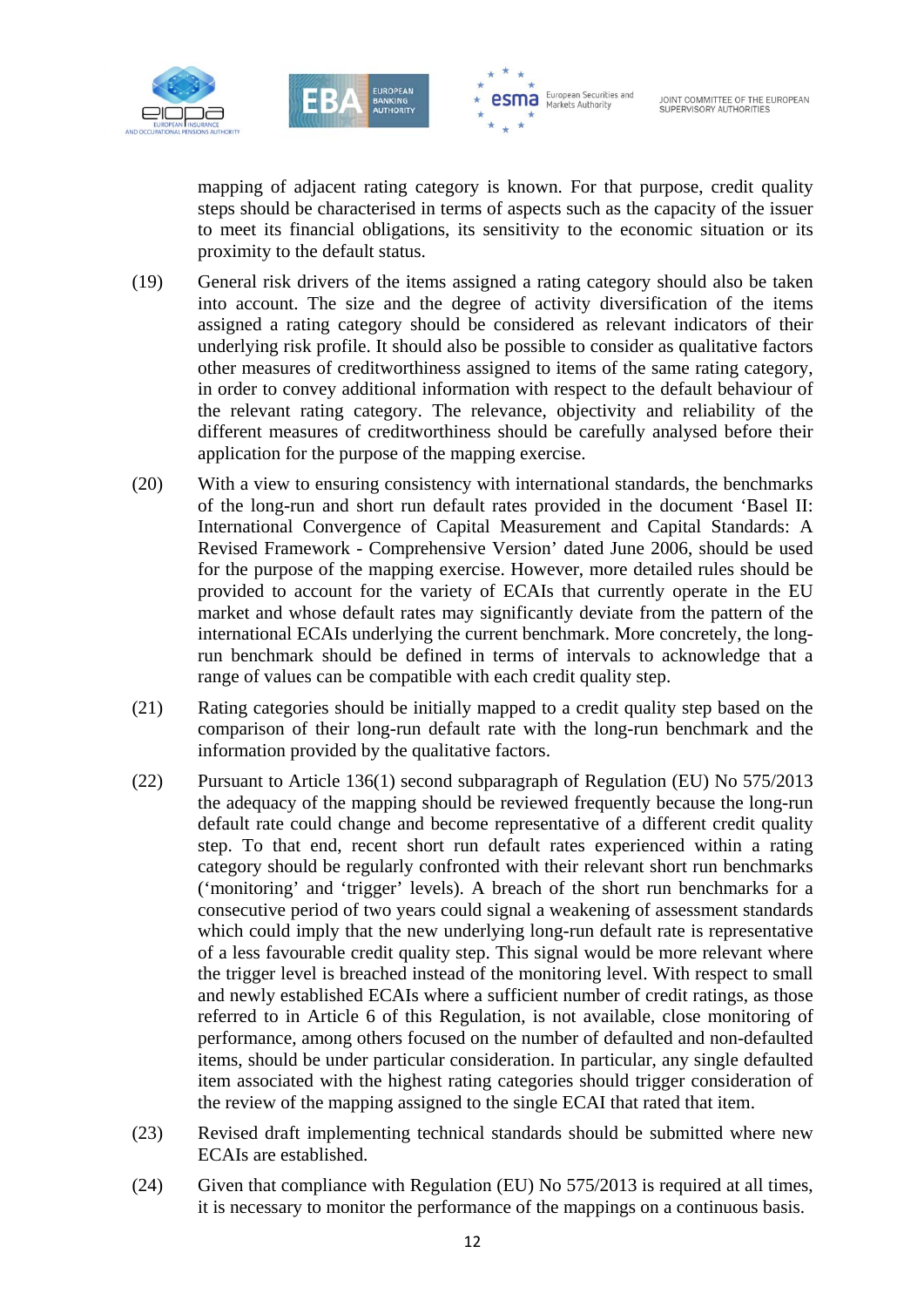



- (25) This Regulation is based on the draft implementing technical standards submitted by EBA, ESMA and EIOPA jointly to the Commission.
- (26) EBA, ESMA and EIOPA have conducted open public consultations on the draft implementing technical standards on which this Regulation is based, analysed the potential related costs and benefits and requested the opinion of the Banking Stakeholder Group established in accordance with Article 37 of Regulation (EU) No 1093/2010 of the European Parliament and of the Council<sup>4</sup>; the opinion of the Securities and Markets Stakeholder Group established in accordance with Article 37 of Regulation (EU) No 1095/2010 of the European Parliament and of the Council<sup>5</sup>; and the opinion of the Insurance and Reinsurance Stakeholder Group established in accordance with Article 37 of Regulation (EU) No 1094/2010 of the European Parliament and of the Council<sup>6</sup>,

HAS ADOPTED THIS REGULATION:

<sup>4</sup> Regulation (EU) No 1093/2010 of the European Parliament and of the Council of 24 November 2010 establishing a European Supervisory Authority (European Banking Authority), amending Decision No 716/2009/EC and repealing Commission Decision 2009/78/EC (OJ L 331, 15.12.2010, p.12).

<sup>5</sup> Regulation (EU) No 1095/2010 of the European Parliament and of the Council of 24 November 2010 establishing a European Supervisory Authority European Securities and Markets Authority), amending Decision No 716/2009/EC and repealing Commission Decision 2009/77/EC (OJ L 331, 15.12.2010, p. 84).

<sup>6</sup> Regulation (EU) No 1094/2010 of the European Parliament and of the Council of 24 November 2010 establishing a European Supervisory Authority (European Insurance and Occupational Pensions Authority), amending Decision No 716/2009/EC and repealing Commission Decision 2009/79/EC (OJ L 331, 15.12.2010, p. 48).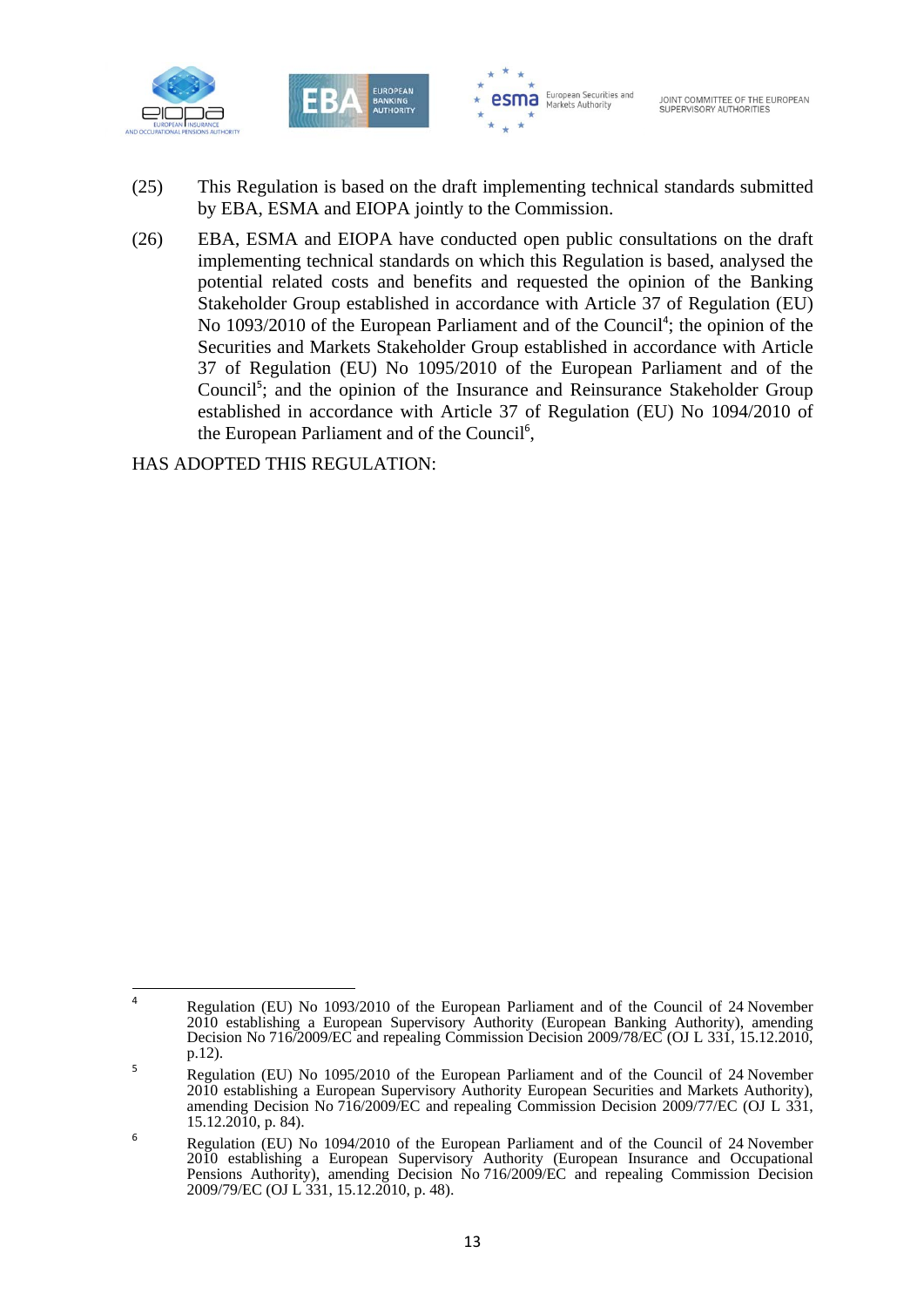



## **TITLE I Quantitative factors, qualitative factors and benchmark**

## **CHAPTER 1**

## **QUANTITATIVE FACTORS**

*Article 1* 

*Quantitative factors of the mapping of a rating category* 

The quantitative factors referred to in point (a) of Article 136(2) of Regulation (EU) No 575/2013 shall be the short run and long run default rates associated with items assigned the same rating category, as set out in Articles 2 to 6.

#### *Article 2*

#### *Items used for the calculation of the quantitative factors*

The calculation of the default rates referred to in Article 1 for each rating category shall be performed based solely on items assigned the same rating category by the external credit assessment institution (ECAI) for which the mapping is being performed, where the items meet all of the following requirements:

- (a) they belong to the 'corporate ratings' referred to in point (a) of Article 3 of Commission Delegated Regulation (EU) 2015/2, and they are assigned on an issuer basis;
- (b) they are assigned either of the following:

(i) a solicited credit rating;

(ii) an unsolicited credit rating that meets the requirements of Article 138 of Regulation (EU) No 575/2013.

### **SECTION 1**

### **CALCULATION OF THE QUANTITATIVE FACTORS OF A RATING CATEGORY WHERE A SUFFICIENT NUMBER OF CREDIT RATINGS IS AVAILABLE**

#### *Article 3*

#### *Determination of whether a sufficient number of credit ratings is available*

- 1. For the purpose of the short run default rate calculation, the number of items assigned the same rating category by the ECAI for which the mapping is being performed shall be deemed sufficiently numerous, where the items meet all of the following requirements:
	- (a) they are sufficient with respect to the perceived risk profile of the rating category, considering as an indicator, the number of items representing the inverse of the long run default rate benchmark of the rating category, as referred to in point (a) of Article 14;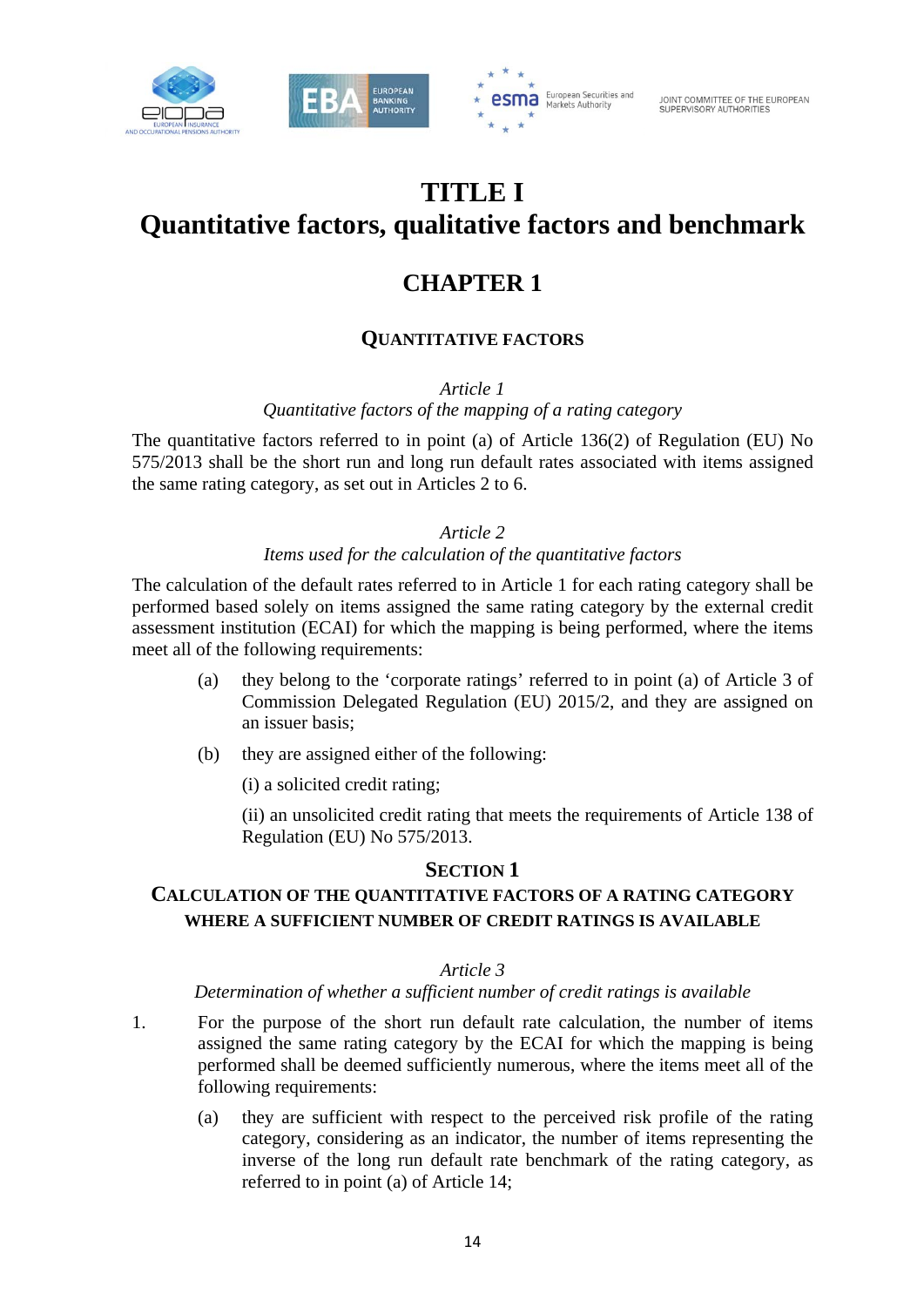





- (b) they are representative of the most recent pool of items assigned the same rating category.
- 2. For the purpose of the long run default rate calculation, the number of items assigned the same rating category by the ECAI for which the mapping is being performed shall be deemed sufficiently numerous where at minimum the most recent 10 short run default rates as referred to in paragraph 1 are available.

#### *Article 4*

#### *Short run default rates of a rating category where a sufficient number of credit ratings is available*

- 1. Where a sufficient number of credit ratings is available according to Article 3(1), the short run default rates referred to in Article 1 shall be calculated in the manner described in paragraphs 2 to 5.
- 2. The short run default rates of a rating category shall be calculated over a 3-year time horizon as a ratio where:
	- (a) the denominator represents the number of items assigned the same rating category present at the beginning of the time horizon;
	- (b) the numerator represents the number of items referred to in point (a) that have defaulted prior to the end of the time horizon.
- 3. Items withdrawn prior to the end of the time horizon and not defaulted shall only contribute to the denominator of the short run default rates referred to in point (a) of paragraph 2 with a weight equal to 50%. Any item for which there is evidence that it has been withdrawn prior to the occurrence of a default shall be considered to be a defaulted item.
- 4. Items shall be considered to be defaulted items to be included in the numerator specified in point (b) of paragraph 2 where any of the following types of event has occurred:
	- (a) a bankruptcy filing or legal receivership that will likely cause a miss or delay in future contractually required debt service payments;
	- (b) a missed or delayed disbursement of a contractually required interest or principal payment, unless payments are made within a contractually allowed grace period;
	- (c) a distressed exchange if the offer implies the investor will receive less value than the promise of the original securities;
	- (d) the rated entity is under a significant form of regulatory supervision owing to its financial condition.
- 5. The short run default rates shall be calculated for each available pool of items assigned the same rating category on semi-annual periods, which are based on 1 January and 1 July of each year.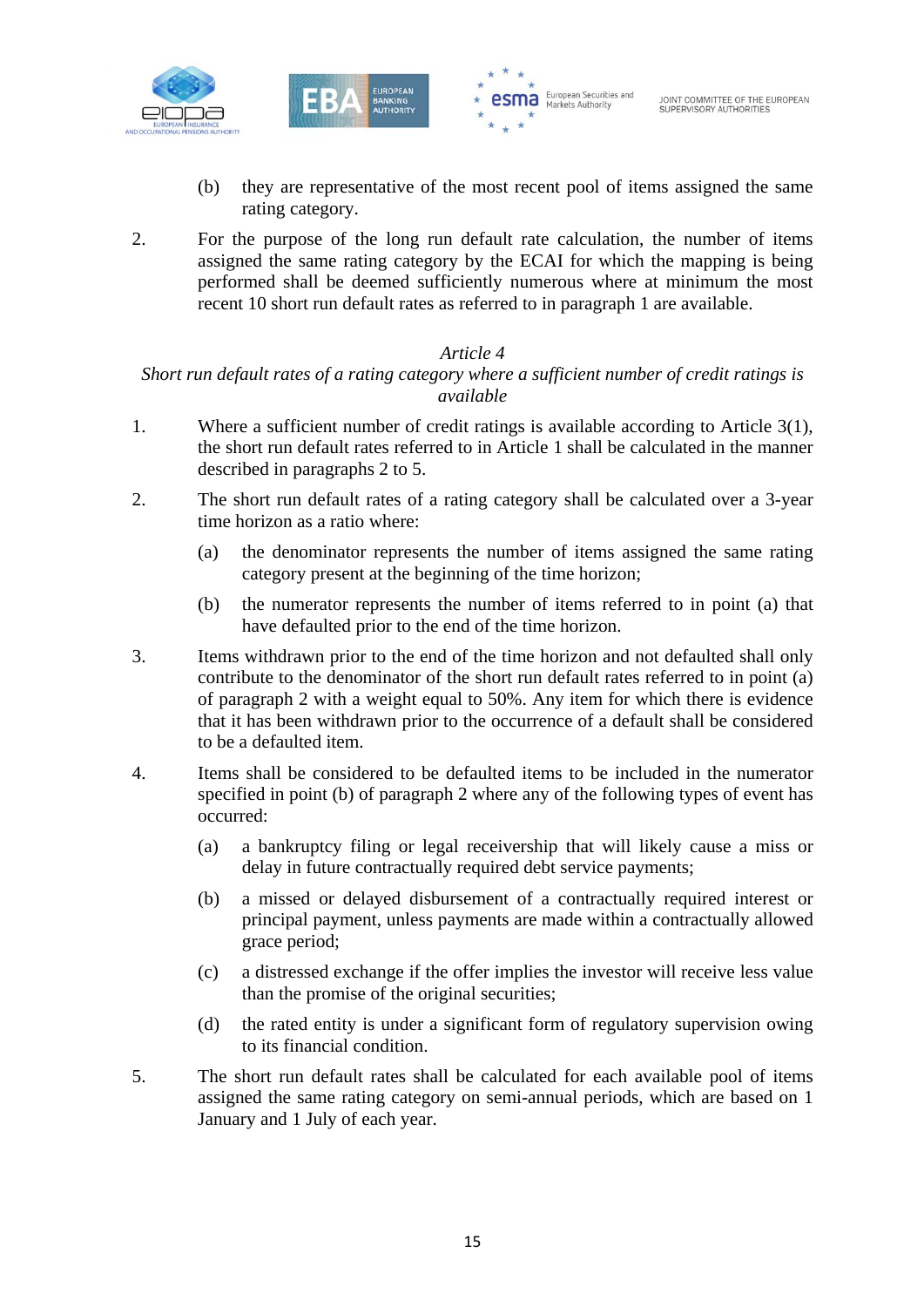



#### *Article 5*

## *Long run default rate of a rating category where a sufficient number of credit ratings is available*

- 1. Where a sufficient number of credit ratings is available in accordance with Article 3, the long run default rate referred to in Article 1 shall be calculated according to paragraphs 2 to 4.
- 2. The long run default rate shall be calculated as the weighted average of at least the most recent 20 short run default rates calculated according to Article 4(1). If the available short run default rates span a longer period and they are relevant, the short run default rates for that longer period shall be used. Where less than 20 short run default rates calculated according to Article 4(1) are available the remaining short run default rates shall be estimated to span the 20 short run default rates.
- 3. For the purpose of producing the weighted average referred to in paragraph 2, the short run default rates calculated according to Article 4 shall include the most recent recessionary period. This recessionary period shall span a semester or more of the negative growth rates of the Gross Domestic Products in the main geographical areas of reference of the rated items.
- 4. For the purpose of producing the weighted average referred to in paragraph 2, the following shall apply:
	- (a) the short run default rates calculated according to Article 4(1) shall be weighted based on the number of items specified in point (a) of Article 4(2);
	- (b) the estimated short run default rates shall be weighted based on estimates of the number of items assigned the same rating category present at the beginning of the time horizon.

The weights shall ensure an adequate representation of recessionary and nonrecessionary years in a full economic cycle.

#### **SECTION 2**

### **CALCULATION OF THE QUANTITATIVE FACTORS OF A RATING CATEGORY WHERE A SUFFICIENT NUMBER OF CREDIT RATINGS IS NOT AVAILABLE**

#### *Article 6*

#### *Items used and long run default rate of a rating category where a sufficient number of credit ratings is not available*

Where a sufficient number of credit ratings as referred to in Article 3 is not available, the calculation of the long run default rate specified in Article 1 shall be performed according to both the following:

- (a) it shall be based on the estimate provided by the ECAI of the long run default rate associated with all items assigned the same rating category, pursuant to point (a) of Article 136(2) of Regulation (EU) No 575/2013;
- (b) the estimate referred to in point (a) shall be complemented with the number of defaulted and non-defaulted items assigned the rating category by the ECAI for which the mapping is being performed.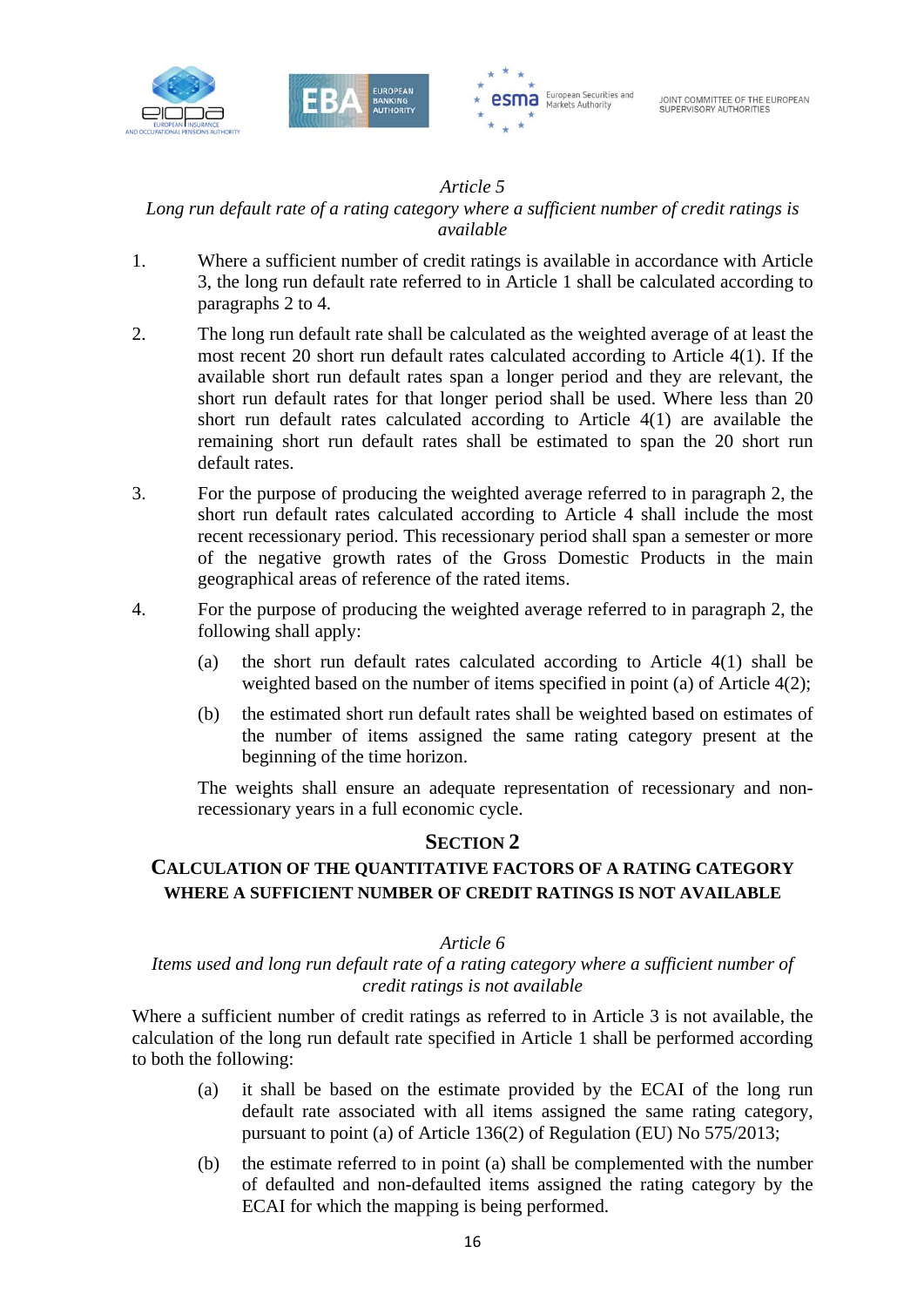





## **CHAPTER 2**

## **QUALITATIVE FACTORS**

#### *Article 7*

#### *Qualitative factors of the mapping of a rating category*

The qualitative factors referred to in point (b) of Article 136(2) of Regulation (EU) 575/2013 shall be:

- (a) the definition of default considered by the ECAI, as referred to in Article 8;
- (b) the time horizon of a rating category considered by the ECAI, as referred to in Article 9;
- (c) the meaning of a rating category and its relative position within the rating scale established by the ECAI, as referred to in Article 10;
- (d) the creditworthiness of the items assigned the same rating category, as referred to in Article 11;
- (e) the estimate provided by the ECAI of the long run default rate associated with all items assigned the same rating category, pursuant to point (a) of Article 136(2) of Regulation (EU) No 575/2013, as set out in Article 12;
- (f) the relationship established by the ECAI ('internal mapping'), where available, between, on the one hand, the rating category which is being mapped, and on the other hand, other rating categories produced by the same ECAI, where a mapping for the latter categories has already been set out according to this Regulation, as referred to in Article 13;
- (g) any other relevant information that can describe the degree of risk expressed by a rating category.

#### *Article 8*

#### *Definition of default used by the ECAI*

The type of events considered by the ECAI for the purposes of establishing whether an item is in default situation shall be compared to those specified in Article 4(4) by using all available information. Where the comparison indicates that not all such types of default events have been considered by the ECAI, the quantitative factors referred to in Article 1 shall be adjusted accordingly.

#### *Article 9*

#### *Time horizon of a rating category*

The time horizon considered by the ECAI for assigning a rating category shall provide a relevant indication of whether the level of risk of that rating category is sustainable over the time horizon specified in Article 4(2).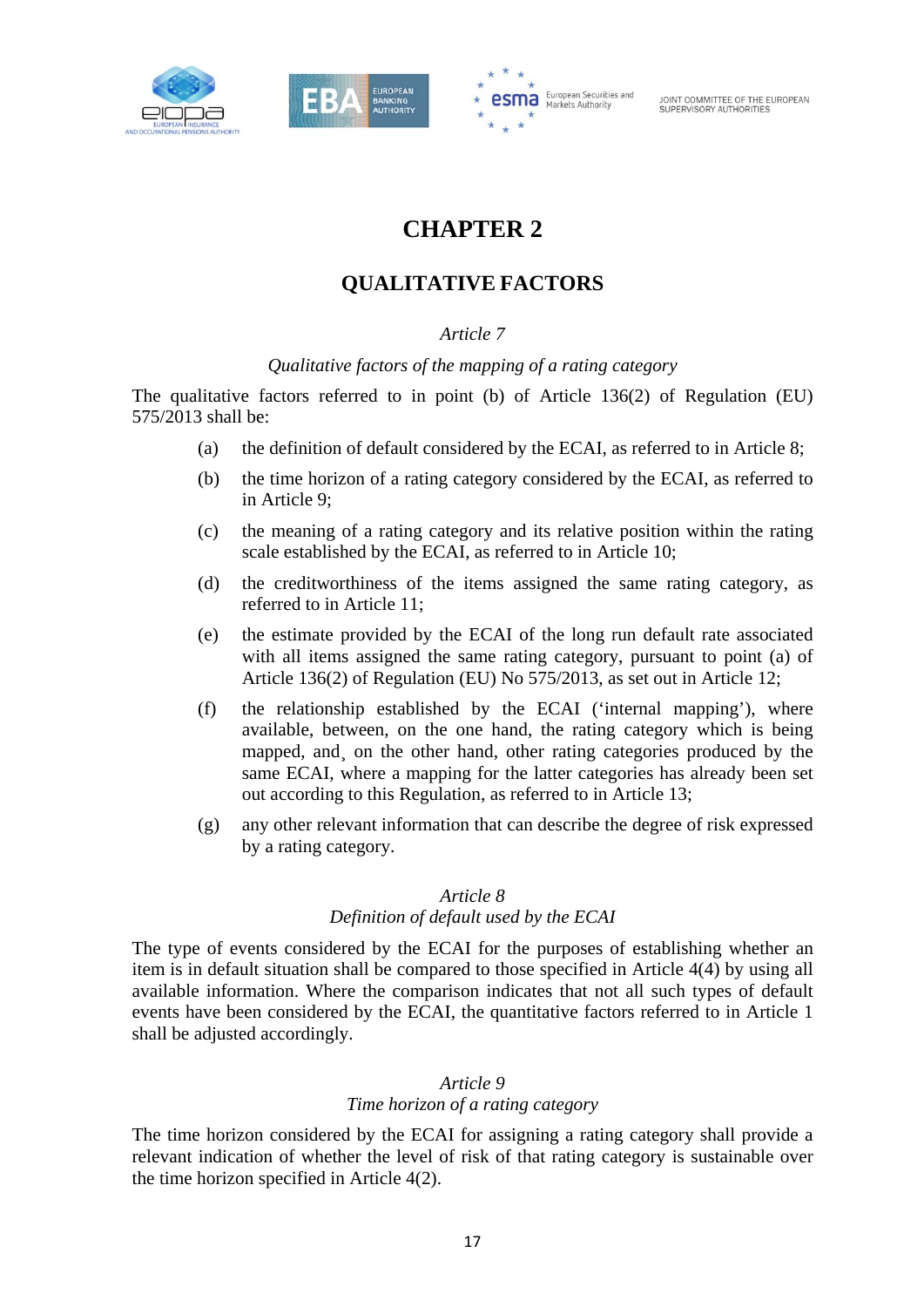





#### *Article 10*

#### *Meaning and relative position of a rating category*

- 1. The meaning of a rating category established by the ECAI shall be set according to the characteristics of the capacity of financial commitments as reflected in the items assigned such rating category being honoured, and more in particular by its degree of sensitivity to the economic environment and its degree of proximity to the default situation.
- 2. The meaning of a rating category shall be compared to the one established for each credit quality step, as set out in Article 15.
- 3. The meaning of a rating category shall be considered in combination with its relative position within the rating scale established by the ECAI.

#### *Article 11*

#### *Creditworthiness of items assigned the same rating category*

- 1. The creditworthiness of items assigned the same rating category shall be determined by considering at least their size and the degree of sector and geographical diversification of their business activity.
- 2. Different measures of creditworthiness assigned to items of the same rating category may be used, to the extent appropriate, to complement the information provided by the quantitative factors referred to in Article 1 where they are reliable and relevant for the mapping.

#### *Article 12*

#### *Estimate provided by the ECAI of the long run default rate associated with all items assigned the same rating category*

The estimate provided by the ECAI of the long run default rate associated with all items assigned the same rating category shall be taken into account for the purpose of the mapping as long as it has been adequately justified.

#### *Article 13*

#### *Internal mapping of a rating category established by the ECAI*

The corresponding credit quality step of other rating categories produced by the same ECAI for which an internal mapping exists according to point (f) of Article 7 shall be used as a relevant indication of the level of risk of the rating category which is being mapped.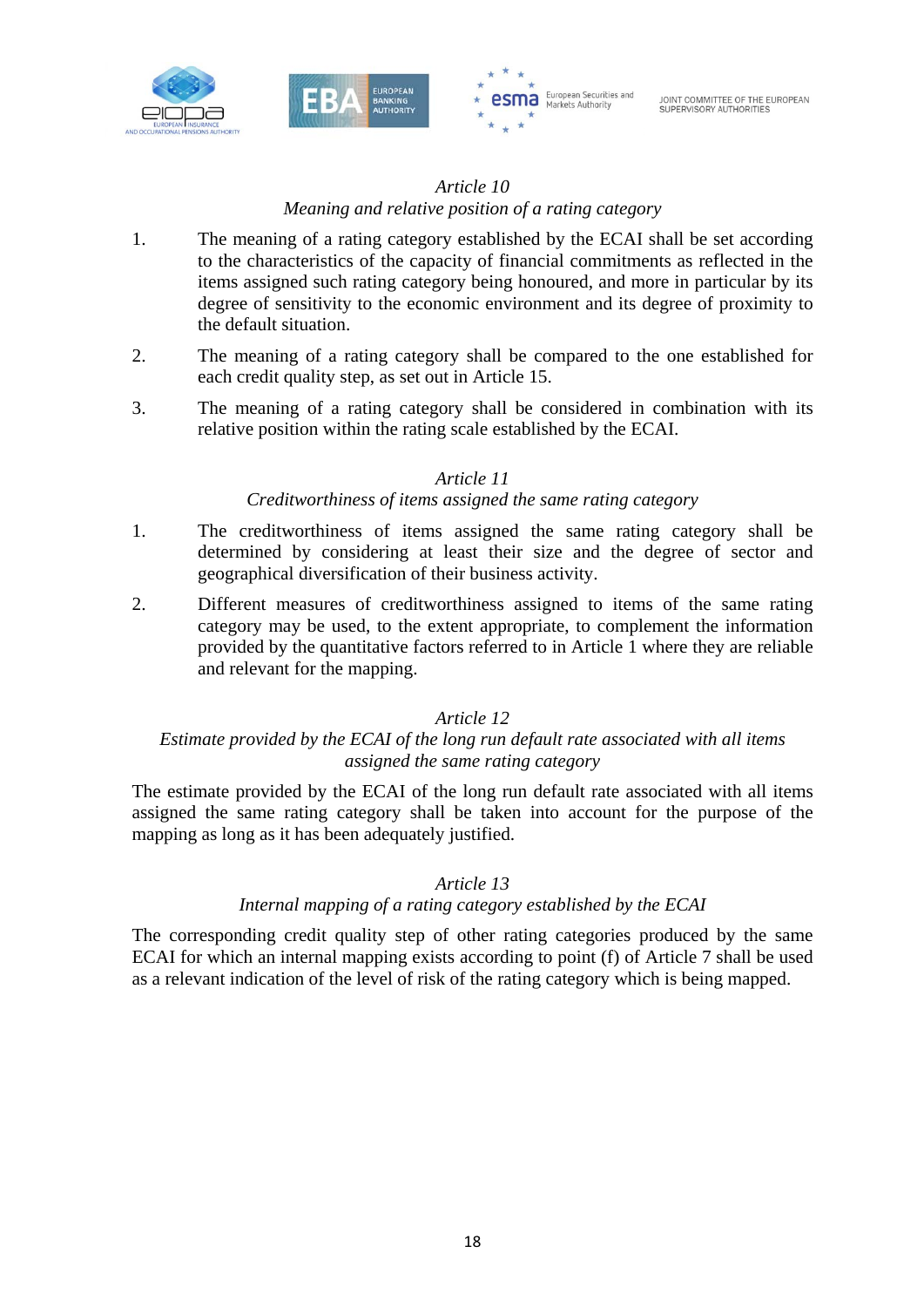



## **CHAPTER 3**

### **BENCHMARK AND RELATED REFERENCES**

### *Article 14 Benchmark*

The benchmark referred to in point (c) of Article 136(2) of Regulation (EU) No 575/2013, shall be distinguished in:

- (a) a long-run default rate benchmark for each credit quality step as set out in Table 1 of Annex I;
- (b) a short-run default rate benchmark for each credit quality step as set out in Table 2 of Annex I.

#### *Article 15*

#### *Reference meaning of the rating category per credit quality step*

The reference meaning of a rating category that corresponds to each credit quality step is set out in Annex II.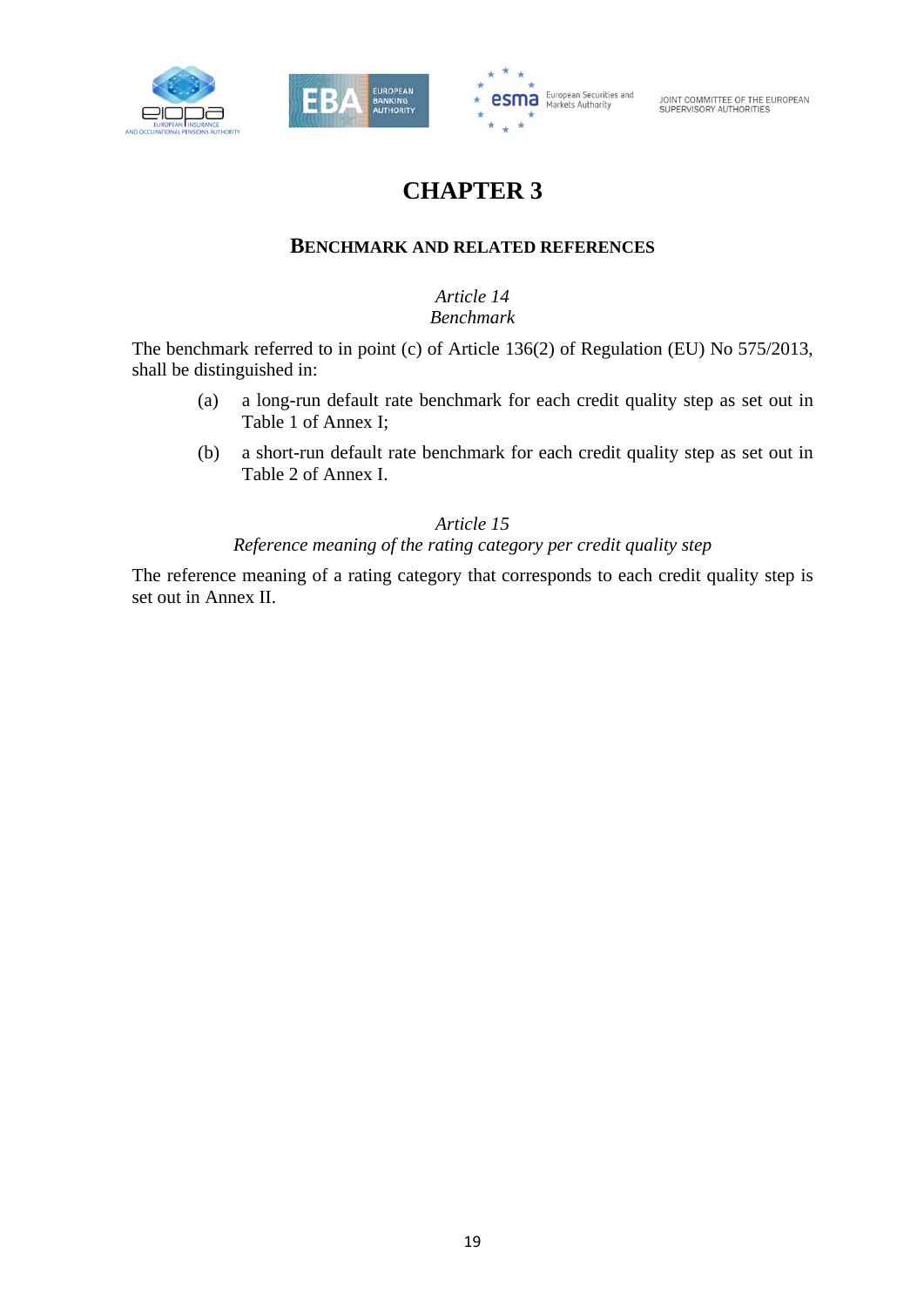





## **TITLE II**

## **Mapping tables**

*Article 16 Mapping tables* 

The correspondence of the rating categories of each ECAI with the credit quality steps set out in Section 2 of Chapter 2 of Title II of Part Three of Regulation (EU) No 575/2013 is that set out in Annex III.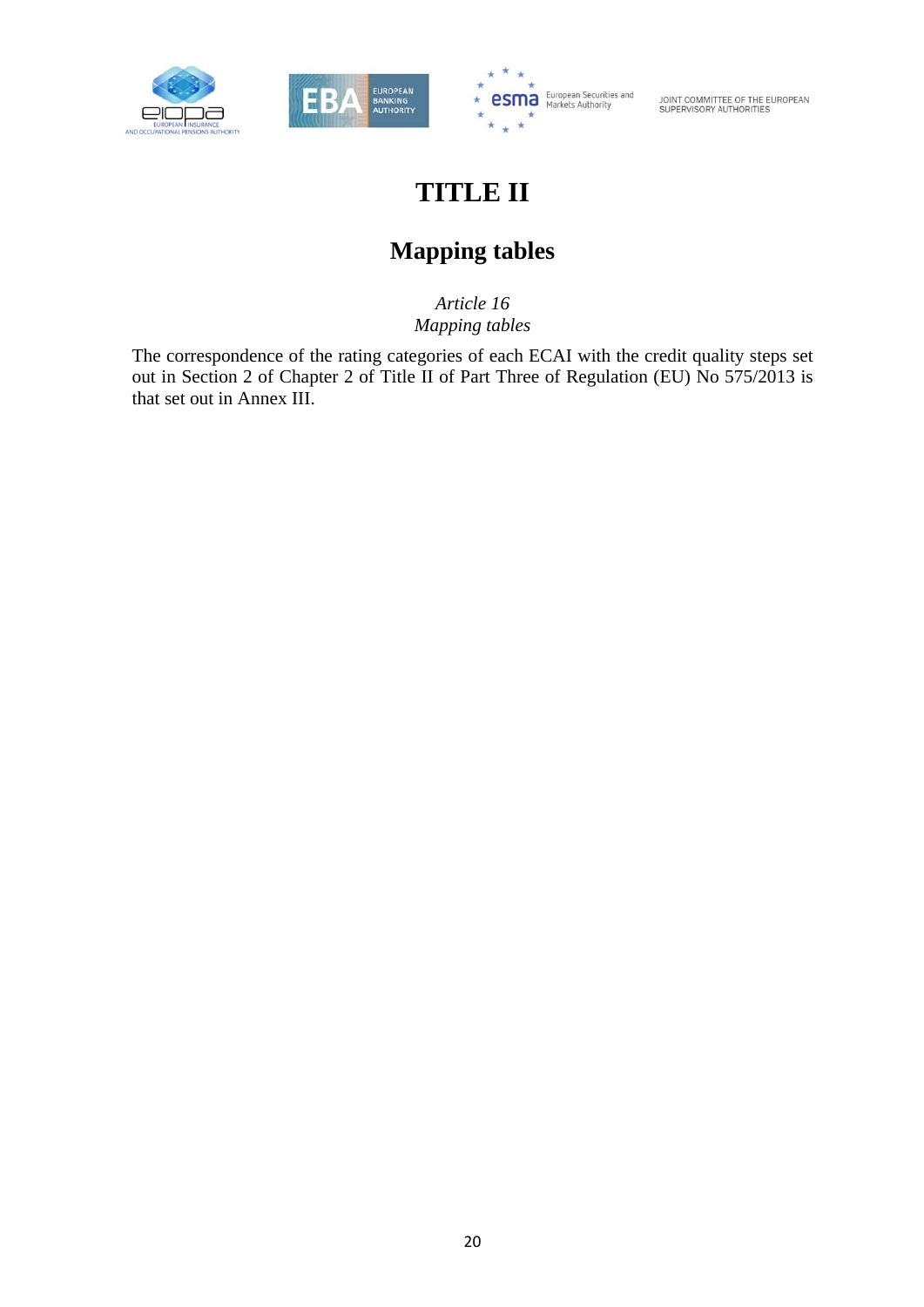





## **TITLE III**

## **Final provision**

*Article 17 Entry into force* 

This Regulation shall enter into force on the twentieth day following that of its publication in the *Official Journal of the European Union*.

This Regulation shall be binding in its entirety and directly applicable in all Member States.

Done at Brussels,

 *For the Commission The President* 

 *On behalf of the President [Position]*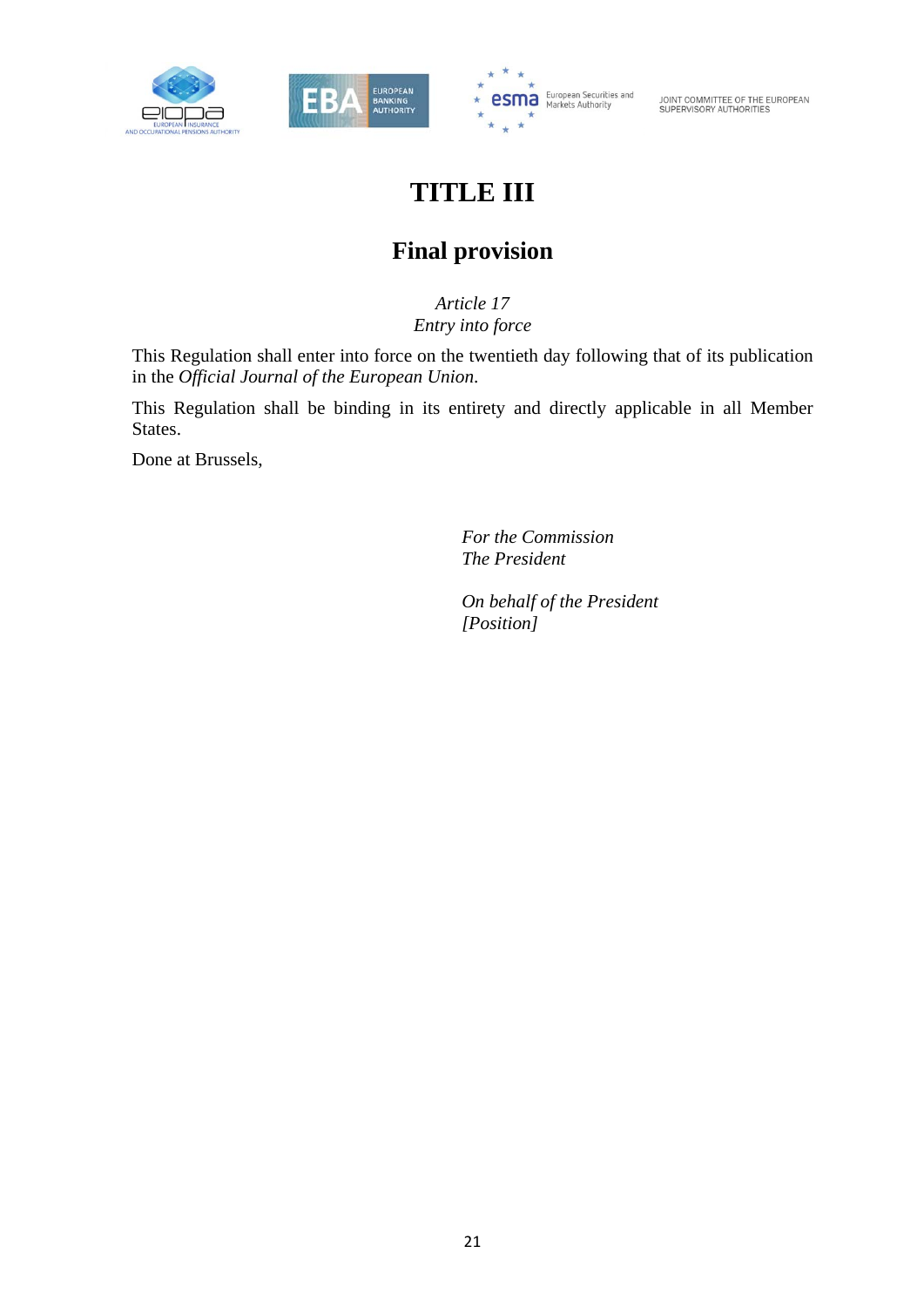





### *ANNEX I*

### **Benchmarks for the purposes of Article 14**

## Table 1

## Long-run benchmark (3-year time horizon)

| <b>Credit</b>          | Long run benchmark |                    |                    |  |  |  |  |  |  |
|------------------------|--------------------|--------------------|--------------------|--|--|--|--|--|--|
| Quality<br><b>Step</b> | Mid value          | <b>Lower bound</b> | <b>Upper bound</b> |  |  |  |  |  |  |
| 1                      | 0.10%              | $0.00\%$           | 0.16%              |  |  |  |  |  |  |
| 2                      | 0.25%              | 0.17%              | 0.54%              |  |  |  |  |  |  |
| 3                      | 1.00%              | $0.55\%$           | 2.39%              |  |  |  |  |  |  |
| 4                      | 7.50%              | 2.40%              | 10.99%             |  |  |  |  |  |  |
| 5                      | 20.00%             | 11.00%             | 26.49%             |  |  |  |  |  |  |
| 6                      | 34.00%             | 26.50%             | 100.00%            |  |  |  |  |  |  |

#### Table 2

Short run benchmarks (3-year time horizon)

| <b>Credit</b>          | <b>Short run benchmarks</b> |                      |  |  |  |  |
|------------------------|-----------------------------|----------------------|--|--|--|--|
| Quality<br><b>Step</b> | <b>Monitoring level</b>     | <b>Trigger level</b> |  |  |  |  |
|                        | 0.80%                       | 1.20%                |  |  |  |  |
| 2                      | 1.00%                       | 1.30%                |  |  |  |  |
| 3                      | 2.40%                       | 3.00%                |  |  |  |  |
| 4                      | 11.00%                      | 12.40%               |  |  |  |  |
| 5                      | 28.60%                      | 35.00%               |  |  |  |  |
| 6                      | not applicable              | not applicable       |  |  |  |  |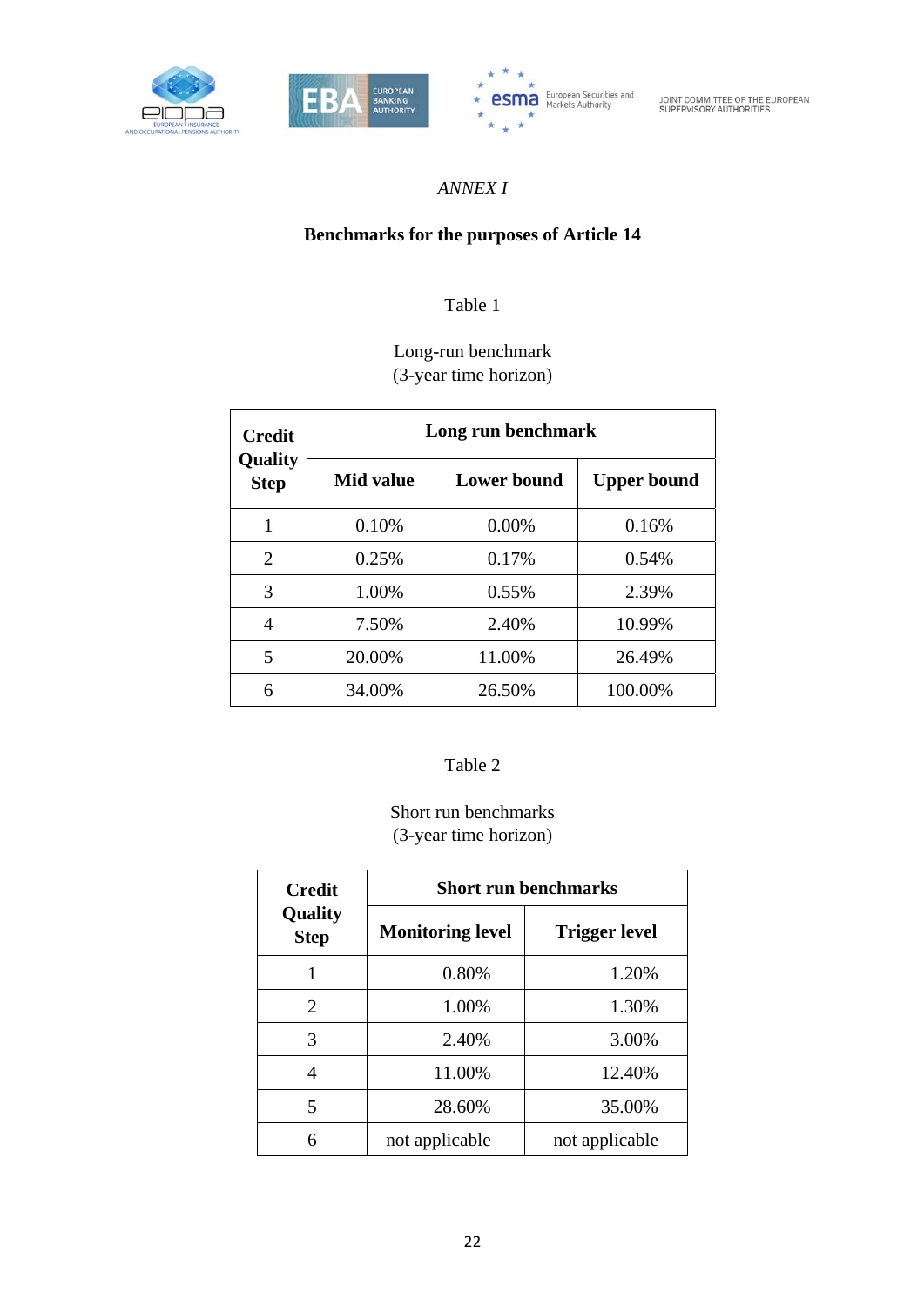



### *ANNEX II*

## **Reference meaning of the rating category per credit quality step for the purposes of Article 15**

| <b>Credit</b><br>Quality<br><b>Step</b> | <b>Meaning of the rating category</b>                                                                                                                                                                                                                       |
|-----------------------------------------|-------------------------------------------------------------------------------------------------------------------------------------------------------------------------------------------------------------------------------------------------------------|
| 1                                       | The rated entity has extremely/very strong capacity to meet its financial<br>commitments and is subject to minimal/very low credit risk.                                                                                                                    |
| $\overline{2}$                          | The rated entity has strong capacity to meet its financial commitments and is<br>subject to low credit risk but is somewhat more susceptible to the adverse<br>effects of changes in circumstances and economic conditions than rated entities<br>in CQS 1. |
|                                         | The rated entity has adequate capacity to meet its financial commitments and is<br>subject to moderate credit risk.                                                                                                                                         |
| 3                                       | However, adverse economic conditions or changing circumstances are more<br>likely to lead to a weakened capacity of the rated entity to meet its financial<br>commitments.                                                                                  |
|                                         | The rated entity has the capacity to meet its financial commitments but is<br>subject to substantial credit risk.                                                                                                                                           |
| 4                                       | It faces major ongoing uncertainties and exposure to adverse business,<br>financial, or economic conditions, which could lead to the rated entity's<br>inadequate capacity to meet its financial commitments.                                               |
| 5                                       | The rated entity has the capacity to meet its financial commitments but is<br>subject to high credit risk.                                                                                                                                                  |
|                                         | Adverse business, financial, or economic conditions will likely impair the rated<br>entity's capacity or willingness to meet its financial commitments.                                                                                                     |
| 6                                       | The rated entity is currently vulnerable or highly vulnerable and is subject to<br>very high credit risk, including in or very near to default.                                                                                                             |
|                                         | It is dependent upon favourable business, financial, and economic conditions to<br>meet its financial commitments.                                                                                                                                          |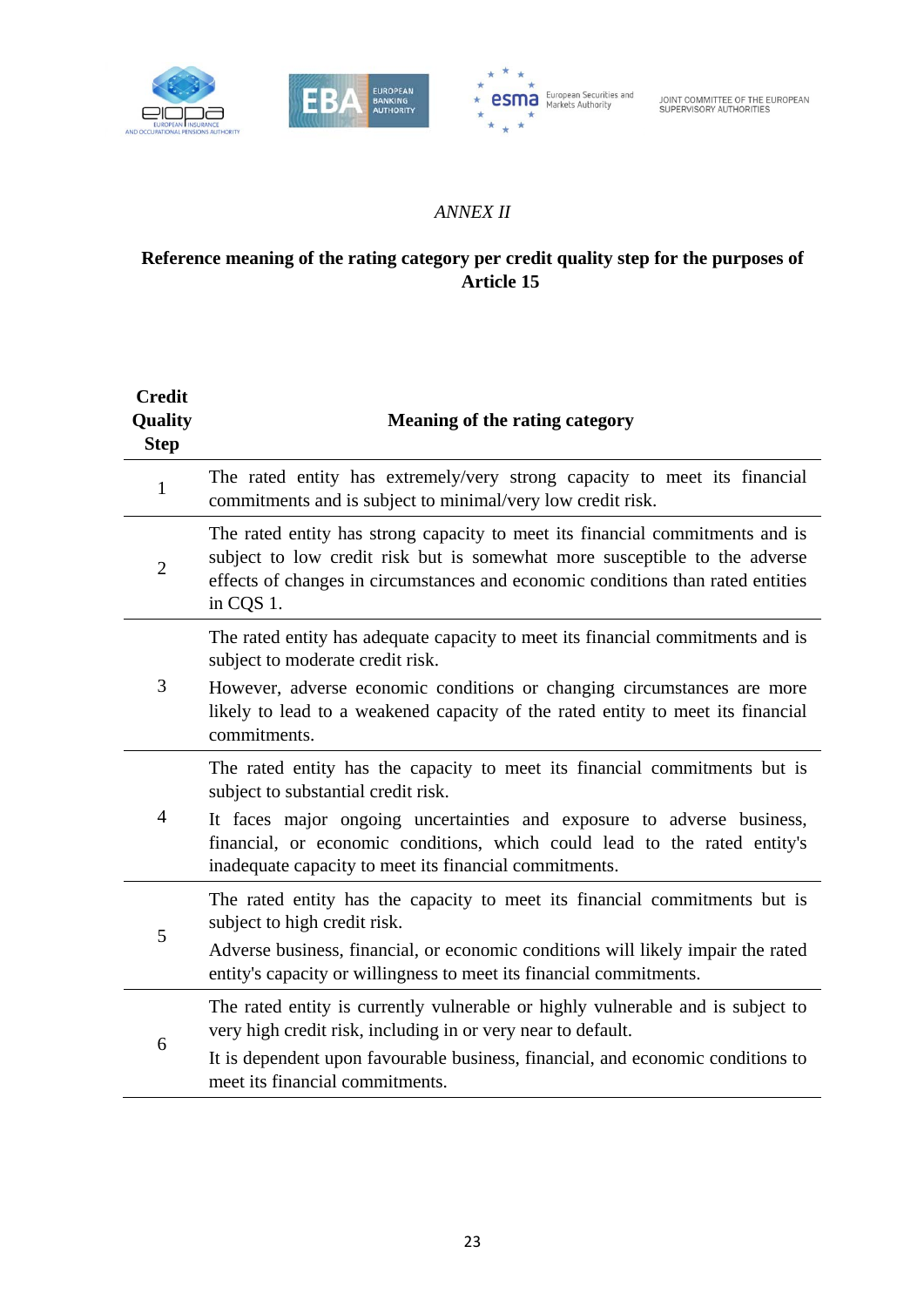

#### *ANNEX III*

#### **Mapping tables for the purposes of Article 16**

| <b>Credit quality step</b>                | $\mathbf{1}$           | $\boldsymbol{2}$  | $\mathbf{3}$         | $\overline{\mathbf{4}}$ | 5               | 6                             |
|-------------------------------------------|------------------------|-------------------|----------------------|-------------------------|-----------------|-------------------------------|
| AM Best Europe-Rating Services Ltd.       |                        |                   |                      |                         |                 |                               |
| Long-term issuer credit ratings scale     | aaa, $aa+$ , aa, $aa-$ | $a+$ , $a$ , $a-$ | $bbb+, bbb, bbb$     | $bb+, bb, bb$           | $b+, b, b-$     | ccc+, ccc, ccc-,<br>cc, c, rs |
| Long-term debt ratings scale              | aaa, aa+, aa, aa-      | $a+$ , $a$ , $a-$ | $bbb+, bbb, bbb$     | $bb+, bb, bb$           | $b+, b, b-$     | ccc+, ccc, ccc-,<br>cc, c, d  |
| Financial strength ratings scale          | $A_{++}, A_{+}$        | $A, A-$           | $B_{++}, B_{+}$      | $B, B-$                 | $C_{++}, C_{+}$ | $C, C-, D, E, F, S$           |
| Short-term ratings scale                  | $AMB-1+$               | $AMB-1-$          | $AMB-2$ ,<br>$AMB-3$ | $AMB-4$                 |                 |                               |
| ARC Ratings S.A.                          |                        |                   |                      |                         |                 |                               |
| From entry into force to 31.12.2018       |                        |                   |                      |                         |                 |                               |
| Medium and long-term issuers rating scale | AAA, AA                | A                 | <b>BBB</b>           | <b>BB</b>               | $\bf{B}$        | CCC, CC, C, D                 |
| Medium and long-term issues rating scale  | AAA, AA                | $\mathbf{A}$      | <b>BBB</b>           | BB                      | $\, {\bf B}$    | CCC, CC, C, D                 |
| Short-term issuers rating scale           | $A-1+$                 | $A-1$             | $A-2, A-3$           | B, C, D                 |                 |                               |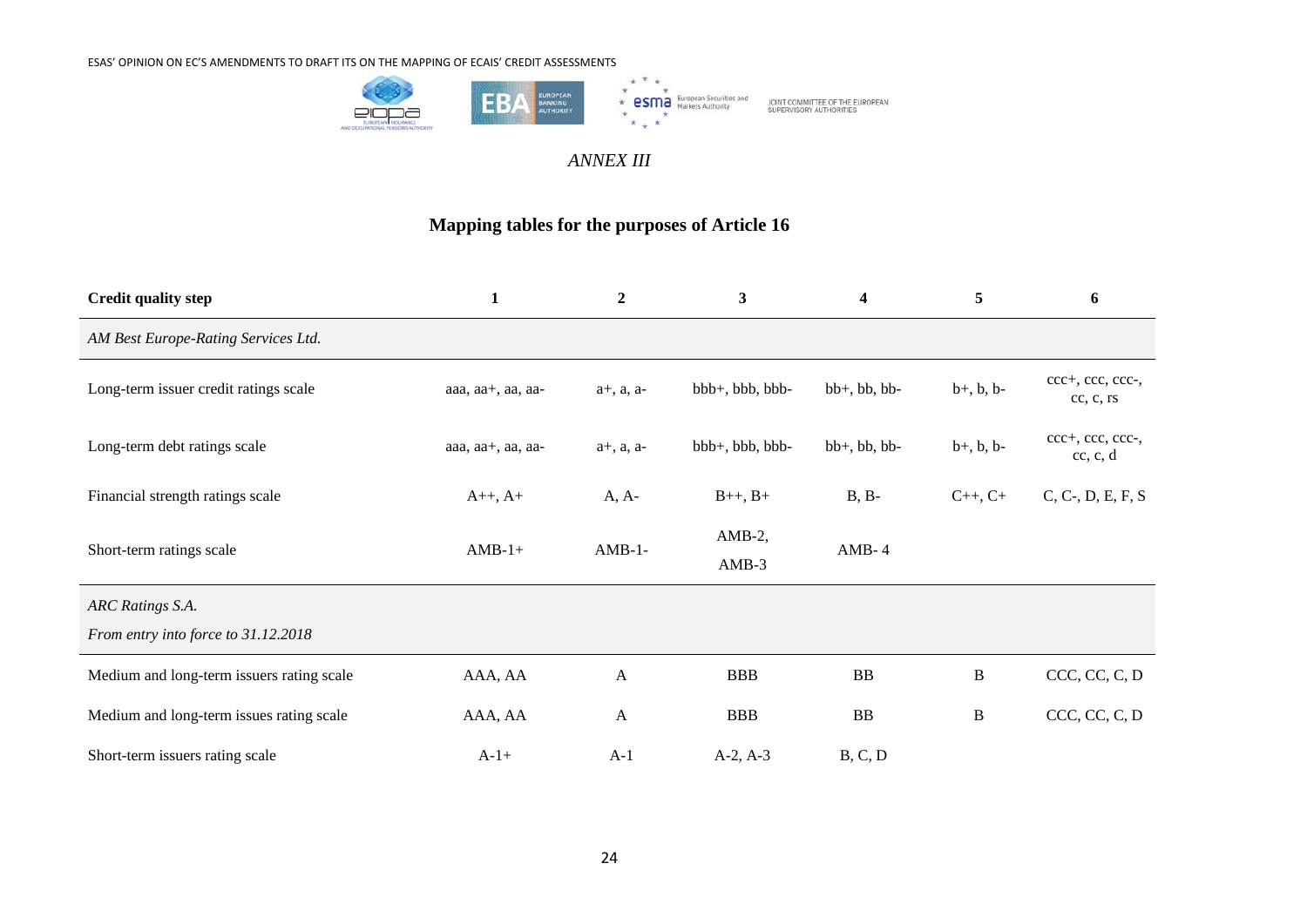|                                           | EB      | $\star$<br>EUROPEAN<br>BANKING<br>AUTHORITY | European Securities and<br>Markets Authority | OINT COMMITTEE OF THE EUROPEAN<br>SUPERVISORY AUTHORITIES |              |                     |
|-------------------------------------------|---------|---------------------------------------------|----------------------------------------------|-----------------------------------------------------------|--------------|---------------------|
| Short-term issues rating scale            | $A-1+$  | $A-1$                                       | $A-2, A-3$                                   | B, C, D                                                   |              |                     |
| ARC Ratings S.A.                          |         |                                             |                                              |                                                           |              |                     |
| From 01.01.2019 onwards                   |         |                                             |                                              |                                                           |              |                     |
| Medium and long-term issuers rating scale |         | AAA, AA, A                                  |                                              | <b>BBB</b>                                                | <b>BB</b>    | B, CCC, CC, C,<br>D |
| Medium and long-term issues rating scale  |         | AAA, AA, A                                  |                                              | <b>BBB</b>                                                | BB           | B, CCC, CC, C,<br>D |
| Short-term issuers rating scale           |         | $A-1+$ , $A-1$                              |                                              | A-2, A-3, B, C,<br>D                                      |              |                     |
| Short-term issues rating scale            |         | $A-1+$ , $A-1$                              |                                              | A-2, A-3, B, C,<br>D                                      |              |                     |
| ASSEKURATA Assekuranz Rating-Agentur GmbH |         |                                             |                                              |                                                           |              |                     |
| From entry into force to 31.12.2018       |         |                                             |                                              |                                                           |              |                     |
| Long-term credit rating scale             | AAA, AA | $\mathbf{A}$                                | <b>BBB</b>                                   | ${\bf BB}$                                                | $\, {\bf B}$ | CCC, CC/C, D        |
| Short-term corporate rating scale         | $A++$   | $\mathbf{A}$                                |                                              | B, C, D                                                   |              |                     |
| ASSEKURATA Assekuranz Rating-Agentur GmbH |         |                                             |                                              |                                                           |              |                     |
| From 01.01.2019 onwards                   |         |                                             |                                              |                                                           |              |                     |
| Long-term credit rating scale             |         | AAA, AA, A                                  | <b>BBB</b>                                   |                                                           | <b>BB</b>    | B, CCC, CC/C,<br>D  |
| Short-term corporate rating scale         |         | $A++, A$                                    |                                              | B, C, D                                                   |              |                     |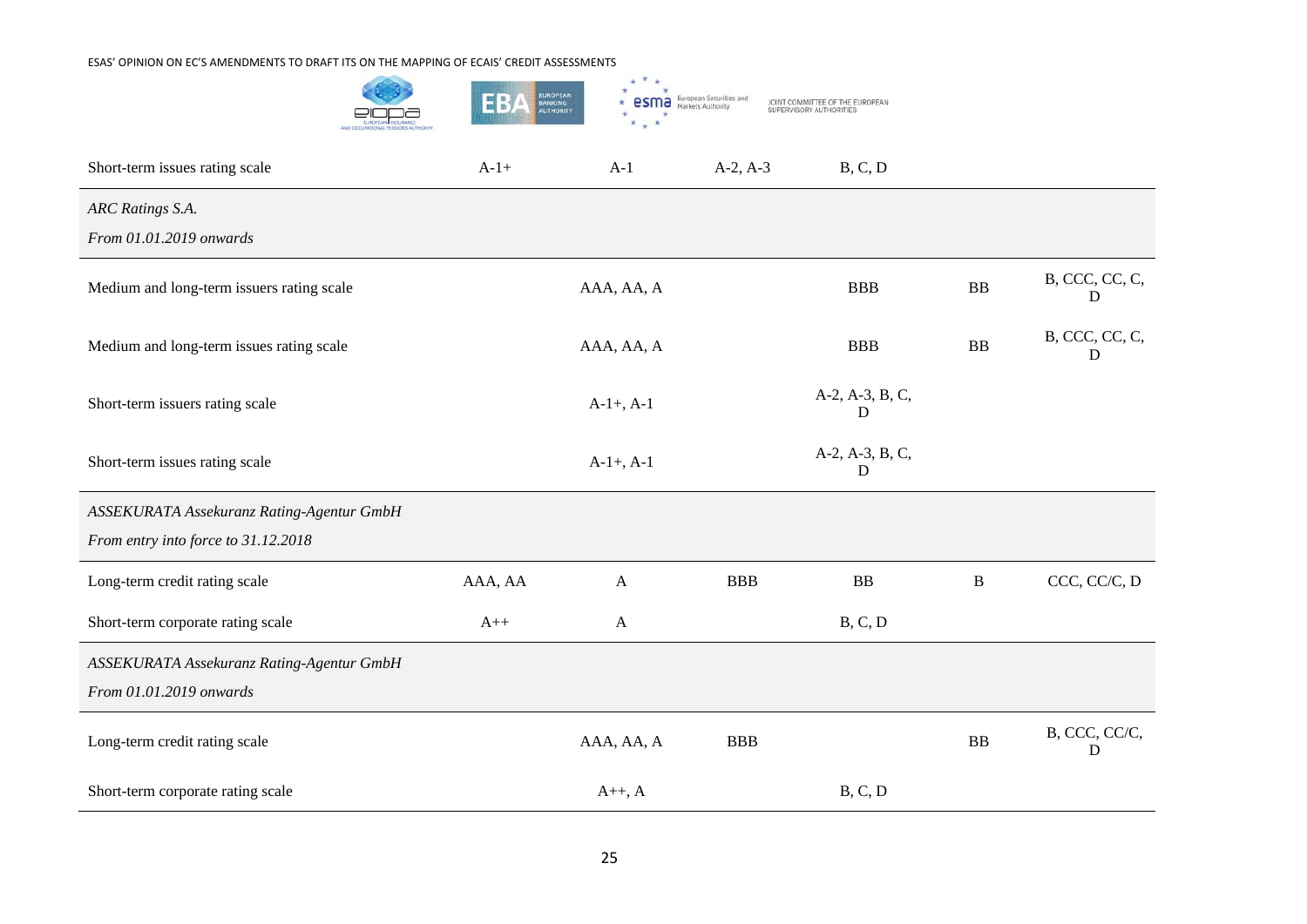

| Axesor SA                             |           |              |            |                |              |                     |
|---------------------------------------|-----------|--------------|------------|----------------|--------------|---------------------|
| From entry into force to 31.12.2018   |           |              |            |                |              |                     |
| Global rating scale                   | AAA, AA   | $\mathbf{A}$ | <b>BBB</b> | ${\bf BB}$     | $\bf{B}$     | CCC, CC, C, D,<br>E |
| Axesor SA                             |           |              |            |                |              |                     |
| From 01.01.2019 onwards               |           |              |            |                |              |                     |
| Global rating scale                   |           | AAA, AA, A   | <b>BBB</b> | ${\bf BB}$     | $\, {\bf B}$ | CCC, CC, C, D,<br>E |
| <b>BCRA</b> - Credit Rating Agency AD |           |              |            |                |              |                     |
| From entry into force to 31.12.2018   |           |              |            |                |              |                     |
| Bank long-term ratings scale          | AAA, AA   | $\mathbf{A}$ | <b>BBB</b> | B <sub>B</sub> | $\, {\bf B}$ | C, D                |
| Insurance long-term ratings scale     | iAAA, iAA | iA           | iBBB       | iBB            | iB           | iC, iD              |
| Corporate long-term ratings scale     | AAA, AA   | $\mathbf{A}$ | <b>BBB</b> | BB             | $\, {\bf B}$ | CCC, CC, C, D       |
| Municipality long-term ratings scale  | AAA, AA   | $\mathbf{A}$ | <b>BBB</b> | <b>BB</b>      | $\, {\bf B}$ | CCC, CC, C, D       |
| Issue long-term ratings scale         | AAA, AA   | $\mathbf{A}$ | <b>BBB</b> | ${\bf BB}$     | $\bf{B}$     | CCC, CC, C, D       |
| Bank short-term ratings scale         | $A-1+$    | $A-1$        | $A-2, A-3$ | B, C, D        |              |                     |
| Corporate short-term ratings scale    | $A-1+$    | $A-1$        | $A-2, A-3$ | B, C, D        |              |                     |
| Municipality short-term ratings scale | $A-1+$    | $A-1$        | $A-2, A-3$ | B, C, D        |              |                     |

26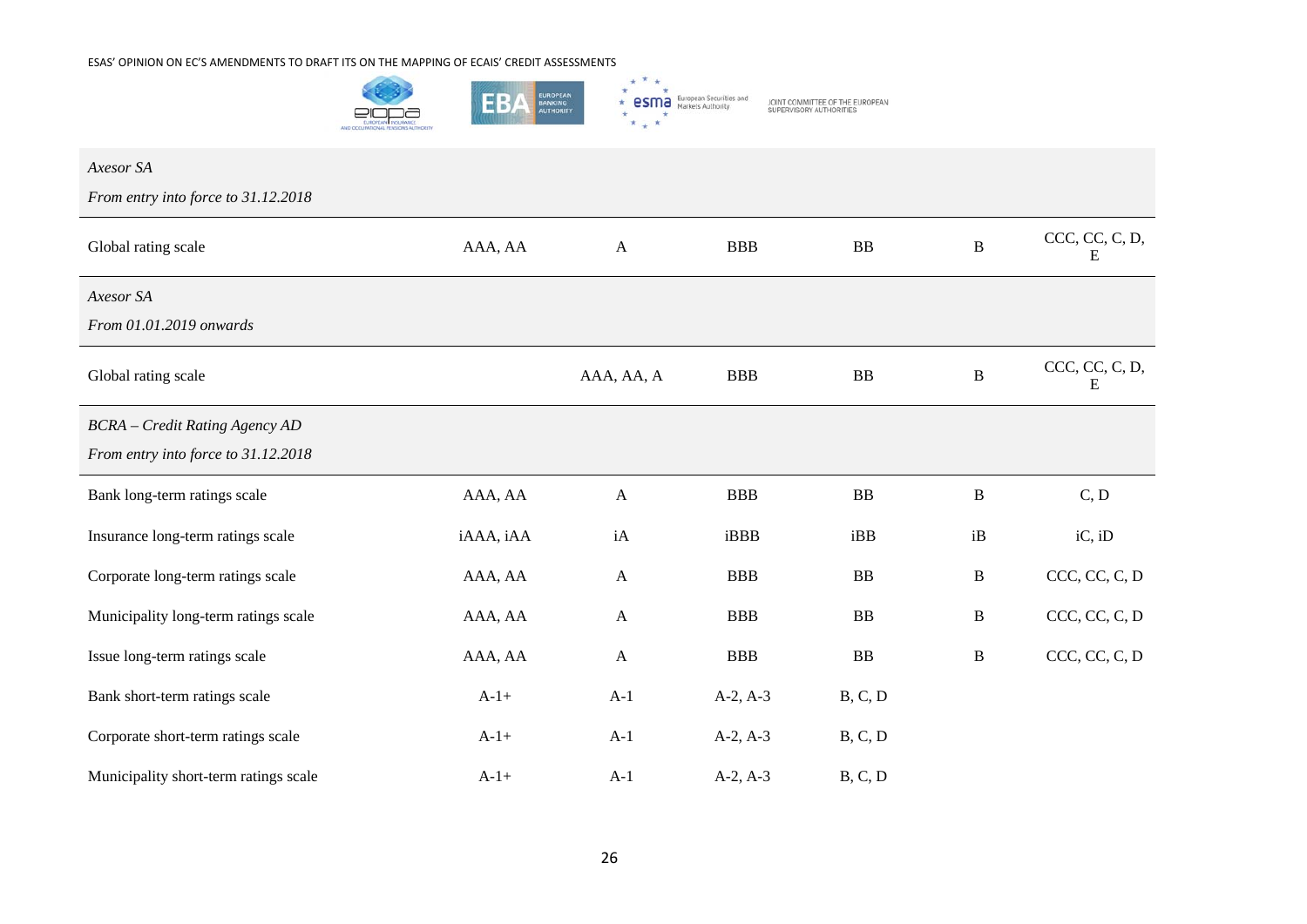|                                                                  | EB,    | $\star$<br>EUROPEAN<br>BANKING<br>AUTHORITY | European Securities and<br>Markets Authority<br>esma | JOINT COMMITTEE OF THE EUROPEAN<br>SUPERVISORY AUTHORITIES |     |                           |
|------------------------------------------------------------------|--------|---------------------------------------------|------------------------------------------------------|------------------------------------------------------------|-----|---------------------------|
| Issue short-term rating scale                                    | $A-1+$ | $A-1$                                       | $A-2, A-3$                                           | B, C, D                                                    |     |                           |
| <b>BCRA</b> - Credit Rating Agency AD<br>From 01.01.2019 onwards |        |                                             |                                                      |                                                            |     |                           |
| Bank long-term ratings scale                                     |        | AAA, AA, A                                  | <b>BBB</b>                                           | ${\bf BB}$                                                 |     | B, C, D                   |
| Insurance long-term ratings scale                                |        | iAAA, iAA, iA                               | iBBB                                                 |                                                            | iBB | iB, iC, iD                |
| Corporate long-term ratings scale                                |        | AAA, AA, A                                  | <b>BBB</b>                                           | ${\bf BB}$                                                 |     | B, CCC, CC, C,<br>D       |
| Municipality long-term ratings scale                             |        | AAA, AA, A                                  | <b>BBB</b>                                           | <b>BB</b>                                                  |     | $\rm B,$ CCC, CC, C,<br>D |
| Issue long-term ratings scale                                    |        | AAA, AA, A                                  | <b>BBB</b>                                           | ${\bf BB}$                                                 |     | B, CCC, CC, C,<br>D       |
| Bank short-term ratings scale                                    |        | $A-1+, A-1$                                 | $A-2, A-3$                                           | B, C, D                                                    |     |                           |
| Corporate short-term ratings scale                               |        | $A-1+, A-1$                                 | $A-2, A-3$                                           | B, C, D                                                    |     |                           |
| Municipality short-term ratings scale                            |        | $A-1+$ , $A-1$                              | $A-2, A-3$                                           | B, C, D                                                    |     |                           |
| Issue short-term rating scale                                    |        | $A-1+, A-1$                                 | $A-2, A-3$                                           | B, C, D                                                    |     |                           |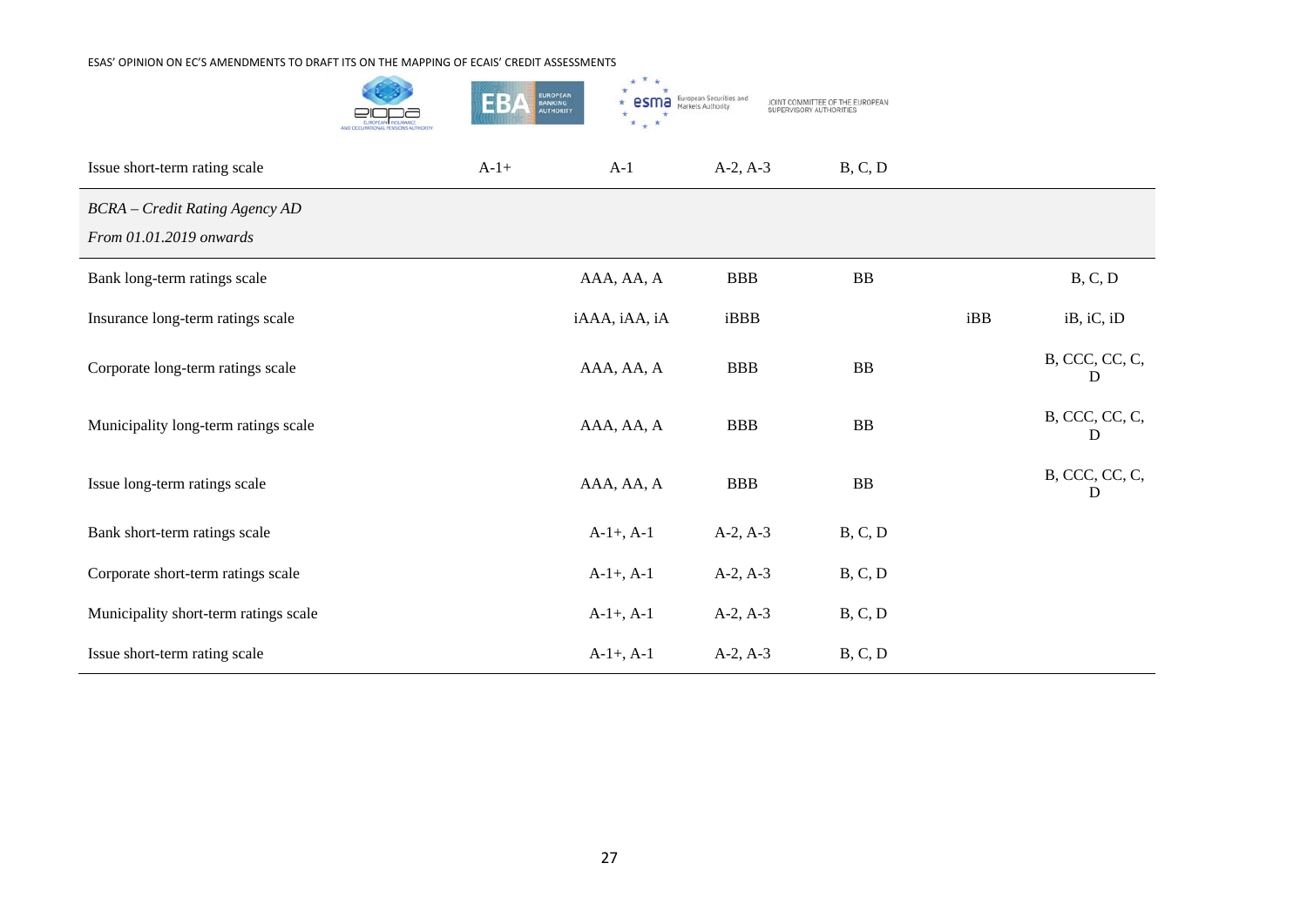

| Banque de France                             |         |                |            |           |              |                 |
|----------------------------------------------|---------|----------------|------------|-----------|--------------|-----------------|
| From entry into force to 31.12.2018          |         |                |            |           |              |                 |
| Global long-term issuer credit ratings scale | $3 + +$ | $3+, 3$        | $4+$       | $4, 5+$   | 5, 6         | 7, 8, 9, P      |
| Banque de France                             |         |                |            |           |              |                 |
| From 01.01.2019 onwards                      |         |                |            |           |              |                 |
| Global long-term issuer credit ratings scale | $3 + +$ | $3+$           | $3, 4+$    | $4, 5+$   | 5, 6         | 7, 8, 9, P      |
| Capital Intelligence Ltd                     |         |                |            |           |              |                 |
| From entry into force to 31.12.2018          |         |                |            |           |              |                 |
| International long-term issuer rating scale  | AAA, AA | $\mathbf{A}$   | <b>BBB</b> | <b>BB</b> | B            | $C$ , RS, SD, D |
| International long-term issue rating scale   | AAA, AA | $\mathbf{A}$   | <b>BBB</b> | <b>BB</b> | $\, {\bf B}$ | CCC, CC, C, D   |
| International short-term issuer rating scale | $A-1+$  | $A-1$          | $A-2, A-3$ | B, C, D   |              |                 |
| International short-term issue rating scale  | $A-1+$  | $A-1$          | $A-2, A-3$ | B, C, D   |              |                 |
| Capital Intelligence Ltd                     |         |                |            |           |              |                 |
| From 01.01.2019 onwards                      |         |                |            |           |              |                 |
| International long-term issuer rating scale  |         | AAA, AA, A     | <b>BBB</b> | BB        | $\, {\bf B}$ | $C$ , RS, SD, D |
| International long-term issue rating scale   |         | AAA, AA, A     | <b>BBB</b> | BB        | $\, {\bf B}$ | CCC, CC, C, D   |
| International short-term issuer rating scale |         | $A-1+$ , $A-1$ | $A-2, A-3$ | B, C, D   |              |                 |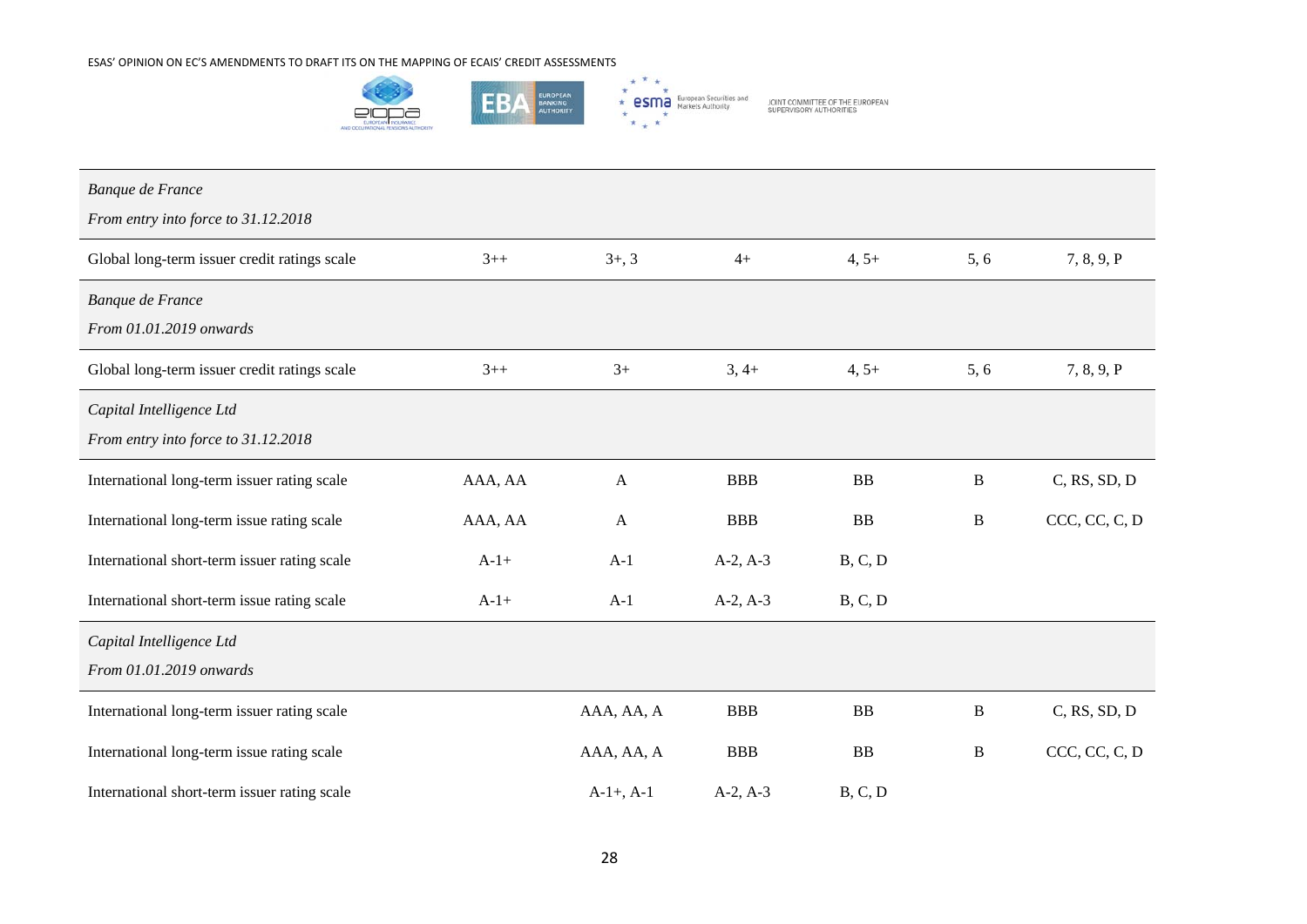

| International short-term issue rating scale                        |                  | $A-1+$ , $A-1$                           | $A-2, A-3$ | B, C, D    |          |            |
|--------------------------------------------------------------------|------------------|------------------------------------------|------------|------------|----------|------------|
| Cerved Rating Agency S.p.A.<br>From entry into force to 31.12.2018 |                  |                                          |            |            |          |            |
| Corporate long-term rating scale                                   | A1.1, A1.2, A1.3 | A2.1, A2.2,<br>A3.1                      | B1.1, B1.2 | B2.1, B2.2 | C1.1     | C1.2, C2.1 |
| Cerved Rating Agency S.p.A.                                        |                  |                                          |            |            |          |            |
| From 01.01.2019 onwards                                            |                  |                                          |            |            |          |            |
| Corporate long-term rating scale                                   |                  | A1.1, A1.2,<br>A1.3, A2.1,<br>A2.2, A3.1 | B1.1, B1.2 | B2.1, B2.2 | C1.1     | C1.2, C2.1 |
| Creditreform Ratings AG                                            |                  |                                          |            |            |          |            |
| From entry into force to 31.12.2018                                |                  |                                          |            |            |          |            |
| Long-term rating scale                                             | AAA, AA          | $\mathbf{A}$                             | <b>BBB</b> | <b>BB</b>  | $\bf{B}$ | C, D       |
| Creditreform Ratings AG<br>From 01.01.2019 onwards                 |                  |                                          |            |            |          |            |
| Long-term rating scale                                             |                  | AAA, AA, A                               | <b>BBB</b> | BB         | $\bf{B}$ | C, D       |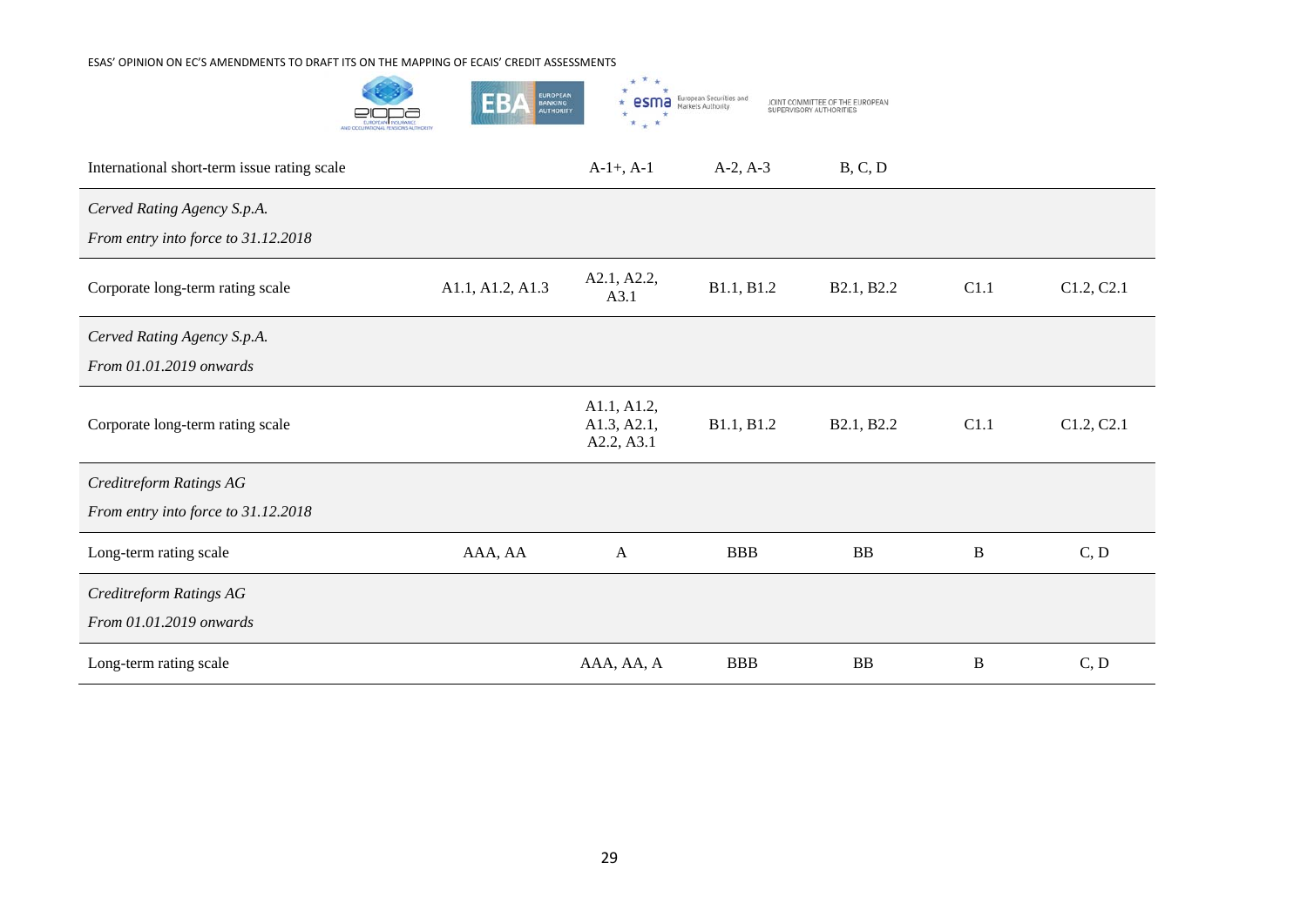

| CRIF S.p.A.                                       |              |              |            |               |              |               |
|---------------------------------------------------|--------------|--------------|------------|---------------|--------------|---------------|
| From entry into force to 31.12.2018               |              |              |            |               |              |               |
| Global long-term rating scale                     | AAA, AA      | $\mathbf{A}$ | <b>BBB</b> | BB            | $\, {\bf B}$ | CCC, D1, D2   |
| CRIF S.p.A.                                       |              |              |            |               |              |               |
| From 01.01.2019 onwards                           |              |              |            |               |              |               |
| Global long-term rating scale                     |              | AAA, AA, A   | <b>BBB</b> | <b>BB</b>     | $\, {\bf B}$ | CCC, D1, D2   |
| Dagong Europe Credit Rating                       |              |              |            |               |              |               |
| From entry into force to 31.12.2018               |              |              |            |               |              |               |
| Long-term credit rating scale                     | AAA, AA      | $\mathbf{A}$ | <b>BBB</b> | <b>BB</b>     | $\, {\bf B}$ | CCC, CC, C, D |
| Short-term credit rating scale                    | $A-1$        |              | $A-2, A-3$ | B, C, D       |              |               |
| Dagong Europe Credit Rating                       |              |              |            |               |              |               |
| From 01.01.2019 onwards                           |              |              |            |               |              |               |
| Long-term credit rating scale                     |              | AAA, AA, A   | <b>BBB</b> | <b>BB</b>     | $\, {\bf B}$ | CCC, CC, C, D |
| Short-term credit rating scale                    |              | $A-1$        | $A-2, A-3$ | B, C, D       |              |               |
| <b>DBRS</b> Ratings Limited                       |              |              |            |               |              |               |
| Long-term obligations rating scale                | AAA, AA      | $\mathbf{A}$ | <b>BBB</b> | <b>BB</b>     | $\, {\bf B}$ | CCC, CC, C, D |
| Commercial paper and short-term debt rating scale | R-1 H, R-1 M | $R-1$ L      | $R-2, R-3$ | $R-4, R-5, D$ |              |               |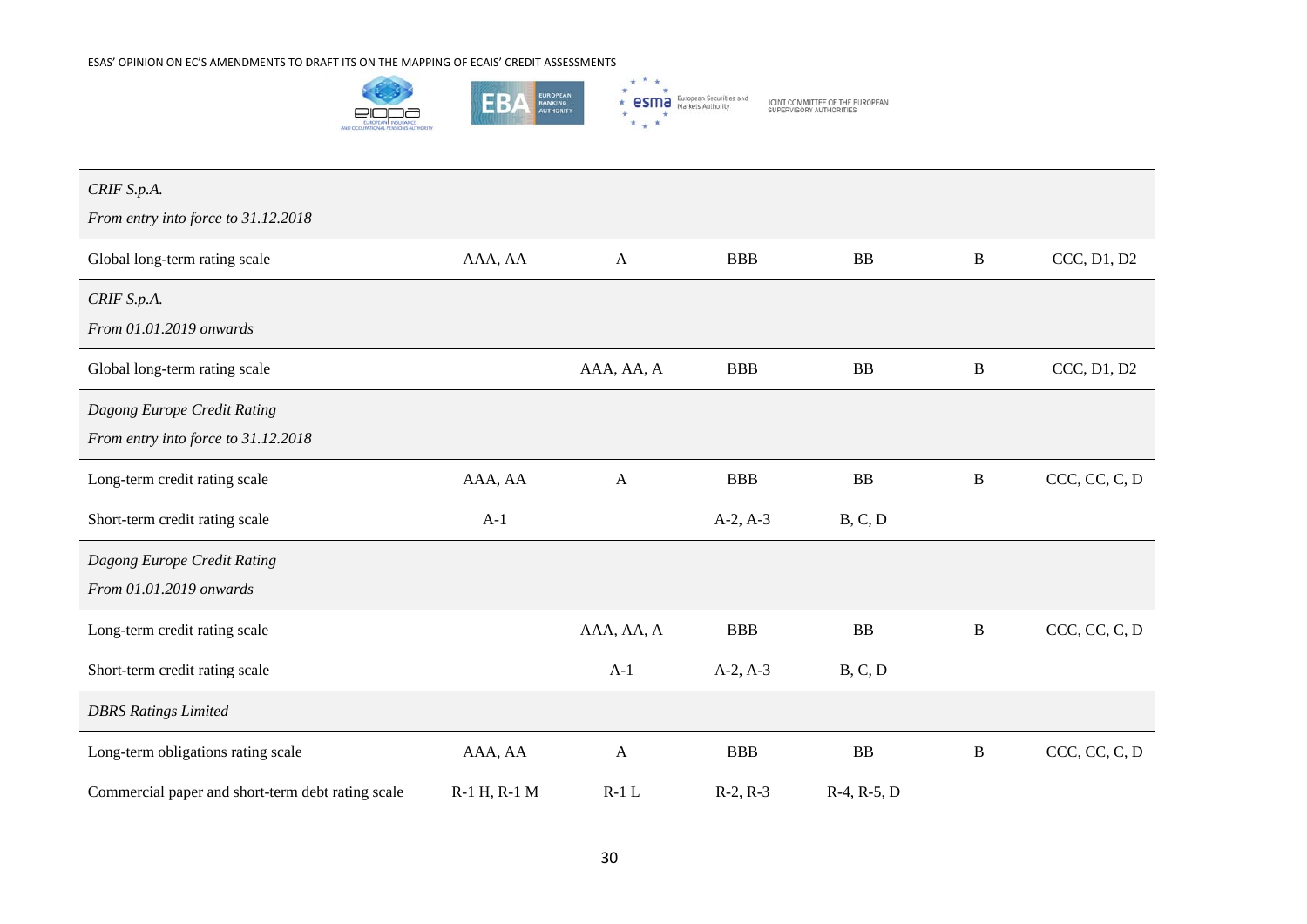|                                                                     | EUROPEAN<br>BANKING<br>AUTHORITY<br>EB/ | *<br>$\star$   | European Securities and<br>Markets Authority | JOINT COMMITTEE OF THE EUROPEAN<br>SUPERVISORY AUTHORITIES |              |                     |
|---------------------------------------------------------------------|-----------------------------------------|----------------|----------------------------------------------|------------------------------------------------------------|--------------|---------------------|
| Claims paying ability rating scale                                  | $IC-1$                                  | $IC-2$         | $IC-3$                                       | $IC-4$                                                     | $IC-5$       | $\mathbf D$         |
| European Rating Agency, a.s.<br>From entry into force to 31.12.2018 |                                         |                |                                              |                                                            |              |                     |
| Long-term rating scale                                              |                                         | AAA, AA, A     | <b>BBB</b>                                   | <b>BB</b>                                                  | $\, {\bf B}$ | CCC, CC, C, D       |
| Short-term rating scale                                             |                                         | S <sub>1</sub> | S <sub>2</sub>                               | S3, S4, NS                                                 |              |                     |
| European Rating Agency, a.s.<br>From 01.01.2019 onwards             |                                         |                |                                              |                                                            |              |                     |
| Long-term rating scale                                              |                                         | AAA, AA, A     | <b>BBB</b>                                   | <b>BB</b>                                                  |              | B, CCC, CC, C,<br>D |
| Short-term rating scale                                             |                                         | S <sub>1</sub> | S <sub>2</sub>                               | S3, S4, NS                                                 |              |                     |
| EuroRating Sp. z o.o.<br>From entry into force to 31.12.2018        |                                         |                |                                              |                                                            |              |                     |
| Global long-term rating scale                                       | AAA, AA                                 | $\mathbf{A}$   | <b>BBB</b>                                   | <b>BB</b>                                                  | $\, {\bf B}$ | CCC, CC, C, D       |
| EuroRating Sp. z o.o.<br>From 01.01.2019 onwards                    |                                         |                |                                              |                                                            |              |                     |
| Global long-term rating scale                                       |                                         | AAA, AA, A     | <b>BBB</b>                                   |                                                            | BB           | B, CCC, CC, C,<br>D |
| <b>Euler Hermes Rating GmbH</b>                                     |                                         |                |                                              |                                                            |              |                     |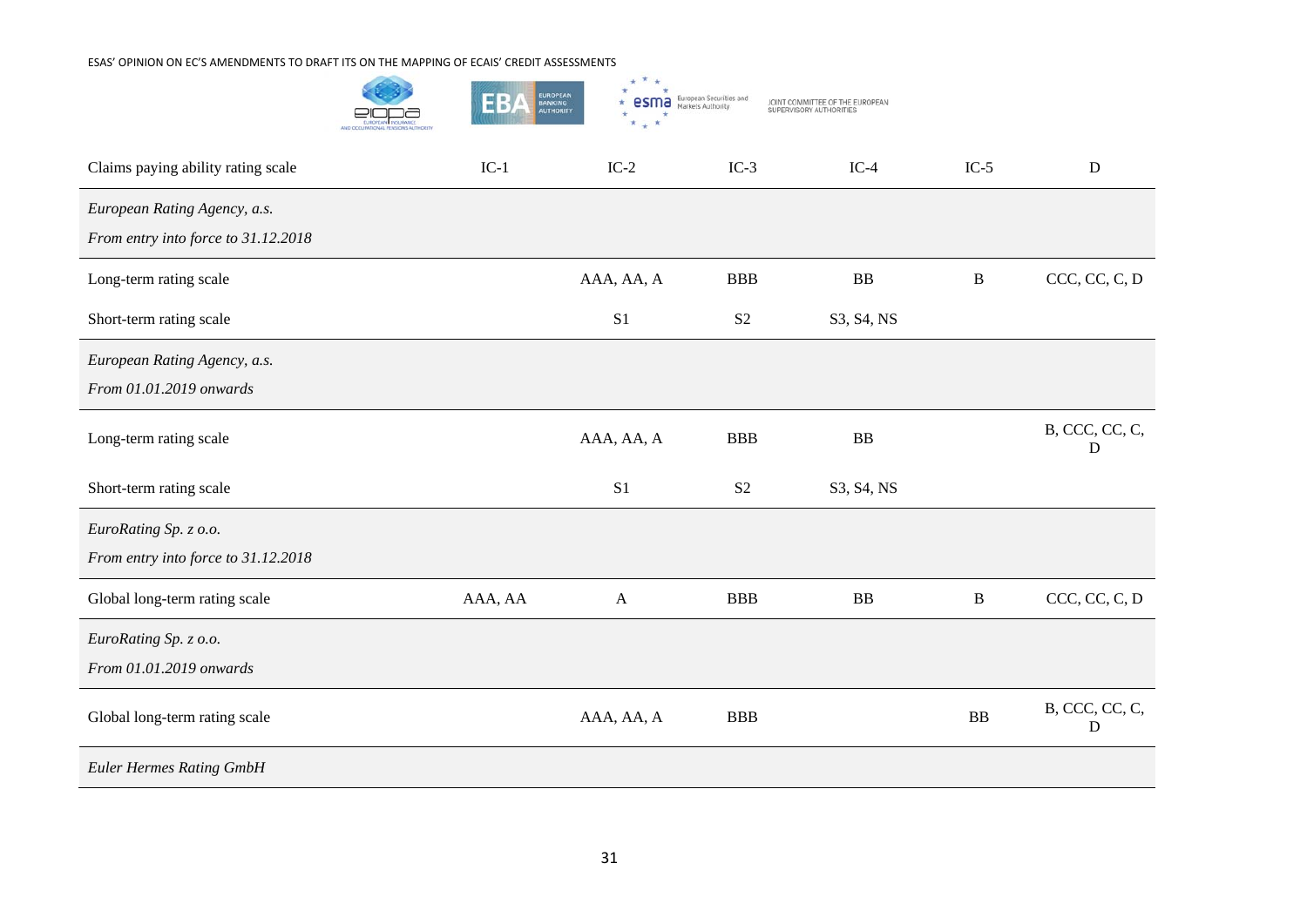

| From entry into force to 31.12.2018                                                            |         |              |                                 |             |              |                      |
|------------------------------------------------------------------------------------------------|---------|--------------|---------------------------------|-------------|--------------|----------------------|
| Global long-term rating scale                                                                  | AAA, AA | $\mathbf{A}$ | <b>BBB</b>                      | <b>BB</b>   | $\, {\bf B}$ | CCC, CC, C,<br>SD, D |
| <b>Euler Hermes Rating GmbH</b>                                                                |         |              |                                 |             |              |                      |
| From 01.01.2019 onwards                                                                        |         |              |                                 |             |              |                      |
| Global long-term rating scale                                                                  |         | AAA, AA, A   | <b>BBB</b>                      | <b>BB</b>   | $\bf{B}$     | CCC, CC, C,<br>SD, D |
| <b>FERI EuroRating Services AG</b>                                                             |         |              |                                 |             |              |                      |
| FERI EuroRating rating scale                                                                   | AAA, AA | $\mathbf{A}$ |                                 | BBB, BB     | $\, {\bf B}$ | CCC, CC, D           |
| <b>Fitch Ratings</b>                                                                           |         |              |                                 |             |              |                      |
| Long-term issuer credit ratings scale                                                          | AAA, AA | $\mathbf{A}$ | <b>BBB</b>                      | <b>BB</b>   | B            | CCC, CC, C,<br>RD, D |
| Corporate finance obligations - Long-term ratings<br>scale                                     | AAA AA  | $\mathbf{A}$ | <b>BBB</b>                      | <b>BB</b>   | B            | CCC, CC, C           |
| Long-term international IFS ratings scale                                                      | AAA, AA | $\mathbf{A}$ | <b>BBB</b>                      | <b>BB</b>   | B            | CCC, CC, C           |
| Short-term rating scale                                                                        | $F1+$   | F1           | F <sub>2</sub> , F <sub>3</sub> | B, C, RD, D |              |                      |
| Short-term IFS ratings scale                                                                   | $F1+$   | F1           | F <sub>2</sub> , F <sub>3</sub> | B, C        |              |                      |
| GBB-Rating Gesellschaft fuer Bonitaets-beurteilung GmbH<br>From entry into force to 31.12.2018 |         |              |                                 |             |              |                      |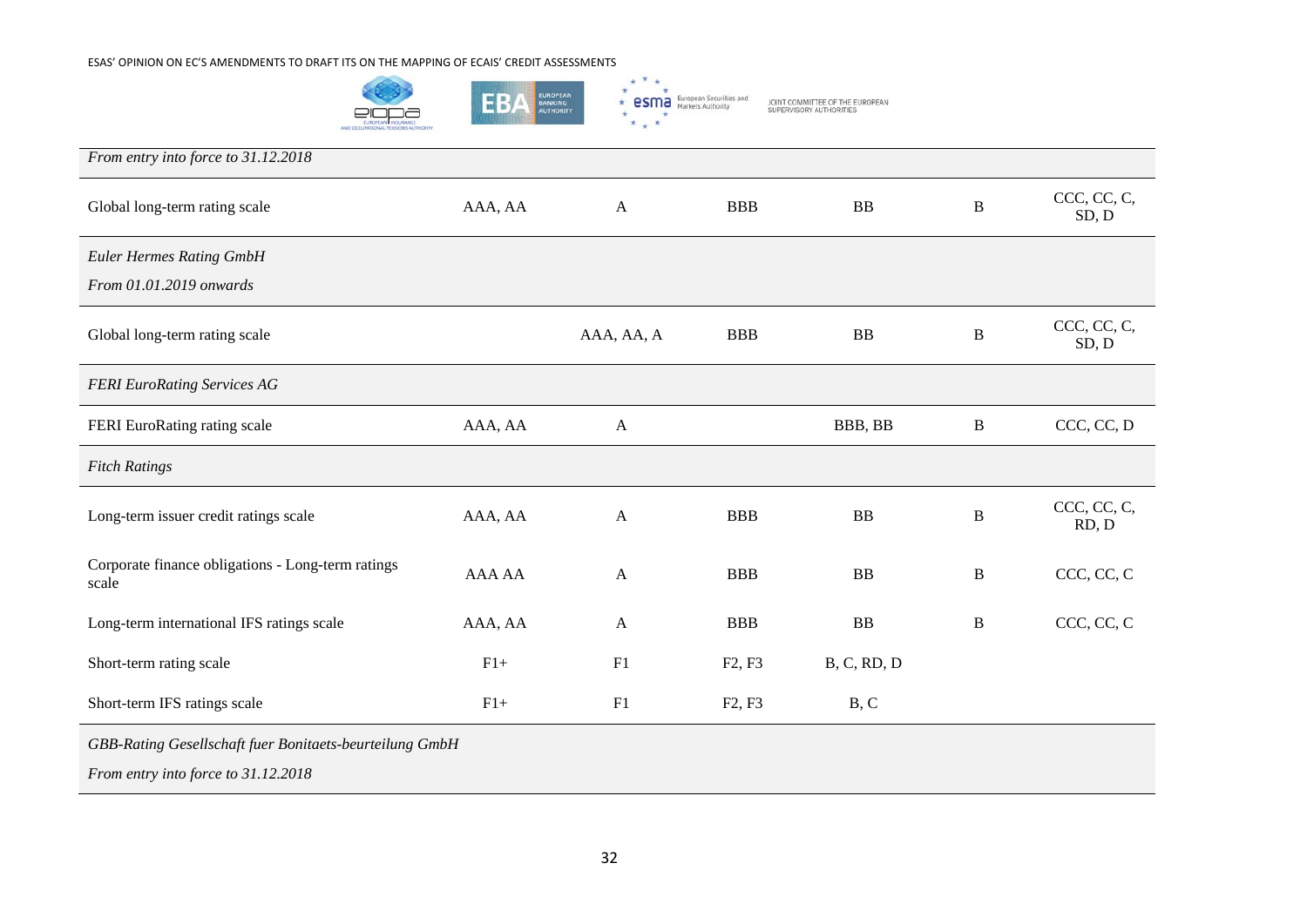

| Global long-term rating scale                                                      | AAA, AA                       |              | A, BBB     | BB             | $\, {\bf B}$ | CCC, CC, C, D        |
|------------------------------------------------------------------------------------|-------------------------------|--------------|------------|----------------|--------------|----------------------|
| GBB-Rating Gesellschaft fuer Bonitaets-beurteilung GmbH<br>From 01.01.2019 onwards |                               |              |            |                |              |                      |
| Global long-term rating scale                                                      |                               | AAA, AA      | A, BBB     | ${\bf BB}$     | $\, {\bf B}$ | CCC, CC, C, D        |
| <b>ICAP Group S.A</b>                                                              |                               |              |            |                |              |                      |
| Global long-term rating scale                                                      |                               | AA, A        | BB, B      | C, D           | E, F         | G, H                 |
| Japan Credit Rating Agency Ltd                                                     |                               |              |            |                |              |                      |
| Long-term issuer ratings scale                                                     | AAA, AA                       | $\mathbf{A}$ | <b>BBB</b> | <b>BB</b>      | $\, {\bf B}$ | CCC, CC, C,<br>LD, D |
| Long-term issue ratings scale                                                      | AAA, AA                       | $\mathbf{A}$ | <b>BBB</b> | BB             | $\, {\bf B}$ | CCC, CC, C, D        |
| Short-term issuer ratings scale                                                    | $J-1+$                        | $J-1$        | $J-2$      | J-3, NJ, LD, D |              |                      |
| Short-term issue credit ratings scale                                              | $\mathbf{J}\text{-}1\text{+}$ | $J-1$        | $J-2$      | J-3, NJ, D     |              |                      |
| Kroll Bond Rating Agency<br>From entry into force to 31.12.2018                    |                               |              |            |                |              |                      |
| Long-term credit rating scale                                                      | AAA, AA                       | $\mathbf{A}$ | <b>BBB</b> | BB             | $\, {\bf B}$ | CCC, CC, C, D        |
| Short-term credit rating scale                                                     | $K1+$                         | K1           | K2, K3     | B, C, D        |              |                      |
| Kroll Bond Rating Agency                                                           |                               |              |            |                |              |                      |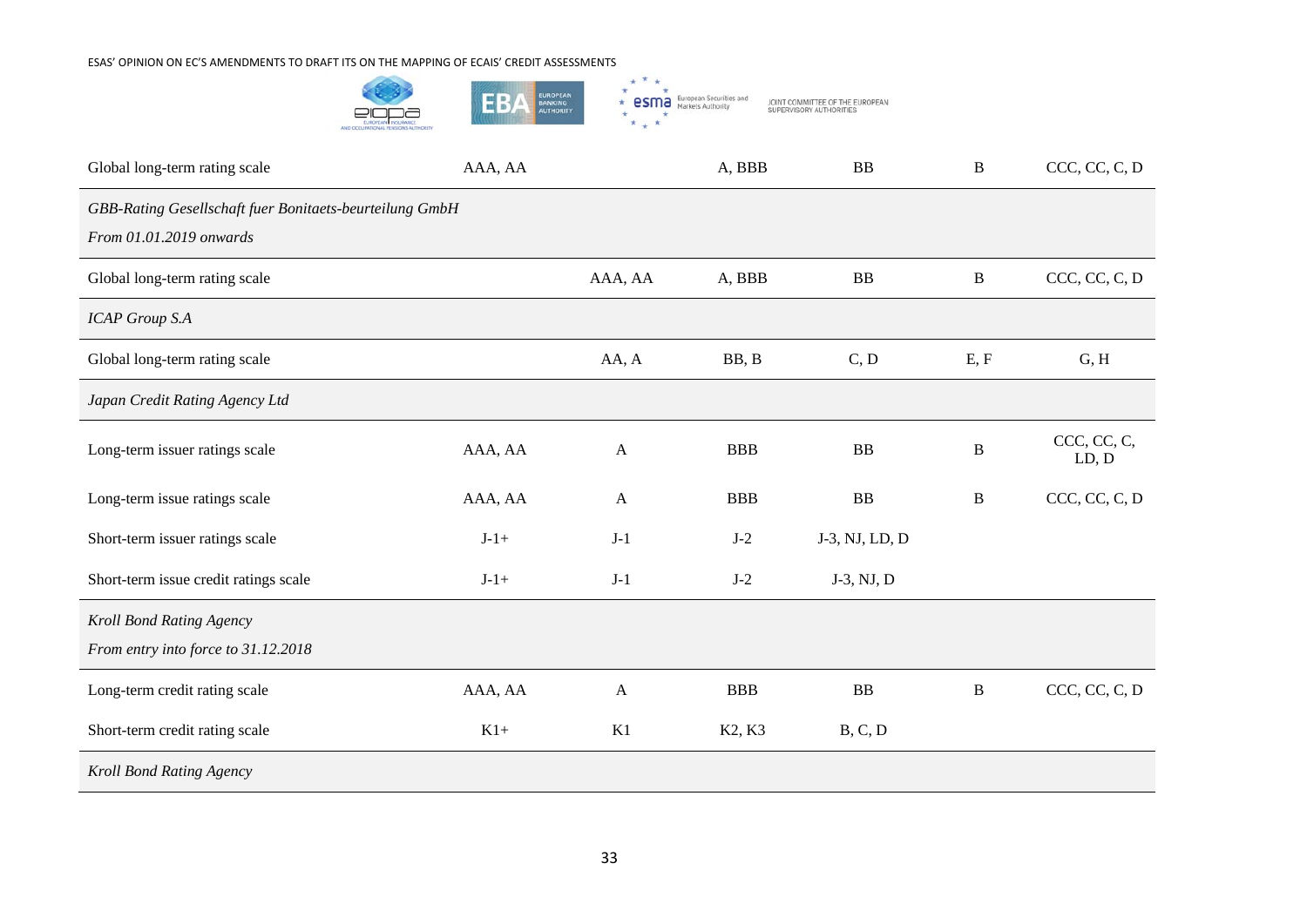

*From 01.01.2019 onwards* Long-term credit rating scale AAA, AA, A BBB BB B, CCC, CC, C, D Short-term credit rating scale B, C, D K1+, K1 K2, K3 B, C, D *Moody's Investors Service* Global long-term rating scale Aaa, Aa Aa Aa Baa Ba Ba Ba Caa, Ca, C Bond fund rating scale <br>Baa-bf, Aaa-bf, Aa-bf A-bf Baa-bf Ba-bf Ba-bf B-bf Caa-bf, Ca-bf, Ca-bf, Ca-bf, Ca-bf, Ca-bf, Ca-bf, Ca-bf, C  $C-bf$ Global short-term rating scale P-1 P-2 P-3 NP *Standard & Poor's Ratings Services* Long-term issuer credit ratings scale AAA, AA A BBB B B CCC, CC, R, SOCC, CC, R,  $SD/D$ Long-term issue credit ratings scale AAA, AA A BBB B B CCC, CC, C, D Insurer financial strength ratings scale AAA, AA A BBB BB B CCC, CC, SD/D, R Fund credit quality ratings scale AAAf, AAf AAf Af BBBf BBf Bf CCCf Mid Market Evaluation ratings scale MM1 MM1 MM2 MM3, MM4 MM5, MM6 MM7, MM8, **MMD** Short-term issuer credit ratings scale  $A-1+ A-1$   $A-2, A-3$   $B, C, R, SD/D$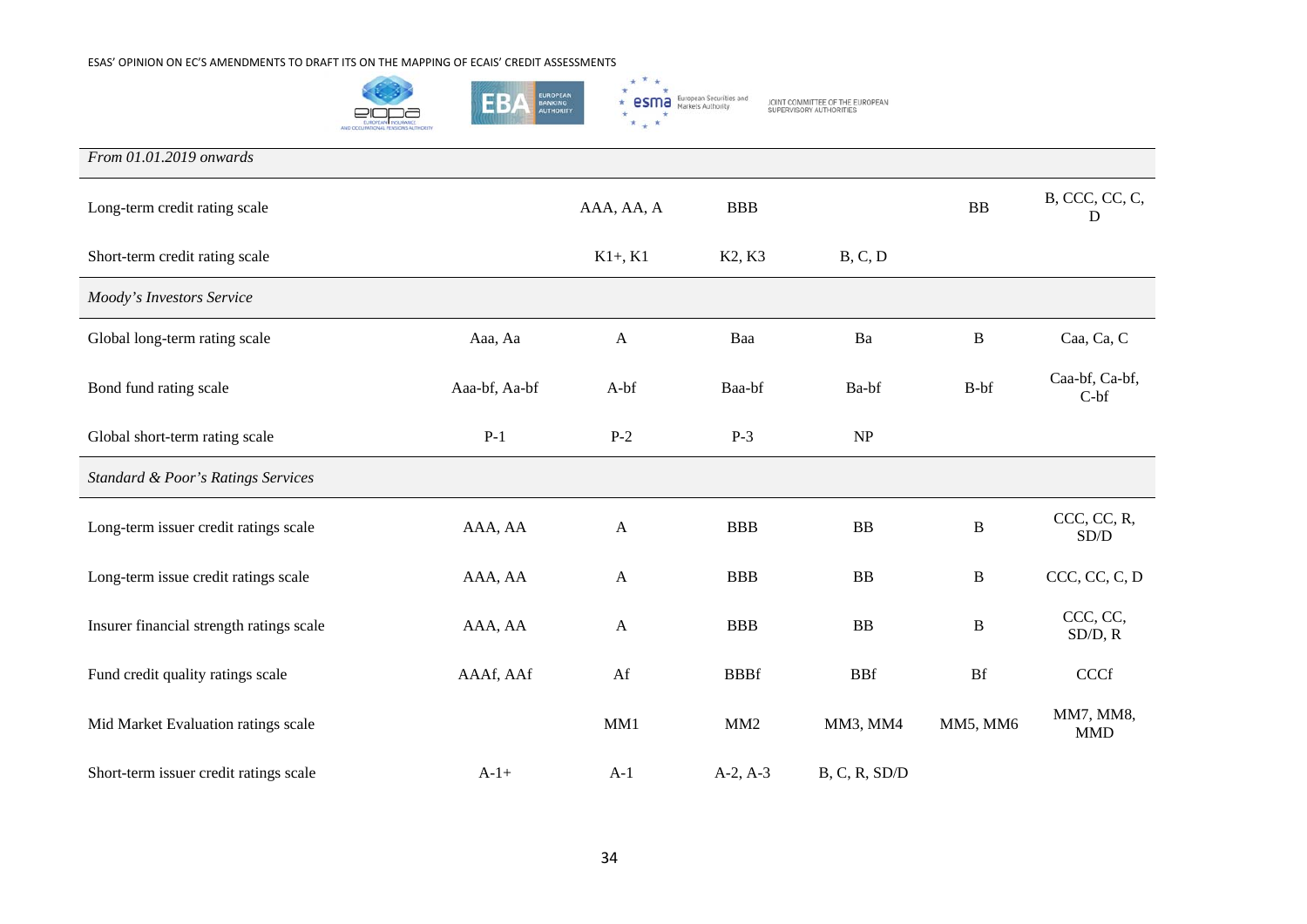|                                                               | <b>EUROPEAN</b><br>EB<br><b>BANKING</b><br>AUTHORITY | JOINT COMMITTEE OF THE EUROPEAN |            |            |              |               |
|---------------------------------------------------------------|------------------------------------------------------|---------------------------------|------------|------------|--------------|---------------|
| Short-term issue credit ratings scale                         | $A-1+$                                               | $A-1$                           | $A-2, A-3$ | B, C, D    |              |               |
| Scope Ratings AG<br>From entry into force to 31.12.2018       |                                                      |                                 |            |            |              |               |
| Global long-term rating scale                                 | AAA, AA                                              | A                               | <b>BBB</b> | ${\bf BB}$ | B            | CCC, CC, C, D |
| Global short-term rating scale                                | $S-1+$                                               | $S-1$                           | $S-2$      | $S-3, S-4$ |              |               |
| Scope Ratings AG<br>From 01.01.2019 onwards                   |                                                      |                                 |            |            |              |               |
| Global long-term rating scale                                 |                                                      | AAA, AA, A                      | <b>BBB</b> | ${\bf BB}$ | $\, {\bf B}$ | CCC, CC, C, D |
| Global short-term rating scale                                |                                                      | $S-1+$ , $S-1$                  | $S-2$      | $S-3, S-4$ |              |               |
| <b>Spread Research</b><br>From entry into force to 31.12.2018 |                                                      |                                 |            |            |              |               |
| International long-term rating scale                          | AAA, AA                                              | A                               | <b>BBB</b> | <b>BB</b>  | $\bf{B}$     | CCC, CC, C, D |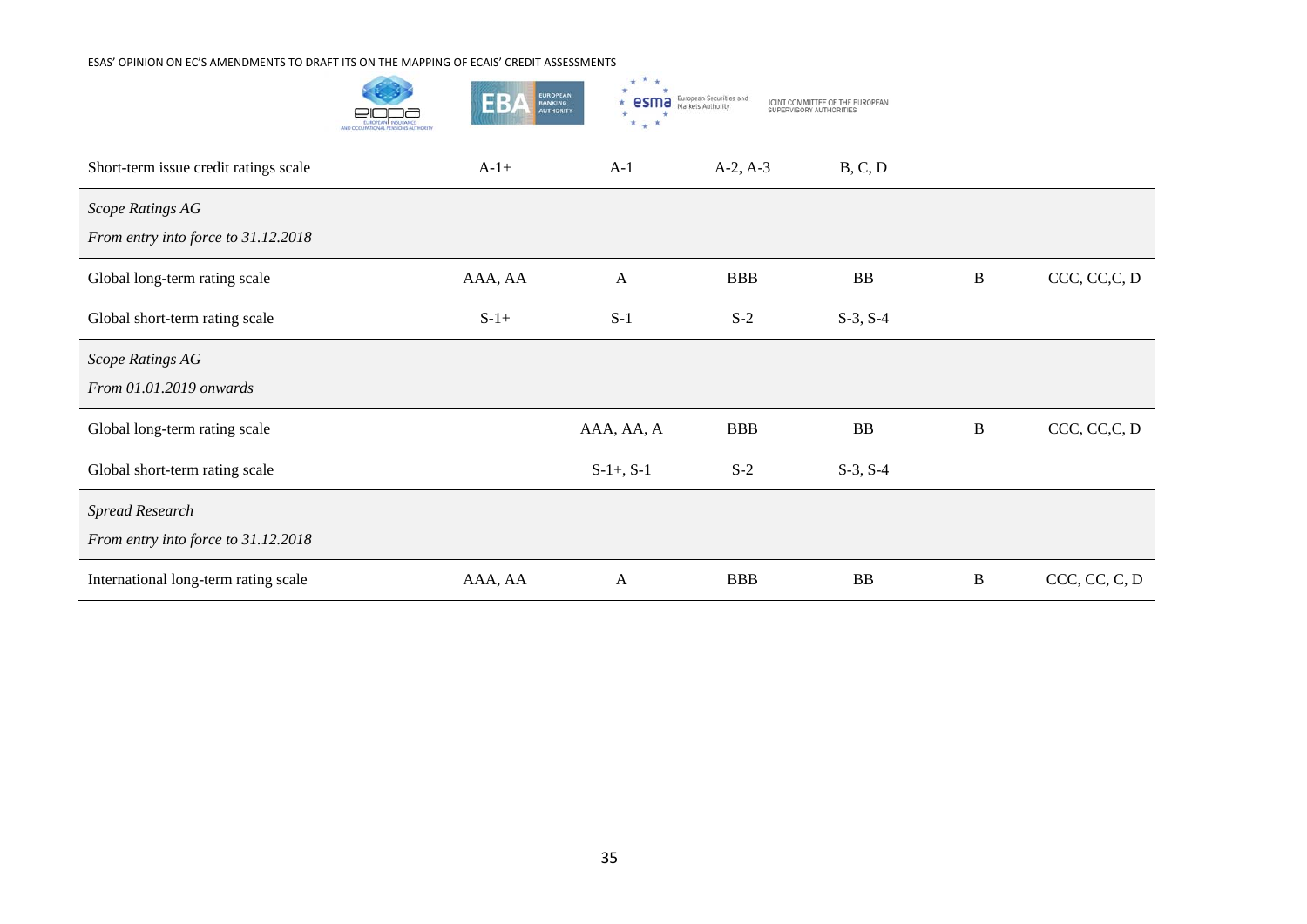

| <b>Spread Research</b><br>From $01.01.2019$ onwards |         |            |            |           |           |                     |
|-----------------------------------------------------|---------|------------|------------|-----------|-----------|---------------------|
| International long-term rating scale                |         | AAA, AA, A | <b>BBB</b> |           | <b>BB</b> | B, CCC, CC, C,<br>D |
| The Economist Intelligence Unit Ltd                 |         |            |            |           |           |                     |
| Sovereign rating band scale                         | AAA, AA | A          | <b>BBB</b> | <b>BB</b> | B         | CCC, CC, C, D       |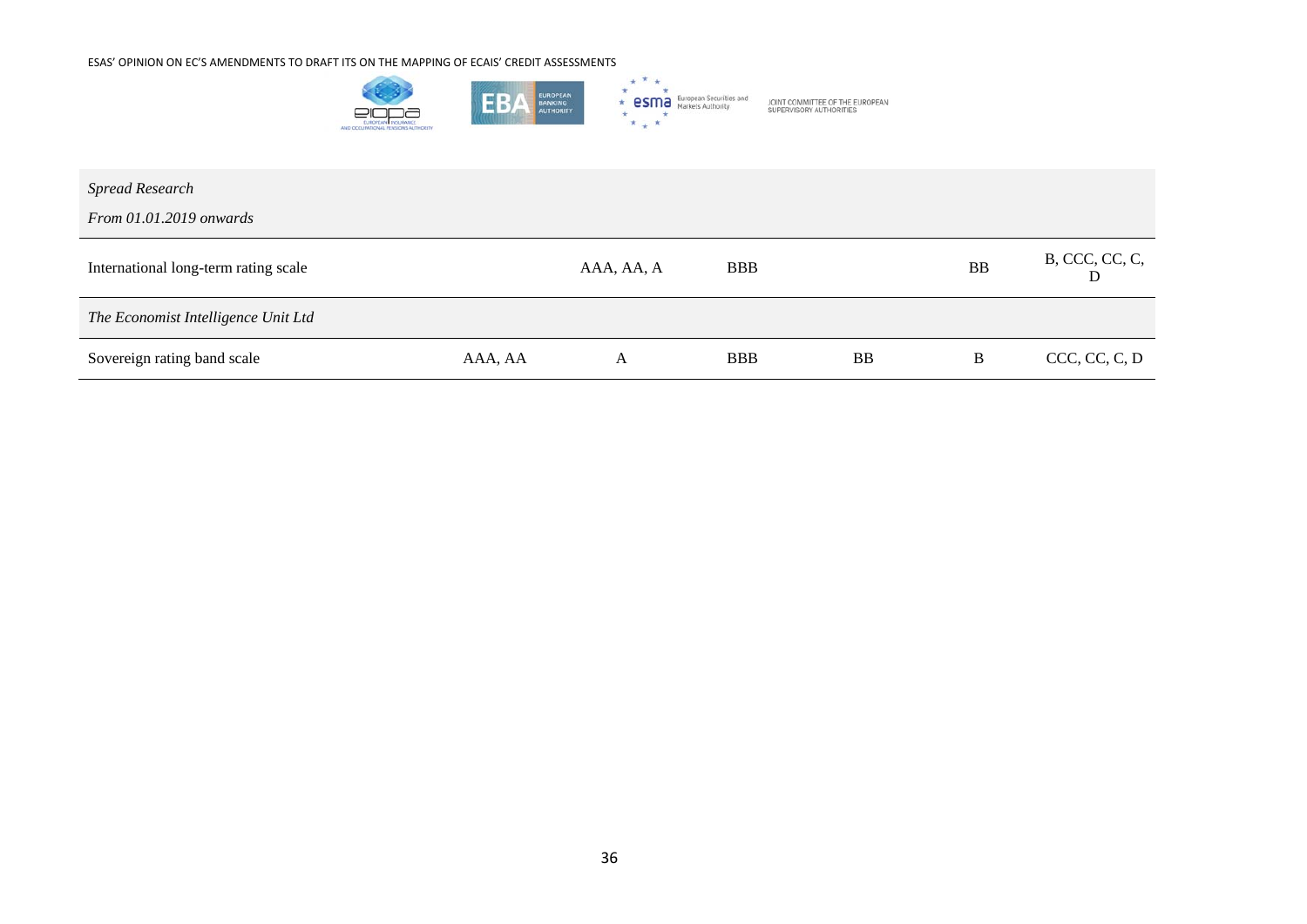



**esma** European Securities and

JOINT COMMITTEE OF THE EUROPEAN<br>SUPERVISORY AUTHORITIES



Brussels, XXX [...](2015) XXX draft

## **COMMISSION IMPLEMENTING REGULATION (EU) No …/..**

**of XXX**

**on […]**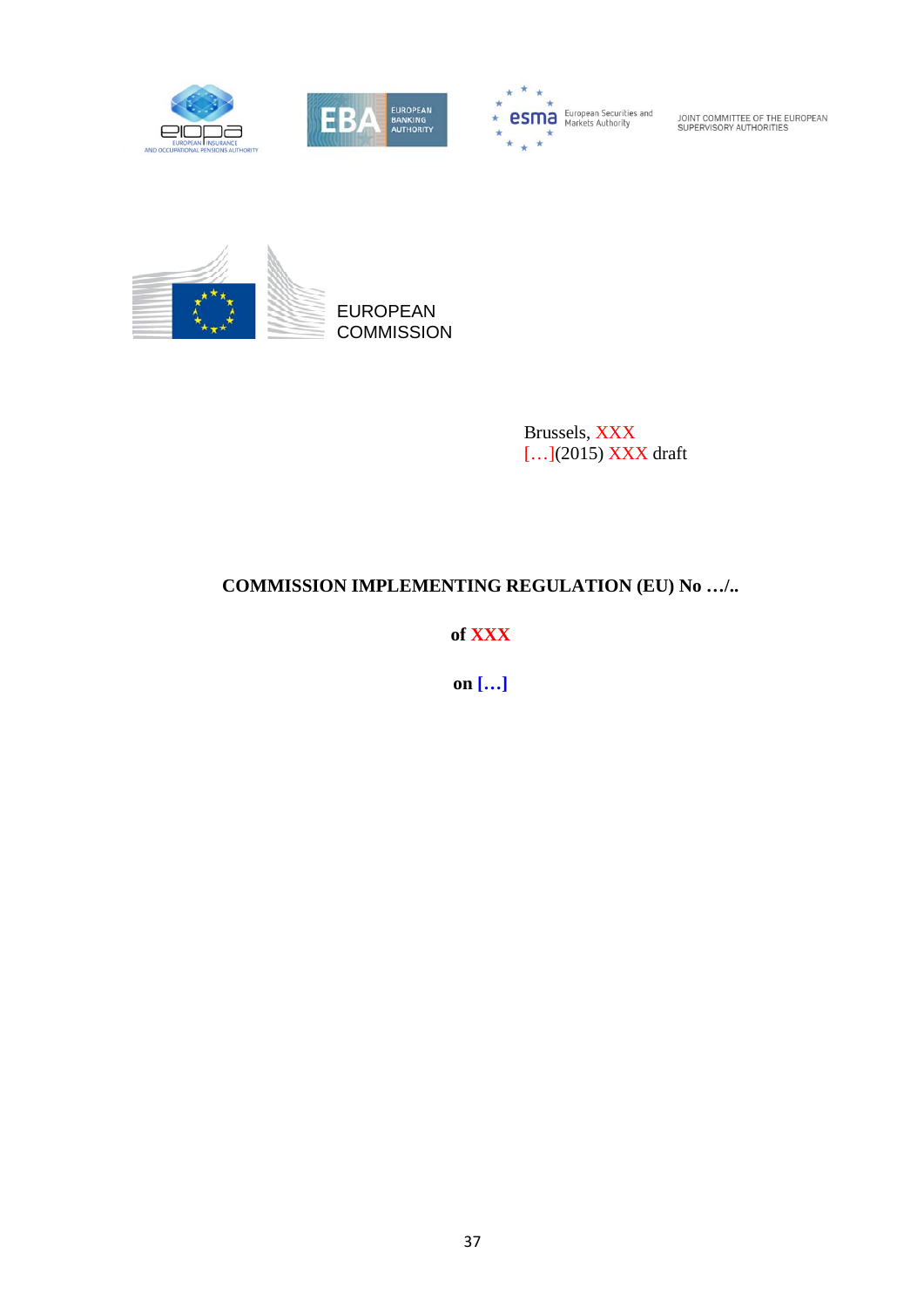



## **COMMISSION IMPLEMENTING REGULATION (EU) No …/..**

#### **of XXX**

#### **laying down implementing technical standards with regard to the allocation of credit assessments of external credit assessment institutions to an objective scale of credit quality steps in accordance with Directive 2009/138/EC of the European Parliament and of the Council**

(Text with EEA relevance)

#### THE EUROPEAN COMMISSION,

Having regard to the Treaty on the Functioning of the European Union,

Having regard to Directive 2009/138/EC of 25 November 2009 of the European Parliament and of the Council on the taking-up and pursuit of the business of Insurance and Reinsurance (Solvency II)<sup>1</sup>, and in particular Article 109a(1) thereof,

Whereas:

- (1) In accordance with Article 111(1)(n) of Directive 2009/138/EC, the allocation of credit assessments of external credit assessment institutions (ECAIs) to an objective scale of credit quality steps for the purposes of the calculation of the Solvency Capital Requirement (the 'allocation') needs to be consistent with the use of external credit assessments of ECAIs in the calculation of the capital requirements for credit institutions and financial institutions, as defined in Regulation (EU) No 575/2013 of the European Parliament and of the Council<sup>2</sup>.
- (2) Commission Implementing Regulation (EU) No  $\ldots$ ,  $\frac{3}{3}$  establishes the mapping methodology for the use of external credit assessments of ECAIs in the calculation of the capital requirements for credit institutions and financial institutions, in particular the rules on how the relevant credit assessments are made correspondent to the six credit quality steps laid down in Regulation (EU) No 575/2013.
- (3) For the purposes of the calculation of the Solvency Capital Requirement, Article 3 of Commission Delegated Regulation (EU)  $2015/35<sup>4</sup>$  provides that the allocation is subject to a system of seven credit quality steps in contrast to the six credit quality

<sup>&</sup>lt;u> Andreas Andreas Andreas Andreas Andreas Andreas Andreas Andreas Andreas Andreas Andreas Andreas Andreas Andreas</u> 1 OJ L 335, 17.12.2009, p.1.

<sup>2</sup> OJ L 176, 27.6.2013, p.1.

<sup>3</sup> Commission Implementing Regulation (EU) No …/.. of XXX laying down implementing technical standards with regard to the mapping of credit assessments of external credit assessment institutions for credit risk in accordance with Articles 136(1) and 136(3) of Regulation (EU) No 575/2013 of the European Parliament and of the Council (Not yet published in the Official Journal).

<sup>4</sup> Commission Delegated Regulation (EU) 2015/35 of 10 October 2014 supplementing Directive 2009/138/EC of the European Parliament and of the Council on the taking-up and pursuit of the business of Insurance and Reinsurance (Solvency II) (OJ L 12, 17.1.2015, p. 1).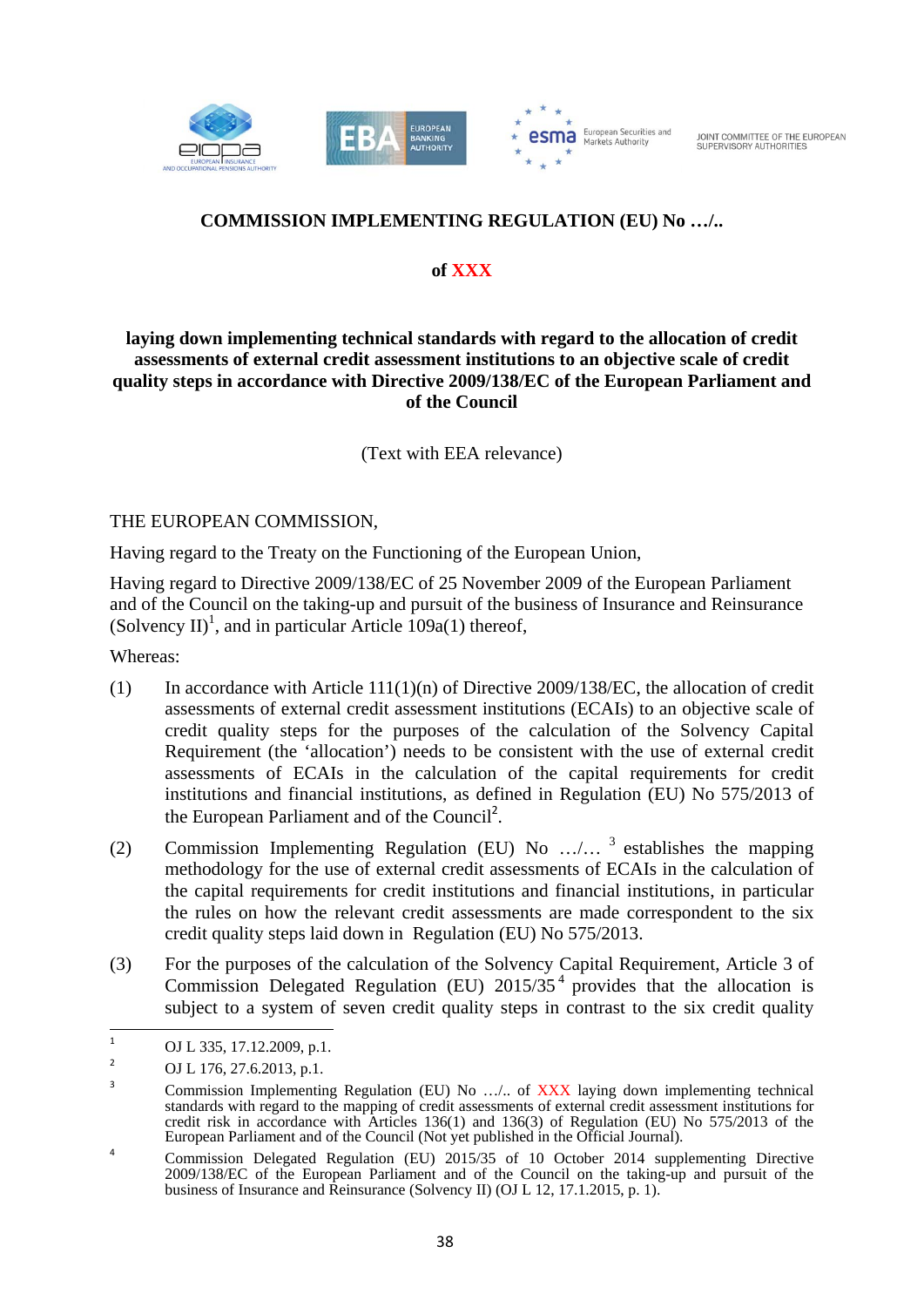



steps laid down in Regulation (EU) No 575/2013 and used in the mapping methodology for credit institutions and financial institutions.

- (4) In order to achieve the consistency required under Article 111(1)(n) of Directive 2009/138/EC, the allocation is based on the mapping methodology for credit institutions and financial institutions subject to alterations, where appropriate, taking into account the extra step laid down in the credit quality system of relevance for the calculation of the Solvency Capital Requirement.
- (5) In order to properly balance prudential and market concerns, undue burdens on ECAIs which, as a result of their recent entrance in the market can present only limited quantitative information, this Regulation establishes two allocation arrangements for those ECAIs. The first allocation arrangement should apply for a limited period and the second allocation arrangement should apply thereafter. Both allocations should take into account quantitative and qualitative factors. Compared to the second allocation, the quantitative factors for deriving the first allocation should be relaxed. The first allocation arrangement should be applied for the limited period of three years, being the expected time necessary for those ECAIs to collect sufficient quantitative information to fall under an allocation arrangement that is based on quantitative factors that are not relaxed.
- (6) The allocation arrangements apply to credit assessments of ECAIs, which are credit rating agencies that are registered or certified in accordance with Regulation (EC) No  $1060/2009$  of the European Parliament and of the Council<sup>5</sup> or central bank issuing credit ratings which are exempt from the application of that Regulation, as well as to credit assessments endorsed by an ECAI in accordance with Regulation (EC) No 1060/2009.
- (7) This Regulation is based on the draft implementing technical standards submitted by the European Supervisory Authorities (the European Banking Authority, the European Insurance and Occupational Pensions Authority and the European Securities and Markets Authority) to the Commission.
- (8) The European Supervisory Authorities have conducted open public consultations on the draft implementing technical standards on which this Regulation is based, analysed the potential related costs and benefits and requested the opinion of the Banking Stakeholder Group established in accordance with Article 37 of Regulation (EU) No  $1093/2010$  of the European Parliament and of the Council<sup>6</sup>, the Insurance and Reinsurance Stakeholder Group established in accordance with Article 37 of Regulation (EU) No 1094/2010 of the European Parliament and of the Council<sup>7</sup>, and of the Securities and Markets Stakeholder Group established in accordance with

<sup>5</sup> Regulation (EC) No 1060/2009 of the European Parliament and of the Council of 16 September 2009 on credit rating agencies (OJ L 302 17.11.2009, p. 1).

<sup>6</sup> Regulation (EU) No 1093/2010 of the European Parliament and of the Council of 24 November 2010 establishing a European Supervisory Authority (European Banking Authority), amending Decision No 716/2009/EC and repealing Commission Decision 2009/78/EC (OJ L 331, 15.12.2010, p. 12).<br>Regulation (EU) No 1094/2010 of the European Parliament and of the Council of 24 November 2010

establishing a European Supervisory Authority (European Insurance and Occupational Pensions Authority), amending Decision No 716/2009/EC and repealing Commission Decision 2009/79/EC (OJ L 331, 15.12.2010, p. 48).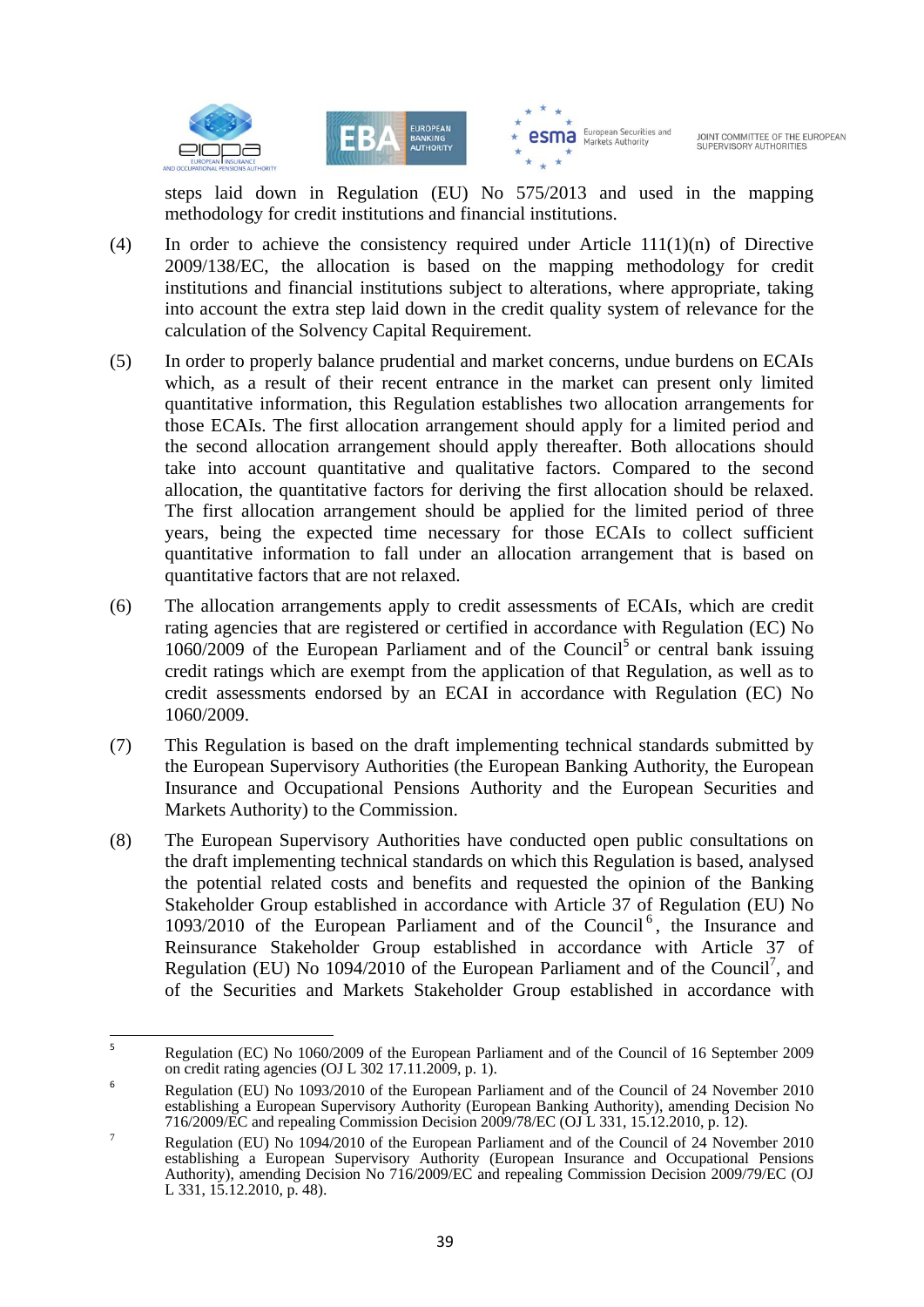

Article 37 of Regulation (EU) No 1095/2010 of the European Parliament and of the Council<sup>8</sup>,

#### HAS ADOPTED THIS REGULATION:

#### *Article 1*

The allocation of credit assessments of external credit assessment institutions to an objective scale of credit quality steps shall be that set out in the Annex.

#### *Article 2*

This Regulation shall enter into force on the twentieth day following that of its publication in the *Official Journal of the European Union*.

This Regulation shall be binding in its entirety and directly applicable in all Member States.

Done at Brussels,

 *For the Commission The President* 

<sup>8</sup> Regulation (EU) No 1095/2010 of the European Parliament and of the Council of 24 November 2010 establishing a European Supervisory Authority (European Securities and Markets Authority), amending Decision No 716/2009/EC and repealing Commission Decision 2009/77/EC (OJ L 331, 15.12.2010, p. 84).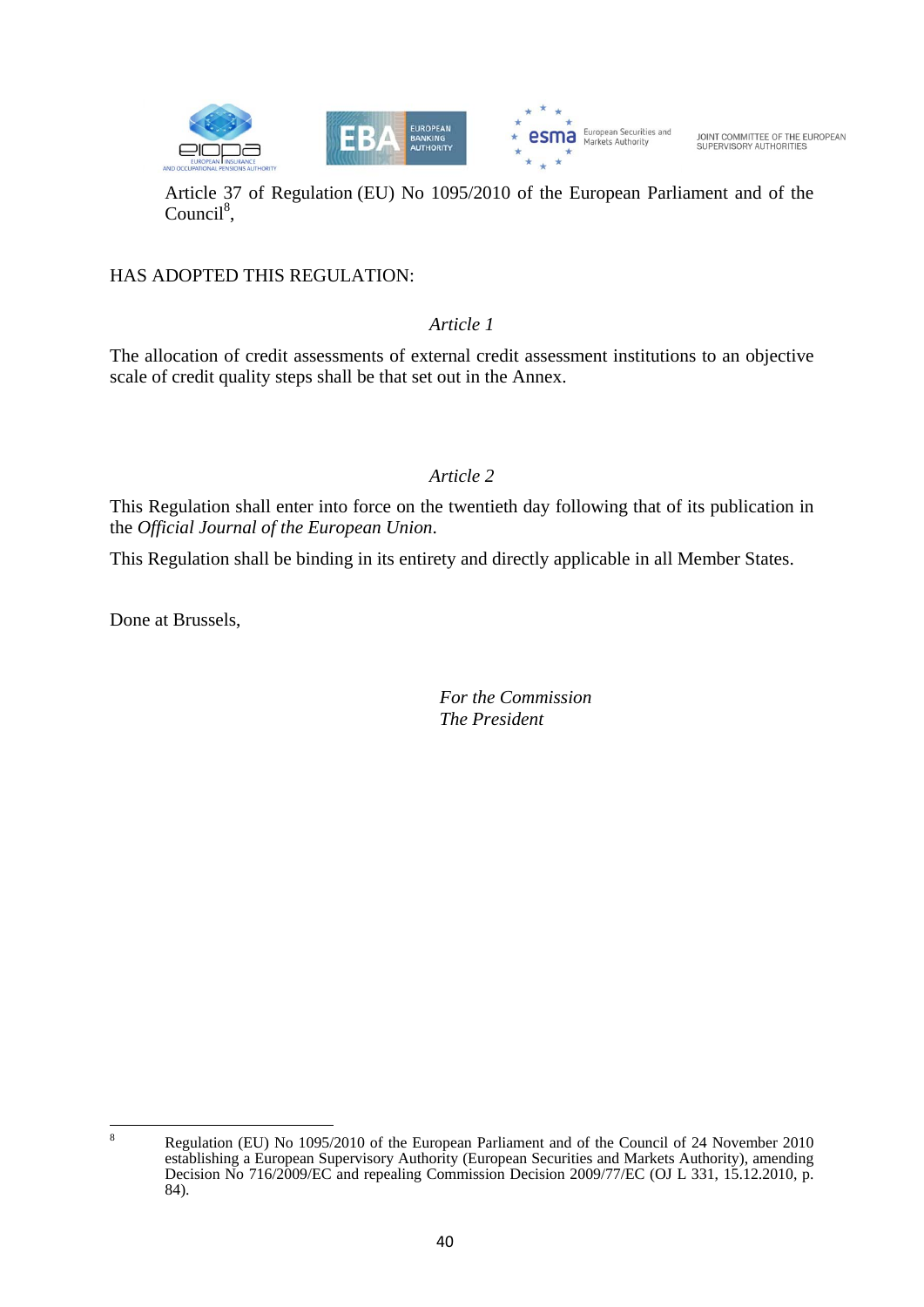

#### ANNEX

Allocation of credit assessments of external credit assessment institutions to an objective scale of credit quality steps

| <b>Credit quality step</b>                                   | $\bf{0}$   | $\mathbf{1}$    | $\boldsymbol{2}$ | $\mathbf{3}$         | $\overline{\mathbf{4}}$ | 5                  | 6                              |
|--------------------------------------------------------------|------------|-----------------|------------------|----------------------|-------------------------|--------------------|--------------------------------|
| AM Best Europe-Rating Services Ltd.                          |            |                 |                  |                      |                         |                    |                                |
| Long-term issuer credit ratings scale                        | aaa        | aa+, aa, aa-    | $a+, a, a-$      | $bbb+, bbb,$<br>bbb- | bb+, bb, bb-            | $b+, b, b-$        | ccc+, ccc, ccc-<br>, cc, c, rs |
| Long-term debt ratings scale                                 | aaa        | aa+, aa, aa-    | $a+, a, a-$      | $bbb+, bbb,$<br>bbb- | $bb+, bb, bb$           | $b+, b, b-$        | ccc+, ccc, ccc-<br>, cc, c, d  |
| Financial strength ratings scale                             |            | $A_{++}, A_{+}$ | $A, A-$          | $B_{++}$ , $B_{+}$   | $B, B-$                 | $C_{++}$ , $C_{+}$ | C, C-, D, E, F, S              |
| Short-term ratings scale                                     |            | $AMB-1+$        | $AMB-1-$         | $AMB-2$ ,<br>$AMB-3$ | $AMB-4$                 |                    |                                |
| ARC Ratings S.A.                                             |            |                 |                  |                      |                         |                    |                                |
| From entry into force of this Regulation to 31 December 2018 |            |                 |                  |                      |                         |                    |                                |
| Medium and long-term issuers rating scale                    | <b>AAA</b> | AA              | $\mathbf{A}$     | <b>BBB</b>           | ${\bf BB}$              | $\, {\bf B}$       | CCC, CC, C,<br>D               |
| Medium and long-term issues rating scale                     | <b>AAA</b> | AA              | $\mathbf{A}$     | <b>BBB</b>           | BB                      | $\, {\bf B}$       | CCC, CC, C,<br>D               |
| Short-term issuers rating scale                              |            | $A-1+$          | $A-1$            | $A-2, A-3$           | B, C, D                 |                    |                                |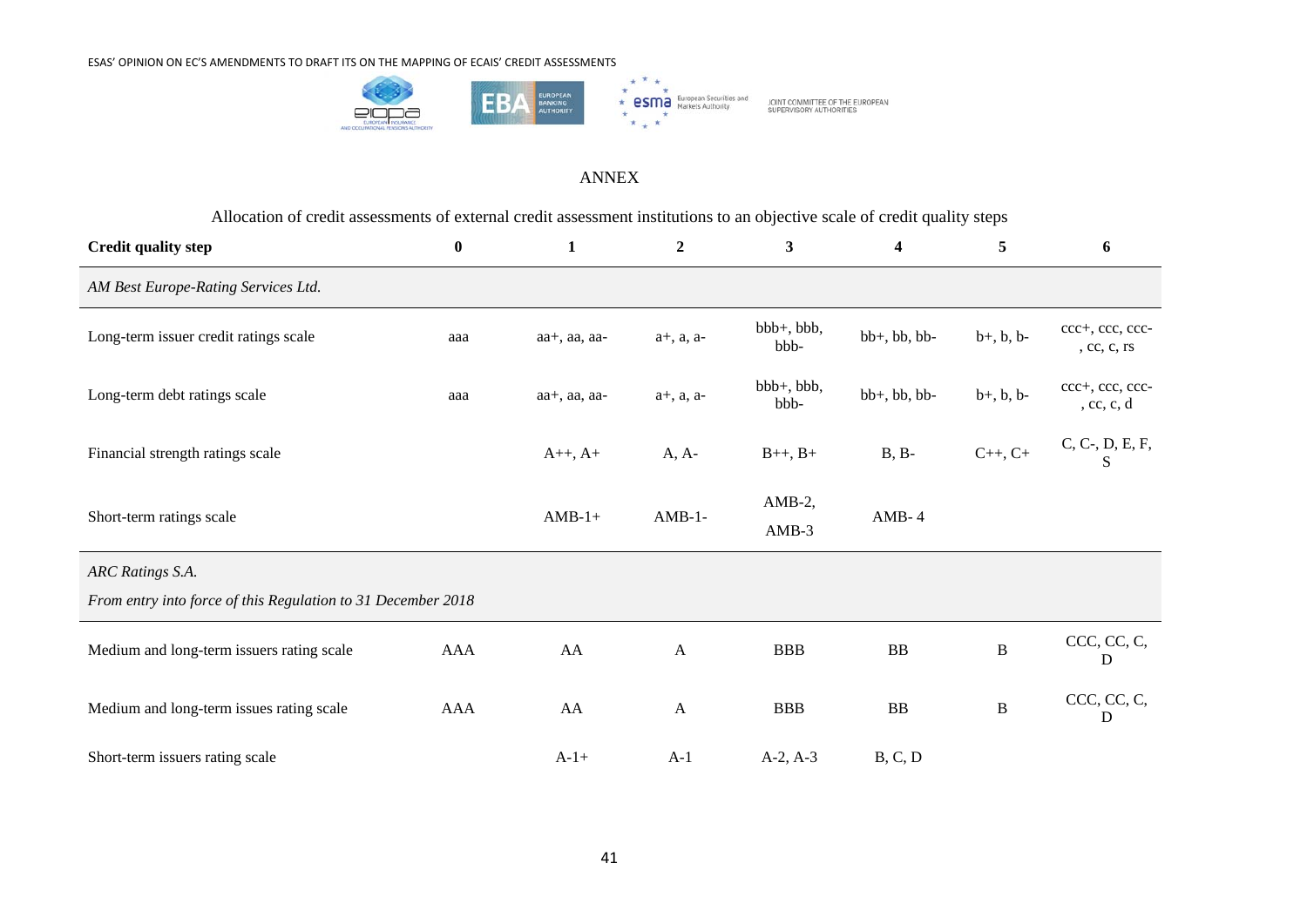|                                                              | EUROPEAN<br>BANKING<br>AUTHORITY<br>HB. | European Securities and<br>Markets Authority | JOINT COMMITTEE OF THE EUROPEAN<br>SUPERVISORY AUTHORITIES |                      |              |                     |
|--------------------------------------------------------------|-----------------------------------------|----------------------------------------------|------------------------------------------------------------|----------------------|--------------|---------------------|
| Short-term issues rating scale                               | $A-1+$                                  | $A-1$                                        | $A-2, A-3$                                                 | B, C, D              |              |                     |
| ARC Ratings S.A.                                             |                                         |                                              |                                                            |                      |              |                     |
| From 1 January 2019 onwards                                  |                                         |                                              |                                                            |                      |              |                     |
| Medium and long-term issuers rating scale                    |                                         | AAA, AA, A                                   |                                                            | <b>BBB</b>           | <b>BB</b>    | B, CCC, CC,<br>C, D |
| Medium and long-term issues rating scale                     |                                         | AAA, AA, A                                   |                                                            | <b>BBB</b>           | <b>BB</b>    | B, CCC, CC,<br>C, D |
| Short-term issuers rating scale                              |                                         | $A-1+$ , $A-1$                               |                                                            | A-2, A-3, B,<br>C, D |              |                     |
| Short-term issues rating scale                               |                                         | $A-1+$ , $A-1$                               |                                                            | A-2, A-3, B,<br>C, D |              |                     |
| ASSEKURATA Assekuranz Rating-Agentur GmbH                    |                                         |                                              |                                                            |                      |              |                     |
| From entry into force of this Regulation to 31 December 2018 |                                         |                                              |                                                            |                      |              |                     |
| Long-term credit rating scale<br>AAA                         | AA                                      | $\boldsymbol{\mathsf{A}}$                    | <b>BBB</b>                                                 | ${\bf BB}$           | $\, {\bf B}$ | CCC, CC/C,<br>D     |
| Short-term corporate rating scale                            | $A++$                                   | $\mathbf{A}$                                 |                                                            | B, C, D              |              |                     |
| ASSEKURATA Assekuranz Rating-Agentur<br><b>GmbH</b>          |                                         |                                              |                                                            |                      |              |                     |
| From 1 January 2019 onwards                                  |                                         |                                              |                                                            |                      |              |                     |
| Long-term credit rating scale                                |                                         | AAA, AA, A                                   | <b>BBB</b>                                                 |                      | <b>BB</b>    | B, CCC,<br>CC/C, D  |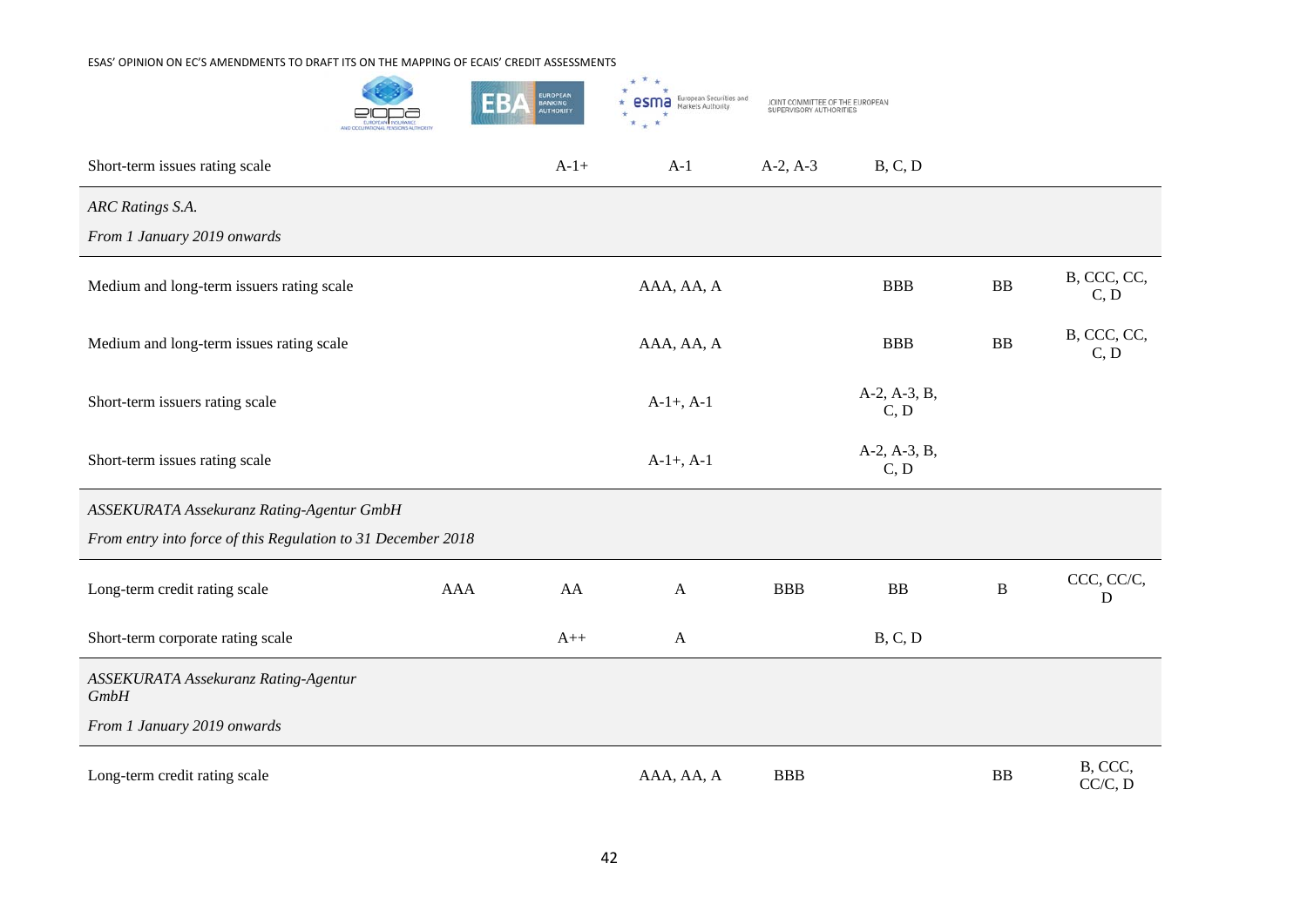

| Short-term corporate rating scale                            |            |        | $A++, A$         |            | B, C, D    |              |                     |
|--------------------------------------------------------------|------------|--------|------------------|------------|------------|--------------|---------------------|
| Axesor SA                                                    |            |        |                  |            |            |              |                     |
| From entry into force of this Regulation to 31 December 2018 |            |        |                  |            |            |              |                     |
| Global rating scale                                          | <b>AAA</b> | AA     | $\mathbf{A}$     | <b>BBB</b> | ${\bf BB}$ | $\, {\bf B}$ | CCC, CC, C,<br>D, E |
| Axesor SA                                                    |            |        |                  |            |            |              |                     |
| From 1 January 2019 onwards                                  |            |        |                  |            |            |              |                     |
| Global rating scale                                          |            |        | AAA, AA, A       | <b>BBB</b> | ${\bf BB}$ | $\, {\bf B}$ | CCC, CC, C,<br>D, E |
| <b>BCRA</b> - Credit Rating Agency AD                        |            |        |                  |            |            |              |                     |
| From entry into force of this Regulation to 31 December 2018 |            |        |                  |            |            |              |                     |
| Bank long-term ratings scale                                 | <b>AAA</b> | AA     | $\boldsymbol{A}$ | <b>BBB</b> | ${\bf BB}$ | $\, {\bf B}$ | C, D                |
| Insurance long-term ratings scale                            | iAAA       | iAA    | iA               | iBBB       | iBB        | iB           | $iC$ , $iD$         |
| Corporate long-term ratings scale                            | <b>AAA</b> | AA     | $\mathbf{A}$     | <b>BBB</b> | ${\bf BB}$ | $\, {\bf B}$ | CCC, CC, C,<br>D    |
| Municipality long-term ratings scale                         | <b>AAA</b> | AA     | A                | <b>BBB</b> | ${\bf BB}$ | $\, {\bf B}$ | CCC, CC, C,<br>D    |
| Issue long-term ratings scale                                | <b>AAA</b> | AA     | $\mathbf{A}$     | <b>BBB</b> | BB         | $\bf{B}$     | CCC, CC, C,<br>D    |
| Bank short-term ratings scale                                |            | $A-1+$ | $A-1$            | $A-2, A-3$ | B, C, D    |              |                     |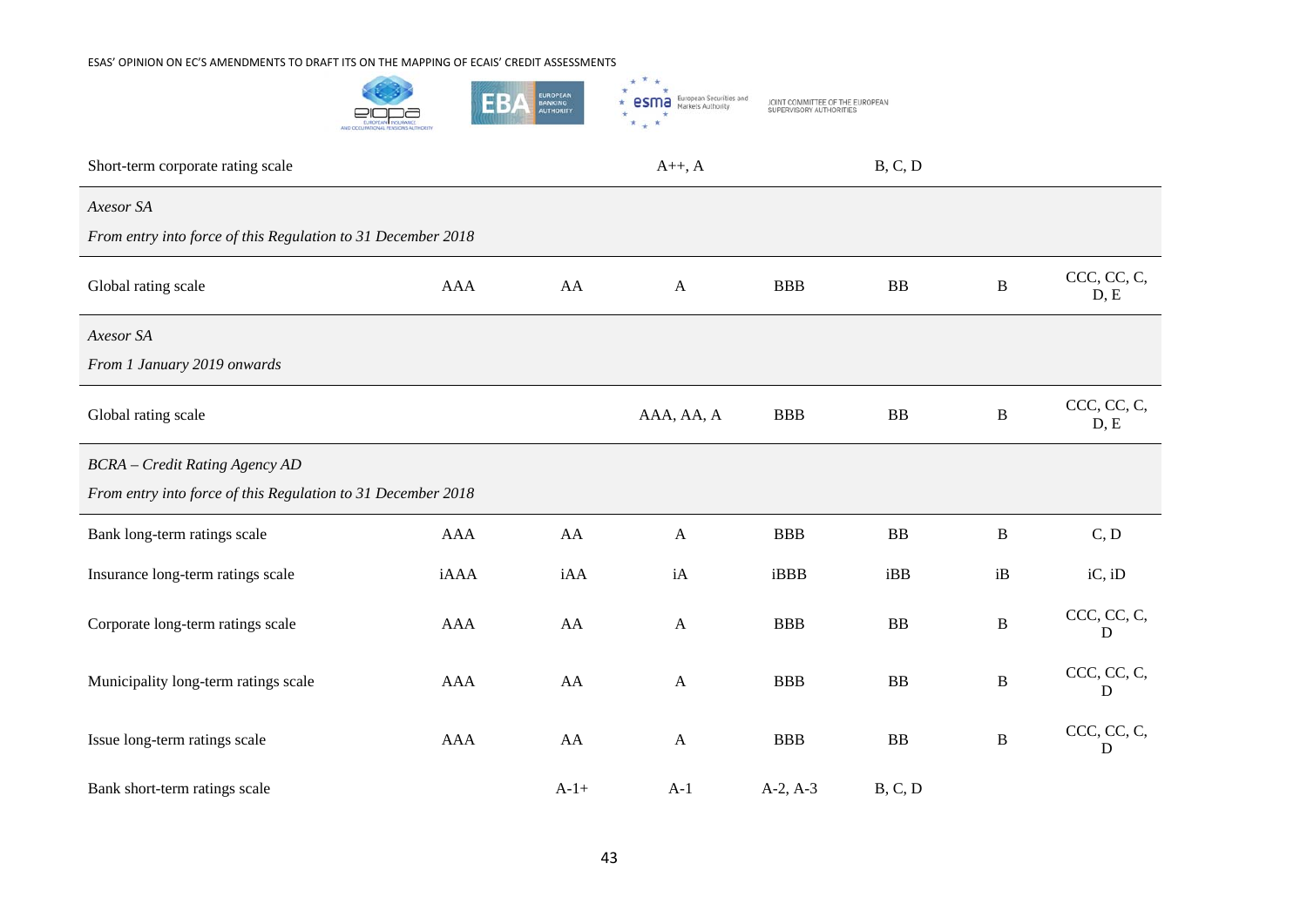**Contract Contract** 

|                                                                      | EUROPEAN<br>BANKING<br>AUTHORITY<br>EB. | $\star$<br>$\star$<br>European Securities and<br>esma<br>Markets Authority | JOINT COMMITTEE OF THE EUROPEAN |            |     |                     |
|----------------------------------------------------------------------|-----------------------------------------|----------------------------------------------------------------------------|---------------------------------|------------|-----|---------------------|
| Corporate short-term ratings scale                                   | $A-1+$                                  | $A-1$                                                                      | $A-2, A-3$                      | B, C, D    |     |                     |
| Municipality short-term ratings scale                                | $A-1+$                                  | $A-1$                                                                      | $A-2, A-3$                      | B, C, D    |     |                     |
| Issue short-term rating scale                                        | $A-1+$                                  | $A-1$                                                                      | $A-2, A-3$                      | B, C, D    |     |                     |
| <b>BCRA</b> - Credit Rating Agency AD<br>From 1 January 2019 onwards |                                         |                                                                            |                                 |            |     |                     |
| Bank long-term ratings scale                                         |                                         | AAA, AA, A                                                                 | <b>BBB</b>                      | <b>BB</b>  |     | B, C, D             |
| Insurance long-term ratings scale                                    |                                         | iAAA, iAA,<br>iA                                                           | iBBB                            |            | iBB | $iB$ , $iC$ , $iD$  |
| Corporate long-term ratings scale                                    |                                         | AAA, AA, A                                                                 | <b>BBB</b>                      | BB         |     | B, CCC, CC,<br>C, D |
| Municipality long-term ratings scale                                 |                                         | AAA, AA, A                                                                 | <b>BBB</b>                      | <b>BB</b>  |     | B, CCC, CC,<br>C, D |
| Issue long-term ratings scale                                        |                                         | AAA, AA, A                                                                 | <b>BBB</b>                      | ${\bf BB}$ |     | B, CCC, CC,<br>C, D |
| Bank short-term ratings scale                                        |                                         | $A-1+, A-1$                                                                | $A-2, A-3$                      | B, C, D    |     |                     |
| Corporate short-term ratings scale                                   |                                         | $A-1+$ , $A-1$                                                             | $A-2, A-3$                      | B, C, D    |     |                     |
| Municipality short-term ratings scale                                |                                         | $A-1+, A-1$                                                                | $A-2, A-3$                      | B, C, D    |     |                     |
| Issue short-term rating scale                                        |                                         | $A-1+$ , $A-1$                                                             | $A-2, A-3$                      | B, C, D    |     |                     |
| Banque de France                                                     |                                         |                                                                            |                                 |            |     |                     |

 $\mathcal{L}_{\mathcal{C}}$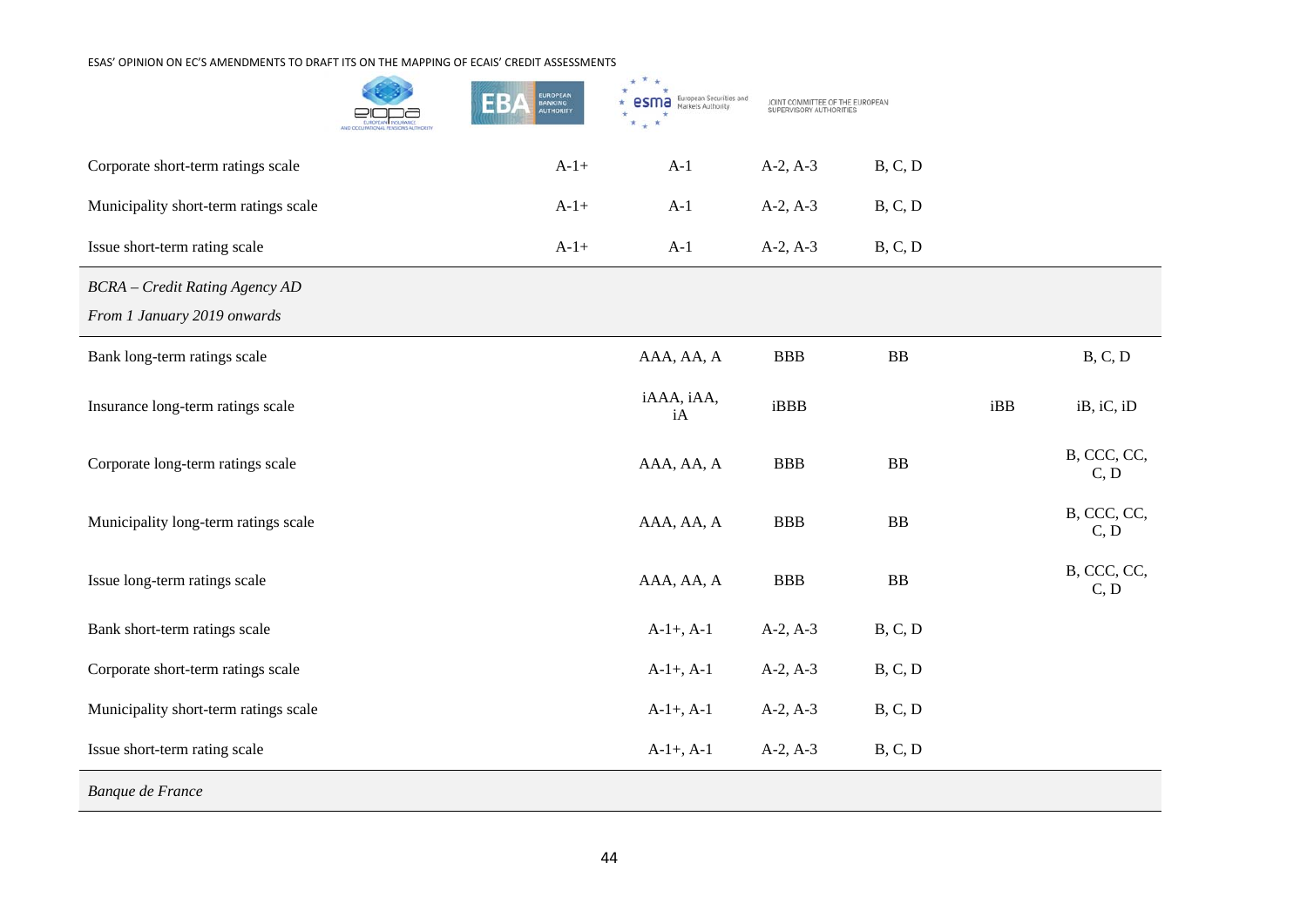



| From entry into force of this Regulation to 31 December 2018 |            |        |                |            |            |              |                  |
|--------------------------------------------------------------|------------|--------|----------------|------------|------------|--------------|------------------|
| Global long-term issuer credit ratings scale                 |            | $3++$  | $3+, 3$        | $4+$       | $4, 5+$    | 5,6          | 7, 8, 9, P       |
| Banque de France                                             |            |        |                |            |            |              |                  |
| From 1 January 2019 onwards                                  |            |        |                |            |            |              |                  |
| Global long-term issuer credit ratings scale                 |            | $3++$  | $3+$           | $3,4+$     | $4, 5+$    | 5, 6         | 7, 8, 9, P       |
| Capital Intelligence                                         |            |        |                |            |            |              |                  |
| From entry into force of this Regulation to 31 December 2018 |            |        |                |            |            |              |                  |
| International long-term issuer rating scale                  | <b>AAA</b> | AA     | A              | <b>BBB</b> | BB         | $\bf{B}$     | C, RS, SD, D     |
| International long-term issue rating scale                   | <b>AAA</b> | AA     | $\mathbf{A}$   | <b>BBB</b> | BB         | $\, {\bf B}$ | CCC, CC, C,<br>D |
| International short-term issuer rating scale                 |            | $A-1+$ | $A-1$          | $A-2, A-3$ | B, C, D    |              |                  |
| International short-term issue rating scale                  |            | $A-1+$ | $A-1$          | $A-2, A-3$ | B, C, D    |              |                  |
| Capital Intelligence                                         |            |        |                |            |            |              |                  |
| From 1 January 2019 onwards                                  |            |        |                |            |            |              |                  |
| International long-term issuer rating scale                  |            |        | AAA, AA, A     | <b>BBB</b> | ${\bf BB}$ | $\, {\bf B}$ | C, RS, SD, D     |
| International long-term issue rating scale                   |            |        | AAA, AA, A     | <b>BBB</b> | BB         | $\bf{B}$     | CCC, CC, C,<br>D |
| International short-term issuer rating scale                 |            |        | $A-1+$ , $A-1$ | $A-2, A-3$ | B, C, D    |              |                  |

 $\star$  \* \*  $\star$ 

 $*$   $*$   $*$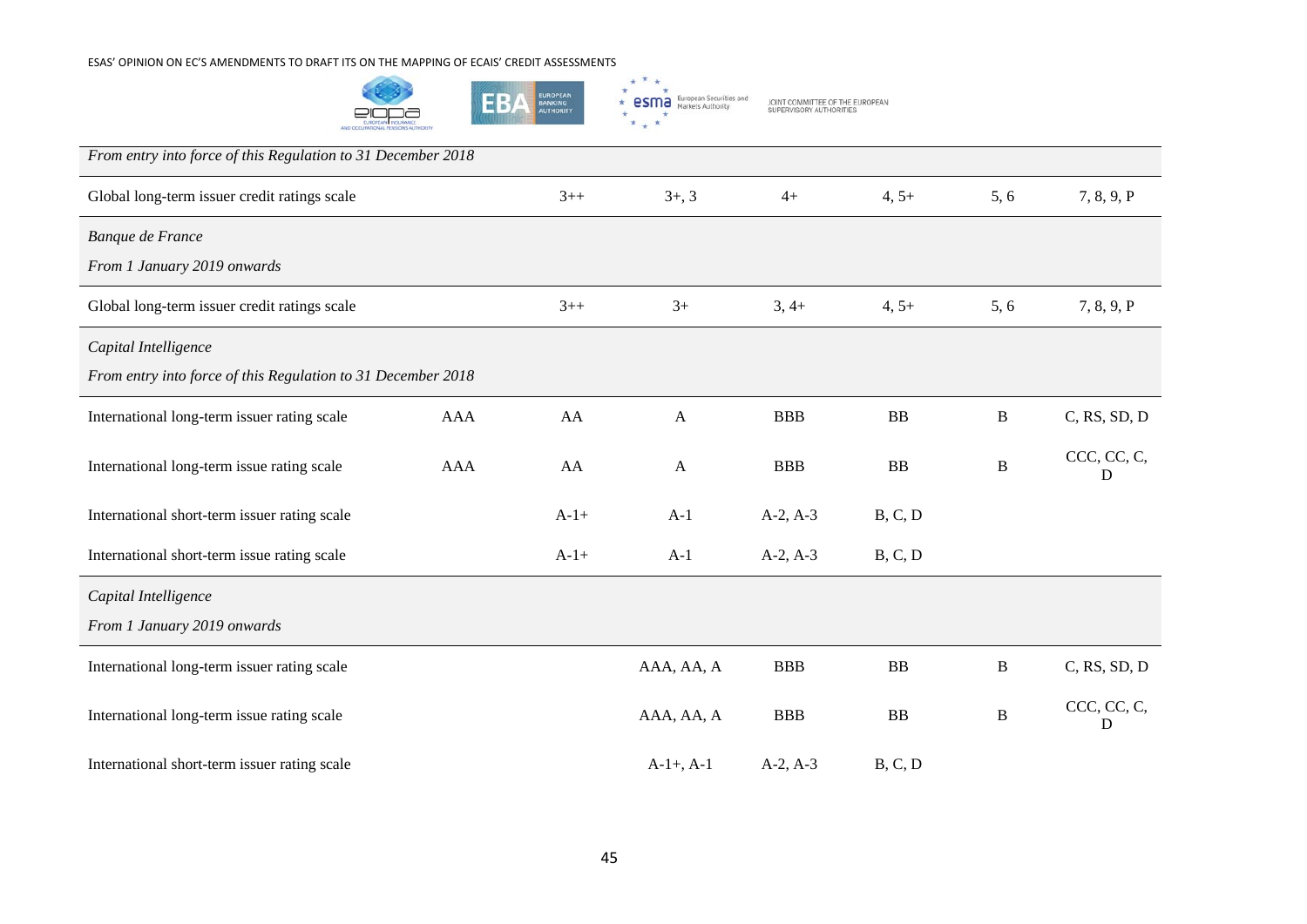

| International short-term issue rating scale                  |            |            | $A-1+$ , $A-1$                           | $A-2, A-3$ | B, C, D    |          |             |
|--------------------------------------------------------------|------------|------------|------------------------------------------|------------|------------|----------|-------------|
| Cerved Rating Agency S.p.A.                                  |            |            |                                          |            |            |          |             |
| From entry into force of this Regulation to 31 December 2018 |            |            |                                          |            |            |          |             |
| Corporate long-term rating scale                             | A1.1       | A1.2, A1.3 | A2.1, A2.2,<br>A3.1                      | B1.1, B1.2 | B2.1, B2.2 | C1.1     | C1.2, C2.1  |
| Cerved Rating Agency S.p.A.                                  |            |            |                                          |            |            |          |             |
| From 1 January 2019 onwards                                  |            |            |                                          |            |            |          |             |
| Corporate long-term rating scale                             |            |            | A1.1, A1.2,<br>A1.3, A2.1,<br>A2.2, A3.1 | B1.1, B1.2 | B2.1, B2.2 | C1.1     | C1.2, C2.1  |
| Creditreform Ratings AG                                      |            |            |                                          |            |            |          |             |
| From entry into force of this Regulation to 31 December 2018 |            |            |                                          |            |            |          |             |
| Long-term rating scale                                       | <b>AAA</b> | AA         | A                                        | <b>BBB</b> | BB         | B        | C, D        |
| Creditreform Ratings AG                                      |            |            |                                          |            |            |          |             |
| From 1 January 2019 onwards                                  |            |            |                                          |            |            |          |             |
| Long-term rating scale                                       |            |            | AAA, AA, A                               | <b>BBB</b> | <b>BB</b>  | B        | C, D        |
| CRIF S.p.A.                                                  |            |            |                                          |            |            |          |             |
| From entry into force of this Regulation to 31 December 2018 |            |            |                                          |            |            |          |             |
| Global long-term rating scale                                | <b>AAA</b> | AA         | A                                        | <b>BBB</b> | BB         | $\bf{B}$ | CCC, D1, D2 |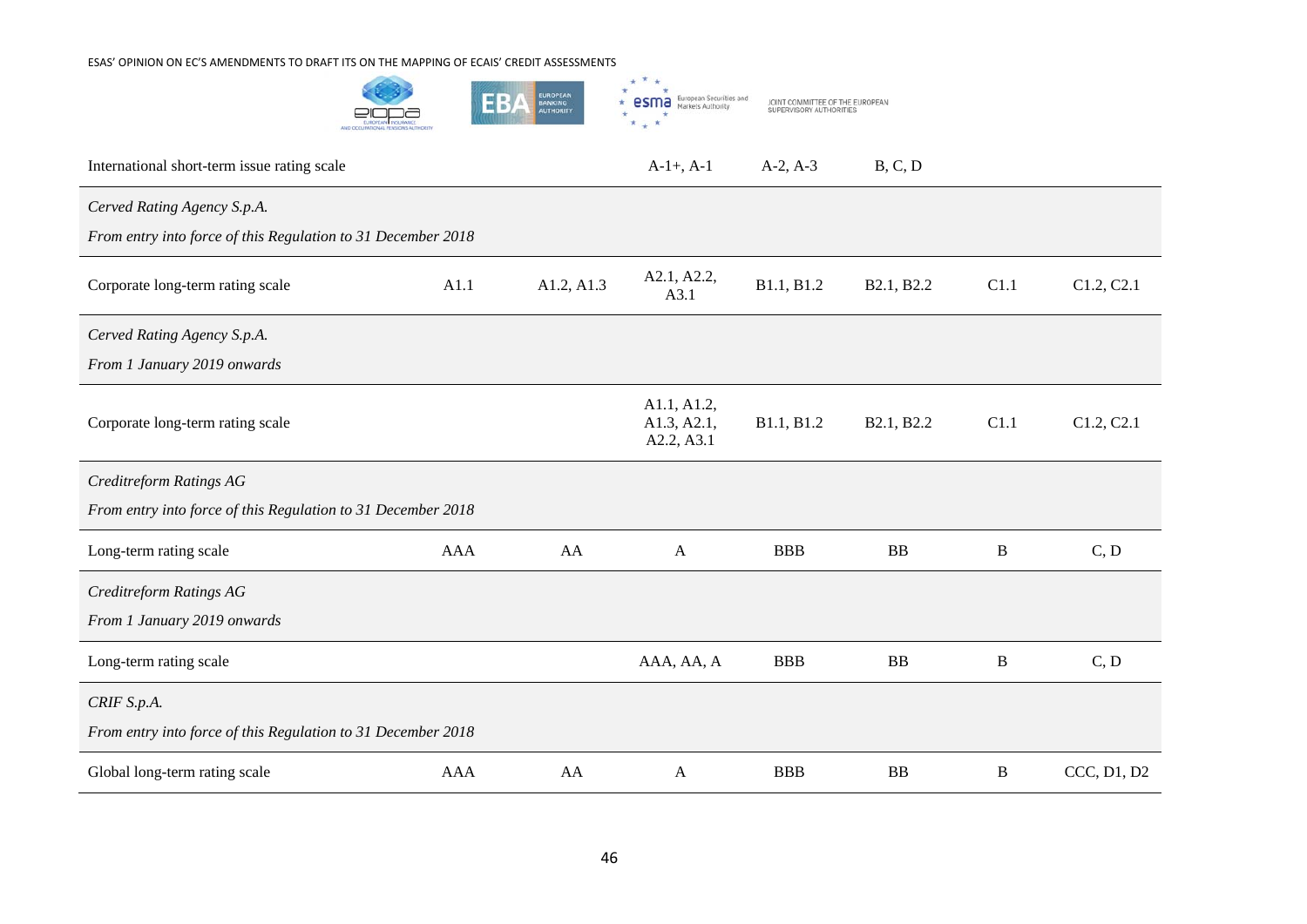

| CRIF S.p.A.                                                  |     |              |              |            |               |              |                  |
|--------------------------------------------------------------|-----|--------------|--------------|------------|---------------|--------------|------------------|
| From 1 January 2019 onwards                                  |     |              |              |            |               |              |                  |
| Global long-term rating scale                                |     |              | AAA, AA, A   | <b>BBB</b> | BB            | $\, {\bf B}$ | CCC, D1, D2      |
| Dagong Europe Credit Rating                                  |     |              |              |            |               |              |                  |
| From entry into force of this Regulation to 31 December 2018 |     |              |              |            |               |              |                  |
| Long-term credit rating scale                                | AAA | AA           | $\mathbf{A}$ | <b>BBB</b> | <b>BB</b>     | $\, {\bf B}$ | CCC, CC, C,<br>D |
| Short-term credit rating scale                               |     | $A-1$        |              | $A-2, A-3$ | B, C, D       |              |                  |
| Dagong Europe Credit Rating                                  |     |              |              |            |               |              |                  |
| From 1 January 2019 onwards                                  |     |              |              |            |               |              |                  |
| Long-term credit rating scale                                |     |              | AAA, AA, A   | <b>BBB</b> | <b>BB</b>     | $\bf{B}$     | CCC, CC, C,<br>D |
| Short-term credit rating scale                               |     |              | $A-1$        | $A-2, A-3$ | B, C, D       |              |                  |
| <b>DBRS</b> Ratings Limited                                  |     |              |              |            |               |              |                  |
| Long-term obligations rating scale                           | AAA | AA           | $\mathbf{A}$ | <b>BBB</b> | <b>BB</b>     | $\, {\bf B}$ | CCC, CC, C,<br>D |
| Commercial paper and short-term debt rating<br>scale         |     | R-1 H, R-1 M | $R-1$ L      | $R-2, R-3$ | $R-4, R-5, D$ |              |                  |
| Claims paying ability rating scale                           |     | $IC-1$       | $IC-2$       | $IC-3$     | $IC-4$        | $IC-5$       | D                |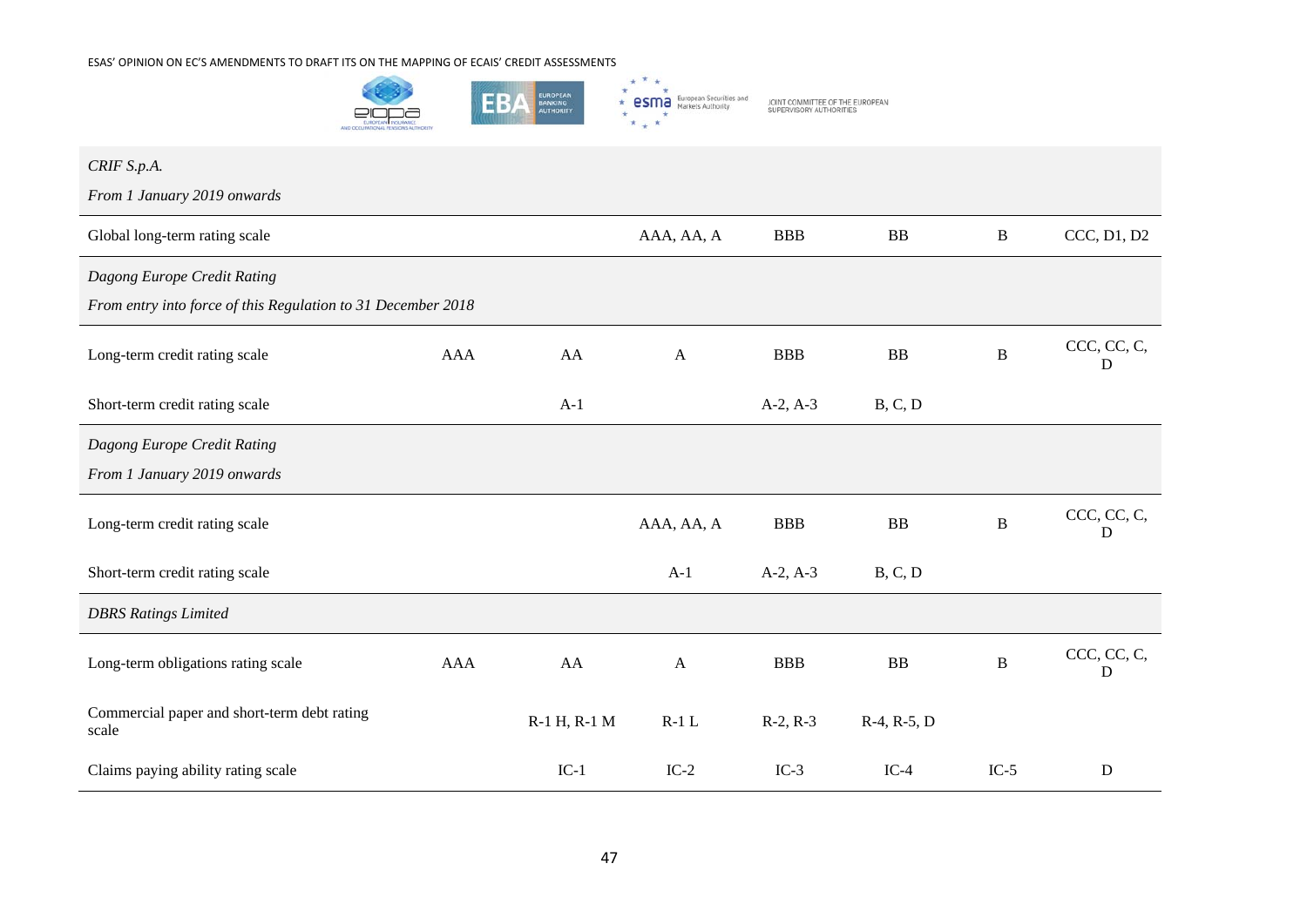

| European Rating Agency                                       |            |    |                |                |            |              |                     |
|--------------------------------------------------------------|------------|----|----------------|----------------|------------|--------------|---------------------|
| From entry into force of this Regulation to 31 December 2018 |            |    |                |                |            |              |                     |
| Long-term rating scale                                       |            |    | AAA, AA, A     | <b>BBB</b>     | BB         | $\, {\bf B}$ | CCC, CC, C,<br>D    |
| Short-term rating scale                                      |            |    | S1             | S <sub>2</sub> | S3, S4, NS |              |                     |
| European Rating Agency                                       |            |    |                |                |            |              |                     |
| From 1 January 2019 onwards                                  |            |    |                |                |            |              |                     |
| Long-term rating scale                                       |            |    | AAA, AA, A     | <b>BBB</b>     | BB         |              | B, CCC, CC,<br>C, D |
| Short-term rating scale                                      |            |    | S <sub>1</sub> | S <sub>2</sub> | S3, S4, NS |              |                     |
| EuroRating Sp. z o.o.                                        |            |    |                |                |            |              |                     |
| From entry into force of this Regulation to 31 December 2018 |            |    |                |                |            |              |                     |
| Global long-term rating scale                                | <b>AAA</b> | AA | $\mathbf{A}$   | <b>BBB</b>     | BB         | $\, {\bf B}$ | CCC, CC, C,<br>D    |
| EuroRating Sp. z o.o.                                        |            |    |                |                |            |              |                     |
| From 1 January 2019 onwards                                  |            |    |                |                |            |              |                     |
| Global long-term rating scale                                |            |    | AAA, AA, A     | <b>BBB</b>     |            | <b>BB</b>    | B, CCC, CC,<br>C, D |
| <b>Euler Hermes Rating</b>                                   |            |    |                |                |            |              |                     |
| From entry into force of this Regulation to 31 December 2018 |            |    |                |                |            |              |                     |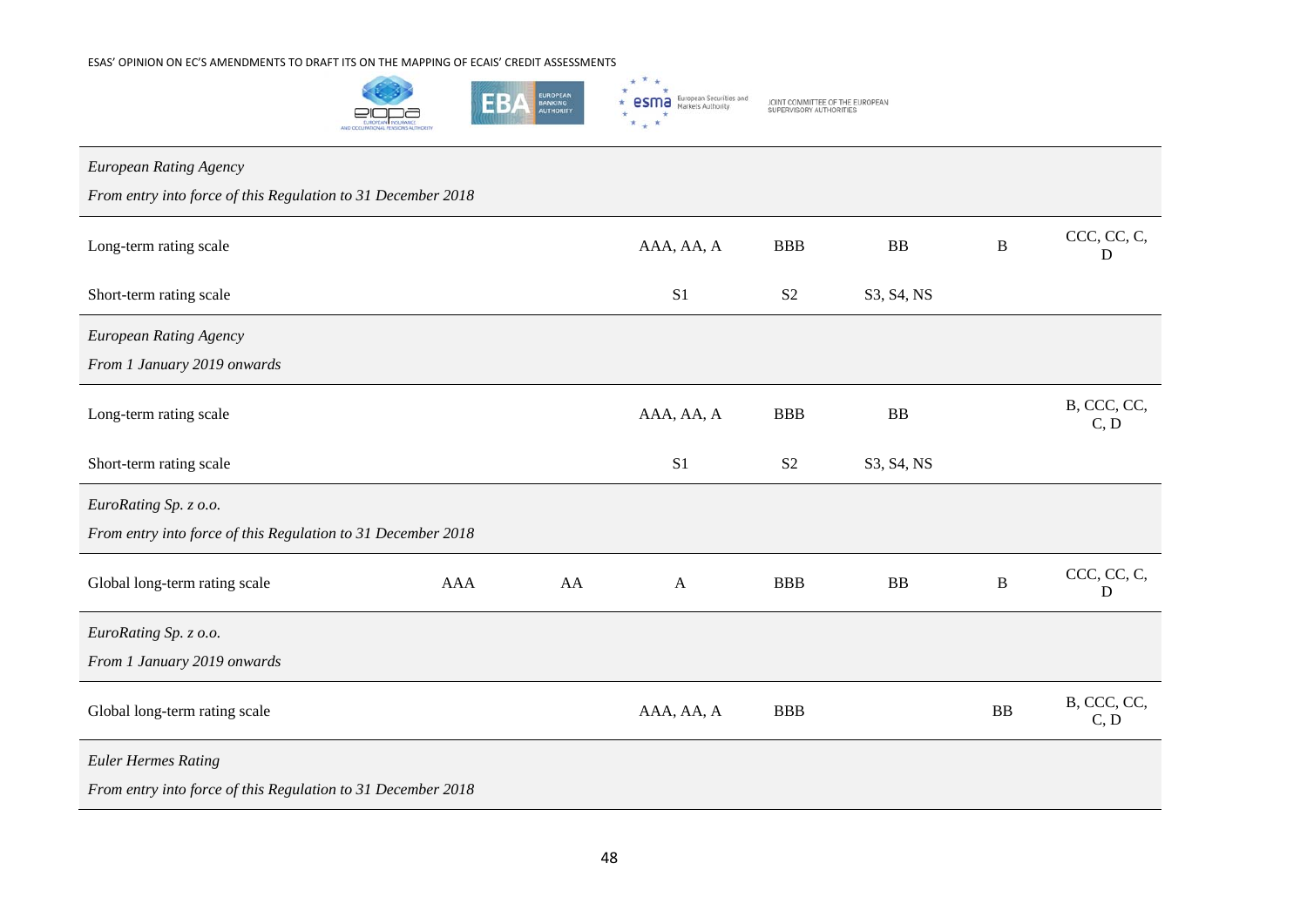

| Global long-term rating scale                                                                                                                                            | <b>AAA</b> | AA    | $\mathbf{A}$ | <b>BBB</b>                      | <b>BB</b>   | $\, {\bf B}$ | CCC, CC, C,<br>SD, D |  |  |  |
|--------------------------------------------------------------------------------------------------------------------------------------------------------------------------|------------|-------|--------------|---------------------------------|-------------|--------------|----------------------|--|--|--|
| <b>Euler Hermes Rating</b>                                                                                                                                               |            |       |              |                                 |             |              |                      |  |  |  |
| From 1 January 2019 onwards                                                                                                                                              |            |       |              |                                 |             |              |                      |  |  |  |
| Global long-term rating scale                                                                                                                                            |            |       | AAA, AA, A   | <b>BBB</b>                      | <b>BB</b>   | B            | CCC, CC, C,<br>SD, D |  |  |  |
| <b>FERI EuroRating Services AG</b>                                                                                                                                       |            |       |              |                                 |             |              |                      |  |  |  |
| FERI EuroRating rating scale                                                                                                                                             | <b>AAA</b> | AA    | $\mathbf{A}$ |                                 | BBB, BB     | $\, {\bf B}$ | CCC, CC, D           |  |  |  |
| Fitch France S.A.S., Fitch Deutschland GmbH, Fitch Italia S.p.A., Fitch Polska S.A., Fitch Ratings España S.A.U., Fitch Ratings Limited UK, Fitch Ratings CIS<br>Limited |            |       |              |                                 |             |              |                      |  |  |  |
| Long-term issuer credit ratings scale                                                                                                                                    | AAA        | AA    | $\mathbf{A}$ | <b>BBB</b>                      | <b>BB</b>   | $\, {\bf B}$ | CCC, CC, C,<br>RD, D |  |  |  |
| Corporate finance obligations - Long-term<br>ratings scale                                                                                                               | <b>AAA</b> | AA    | $\mathbf{A}$ | <b>BBB</b>                      | <b>BB</b>   | $\bf{B}$     | CCC, CC, C           |  |  |  |
| Long-term international IFS ratings scale                                                                                                                                | <b>AAA</b> | AA    | $\mathbf{A}$ | <b>BBB</b>                      | <b>BB</b>   | $\bf{B}$     | CCC, CC, C           |  |  |  |
| Short-term rating scale                                                                                                                                                  |            | $F1+$ | F1           | F <sub>2</sub> , F <sub>3</sub> | B, C, RD, D |              |                      |  |  |  |
| Short-term IFS ratings scale                                                                                                                                             |            | $F1+$ | F1           | F <sub>2</sub> , F <sub>3</sub> | B, C        |              |                      |  |  |  |
| GBB-Rating Gesellschaft fuer Bonitaetsbeurteilung GmbH                                                                                                                   |            |       |              |                                 |             |              |                      |  |  |  |
| From entry into force of this Regulation to 31 December 2018                                                                                                             |            |       |              |                                 |             |              |                      |  |  |  |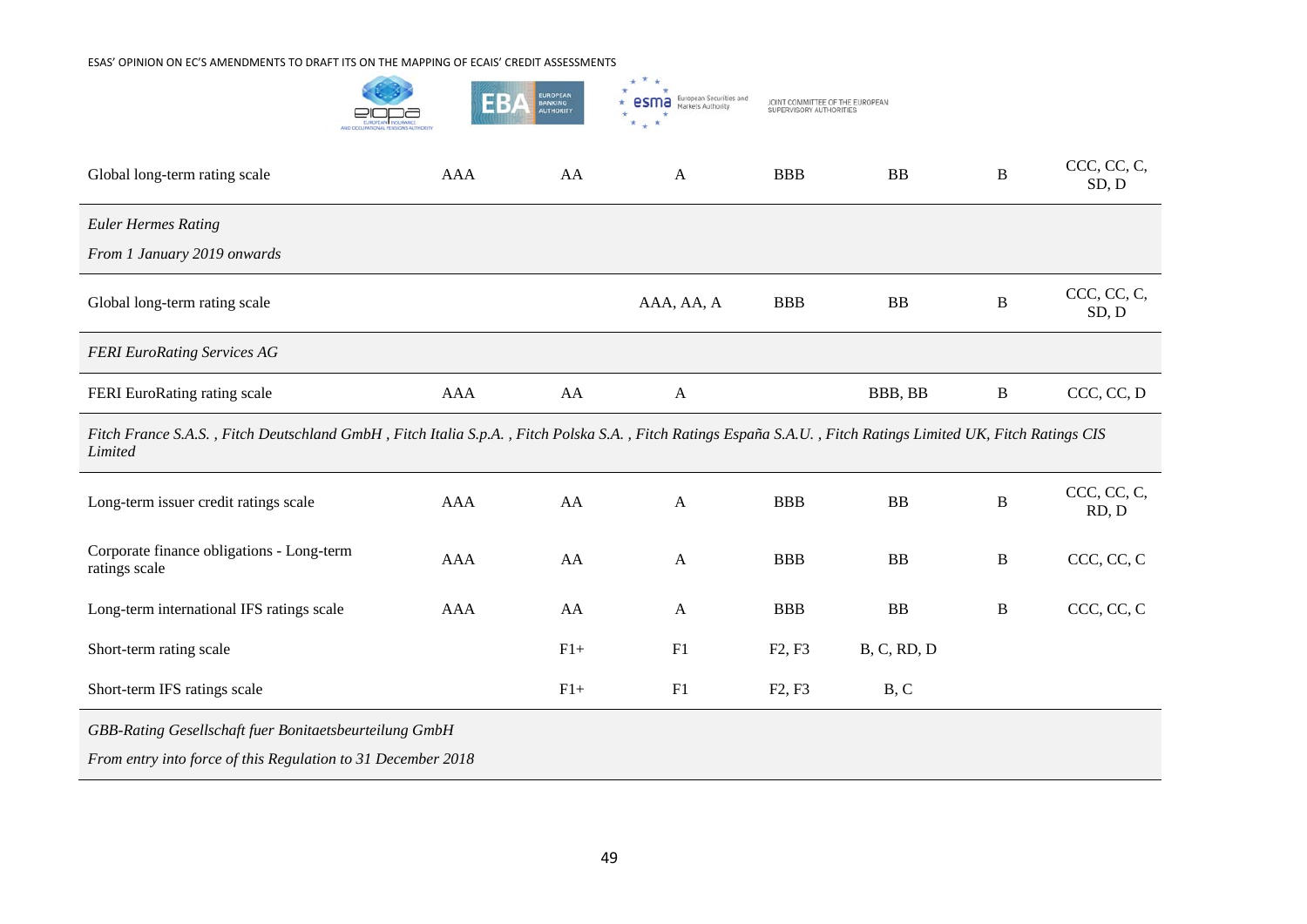

| Global long-term rating scale                                | <b>AAA</b> | AA     |              | A, BBB     | <b>BB</b>      | $\, {\bf B}$ | CCC, CC, C,<br>D     |  |  |
|--------------------------------------------------------------|------------|--------|--------------|------------|----------------|--------------|----------------------|--|--|
| GBB-Rating Gesellschaft fuer Bonitaetsbeurteilung GmbH       |            |        |              |            |                |              |                      |  |  |
| From 1 January 2019 onwards                                  |            |        |              |            |                |              |                      |  |  |
| Global long-term rating scale                                |            |        | AAA, AA      | A, BBB     | <b>BB</b>      | $\, {\bf B}$ | CCC, CC, C,<br>D     |  |  |
| <b>ICAP Group S.A</b>                                        |            |        |              |            |                |              |                      |  |  |
| Global long-term rating scale                                |            |        | AA, A        | BB, B      | C, D           | E, F         | G, H                 |  |  |
| Japan Credit Rating Agency Ltd                               |            |        |              |            |                |              |                      |  |  |
| Long-term issuer ratings scale                               | <b>AAA</b> | AA     | $\mathbf{A}$ | <b>BBB</b> | <b>BB</b>      | $\bf{B}$     | CCC, CC, C,<br>LD, D |  |  |
| Long-term issue ratings scale                                | <b>AAA</b> | AA     | $\mathbf{A}$ | <b>BBB</b> | BB             | $\, {\bf B}$ | CCC, CC, C,<br>D     |  |  |
| Short-term issuer ratings scale                              |            | $J-1+$ | $J-1$        | $J-2$      | J-3, NJ, LD, D |              |                      |  |  |
| Short-term issue credit ratings scale                        |            | $J-1+$ | $J-1$        | $J-2$      | J-3, NJ, D     |              |                      |  |  |
| Kroll Bond Rating Agency                                     |            |        |              |            |                |              |                      |  |  |
| From entry into force of this Regulation to 31 December 2018 |            |        |              |            |                |              |                      |  |  |
| Long-term credit rating scale                                | <b>AAA</b> | AA     | $\mathbf{A}$ | <b>BBB</b> | BB             | $\, {\bf B}$ | CCC, CC, C,<br>D     |  |  |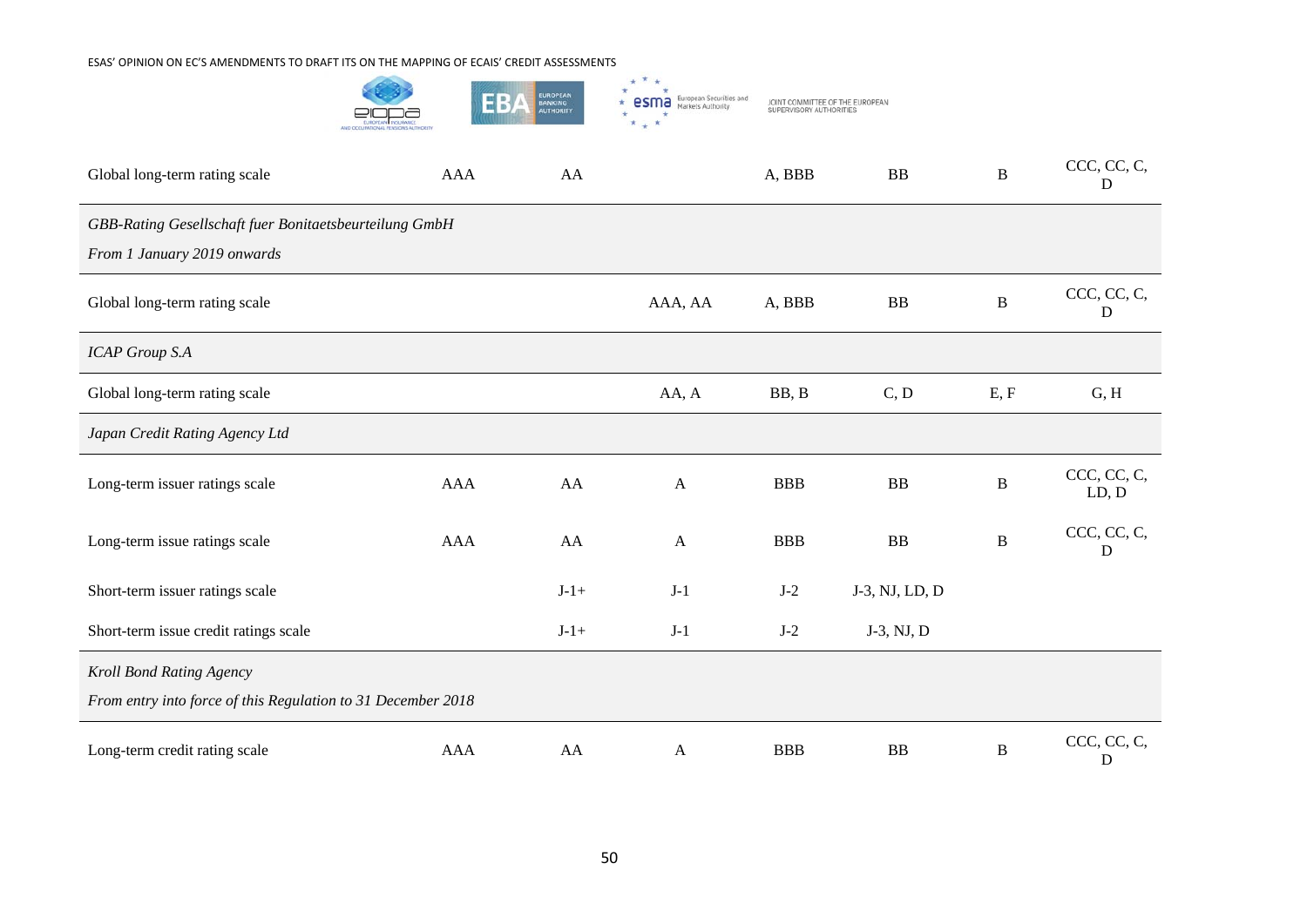|                                                                                                                                                                                              |            | <b>UROPEAN</b><br>EB<br>BANKING<br>AUTHORITY | European Securities and<br>Markets Authority | JOINT COMMITTEE OF THE EUROPEAN<br>SUPERVISORY AUTHORITIES |           |              |                          |  |  |
|----------------------------------------------------------------------------------------------------------------------------------------------------------------------------------------------|------------|----------------------------------------------|----------------------------------------------|------------------------------------------------------------|-----------|--------------|--------------------------|--|--|
| Short-term credit rating scale                                                                                                                                                               |            | $K1+$                                        | K1                                           | K <sub>2</sub> , K <sub>3</sub>                            | B, C, D   |              |                          |  |  |
| Kroll Bond Rating Agency<br>From 1 January 2019 onwards                                                                                                                                      |            |                                              |                                              |                                                            |           |              |                          |  |  |
| Long-term credit rating scale                                                                                                                                                                |            |                                              | AAA, AA, A                                   | <b>BBB</b>                                                 |           | <b>BB</b>    | B, CCC, CC,<br>C, D      |  |  |
| Short-term credit rating scale                                                                                                                                                               |            |                                              | $K1+ K1$                                     | K2, K3                                                     | B, C, D   |              |                          |  |  |
| Moody's Investors Service Cyprus Ltd, Moody's France S.A.S., Moody's Deutschland GmbH, Moody's Italia S.r.l., Moody's Investors Service España S.A., Moody's<br><b>Investors Service Ltd</b> |            |                                              |                                              |                                                            |           |              |                          |  |  |
| Global long-term rating scale                                                                                                                                                                | Aaa        | Aa                                           | A                                            | Baa                                                        | Ba        | $\, {\bf B}$ | Caa, Ca, C               |  |  |
| Bond fund rating scale                                                                                                                                                                       | Aaa-bf     | Aa-bf                                        | A-bf                                         | Baa-bf                                                     | Ba-bf     | B-bf         | Caa-bf, Ca-bf,<br>$C-bf$ |  |  |
| Global short-term rating scale                                                                                                                                                               |            | $P-1$                                        | $P-2$                                        | $P-3$                                                      | NP        |              |                          |  |  |
| Standard & Poor's Credit Market Services France S.A.S., Standard & Poor's Credit Market Services Italy S.r.l., Standard & Poor's Credit Market Services Europe<br>Limited                    |            |                                              |                                              |                                                            |           |              |                          |  |  |
| Long-term issuer credit ratings scale                                                                                                                                                        | <b>AAA</b> | AA                                           | A                                            | <b>BBB</b>                                                 | <b>BB</b> | B            | CCC, CC, R,<br>SD/D      |  |  |
| Long-term issue credit ratings scale                                                                                                                                                         | <b>AAA</b> | AA                                           | A                                            | <b>BBB</b>                                                 | <b>BB</b> | $\bf{B}$     | CCC, CC, C,<br>D         |  |  |
| Insurer financial strength ratings scale                                                                                                                                                     | <b>AAA</b> | AA                                           | A                                            | <b>BBB</b>                                                 | <b>BB</b> | B            | CCC, CC,<br>SD/D, R      |  |  |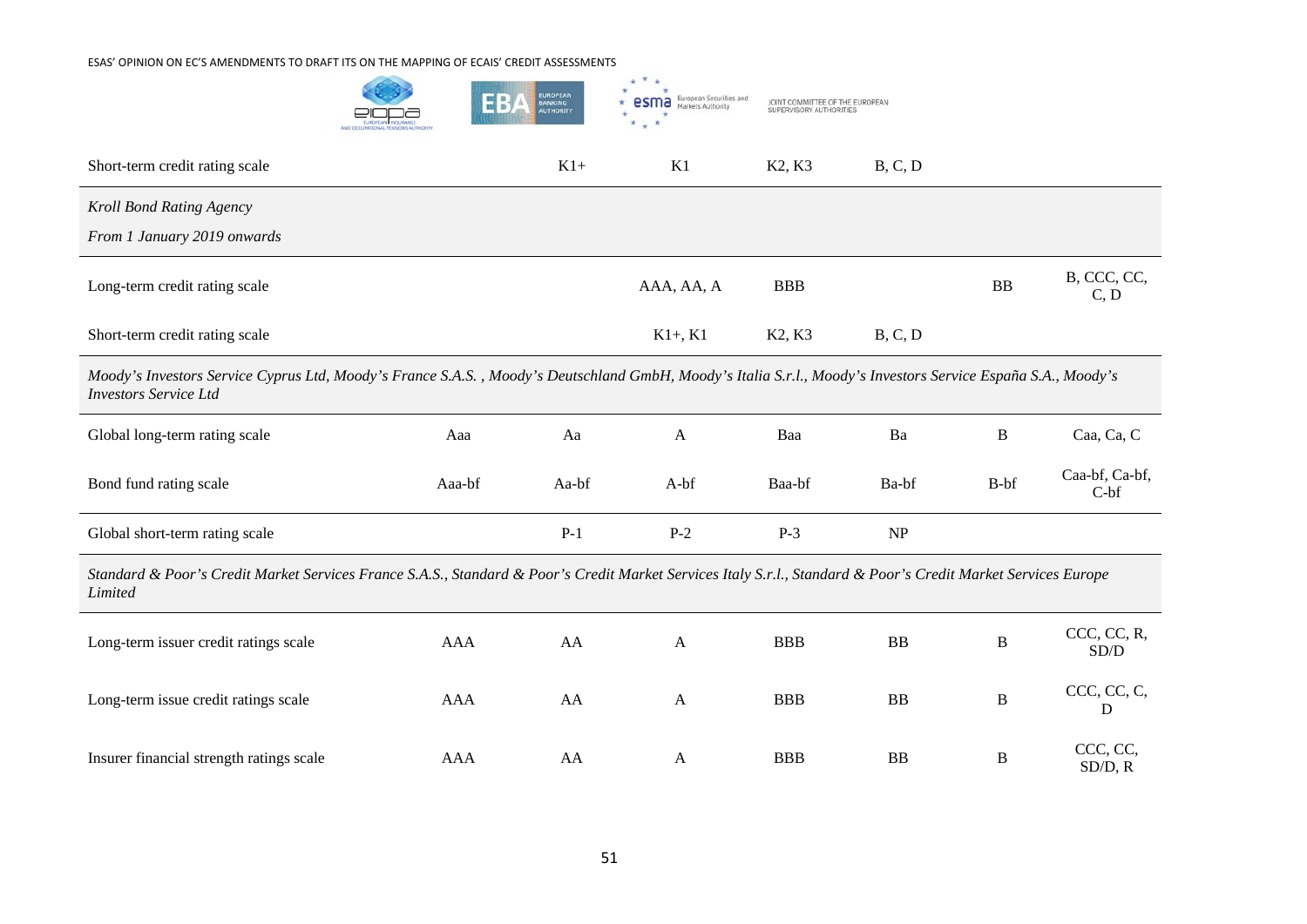

| Fund credit quality ratings scale                            | AAAf | AAf    | Af             | <b>BBBf</b> | <b>BBf</b>    | <b>Bf</b> | CCCf                    |  |
|--------------------------------------------------------------|------|--------|----------------|-------------|---------------|-----------|-------------------------|--|
| Mid market evaluation ratings scale                          |      |        | MM1            | MM2         | MM3, MM4      | MM5, MM6  | MM7, MM8,<br><b>MMD</b> |  |
| Short-term issuer credit ratings scale                       |      | $A-1+$ | $A-1$          | $A-2, A-3$  | B, C, R, SD/D |           |                         |  |
| Short-term issue credit ratings scale                        |      | $A-1+$ | $A-1$          | $A-2, A-3$  | B, C, D       |           |                         |  |
| <b>Scope Rating</b>                                          |      |        |                |             |               |           |                         |  |
| From entry into force of this Regulation to 31 December 2018 |      |        |                |             |               |           |                         |  |
| Global long-term rating scale                                | AAA  | AA     | $\mathbf{A}$   | <b>BBB</b>  | ${\bf BB}$    | $\bf{B}$  | CCC, CC, C,<br>D        |  |
| Global short-term rating scale                               |      | $S-1+$ | $S-1$          | $S-2$       | $S-3, S-4$    |           |                         |  |
| <b>Scope Rating</b>                                          |      |        |                |             |               |           |                         |  |
| From 1 January 2019 onwards                                  |      |        |                |             |               |           |                         |  |
| Global long-term rating scale                                |      |        | AAA, AA, A     | <b>BBB</b>  | ${\bf BB}$    | $\bf{B}$  | CCC, CC, C,<br>D        |  |
| Global short-term rating scale                               |      |        | $S-1+$ , $S-1$ | $S-2$       | $S-3, S-4$    |           |                         |  |
| <b>Spread Research</b>                                       |      |        |                |             |               |           |                         |  |
| From entry into force of this Regulation to 31 December 2018 |      |        |                |             |               |           |                         |  |
| International long-term rating scale                         | AAA  | AA     | $\mathbf{A}$   | <b>BBB</b>  | BB            | B         | CCC, CC, C,<br>D        |  |